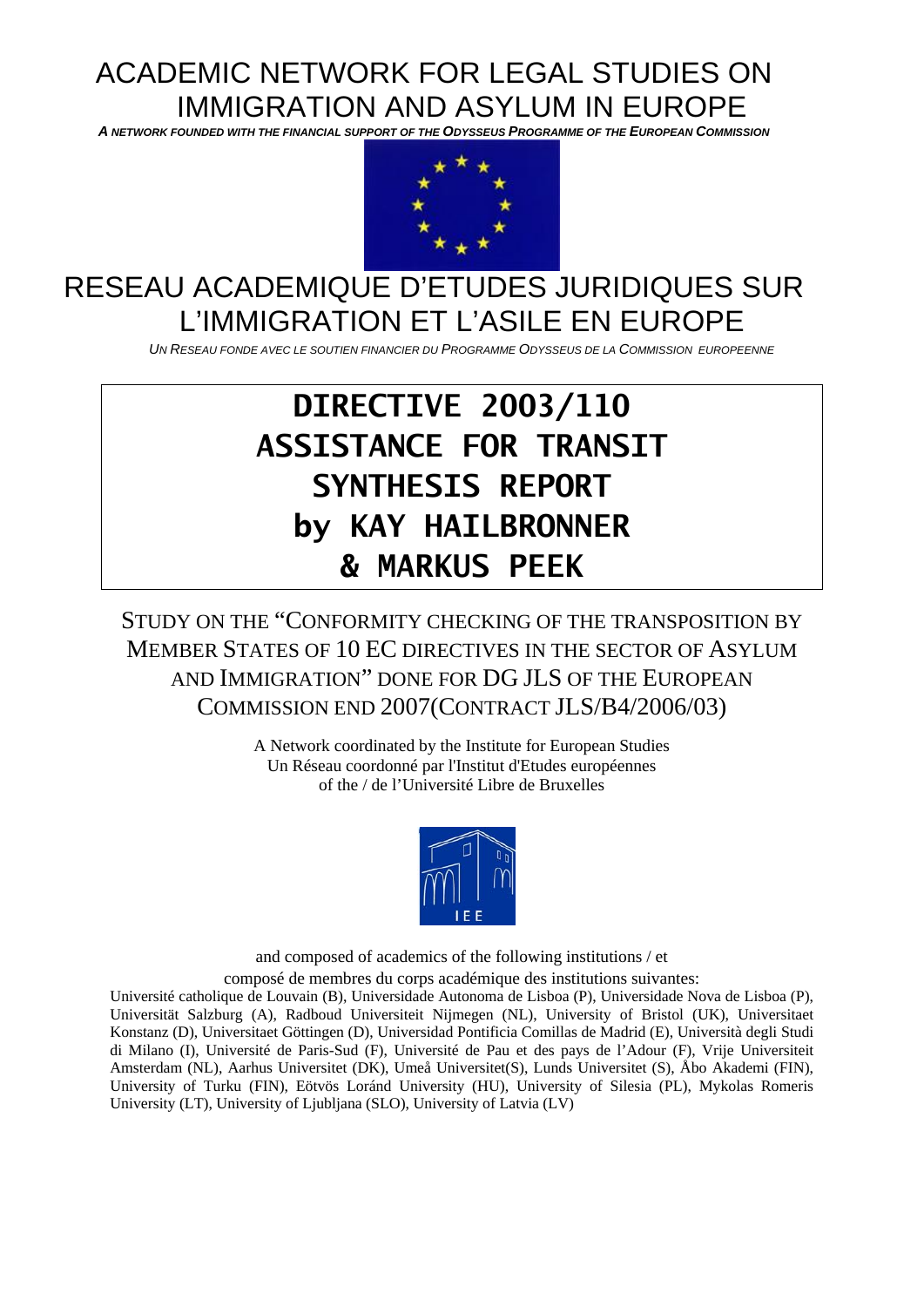## **SYNTHESIS REPORT OF THE IMPLEMENTATION OF THE DIRECTIVE ON ASSISTANCE IN CASES OF TRANSIT FOR PURPOSES OF REMOVAL BY AIR (DIR. 2003/110/EC OF 23 NOVEMBER 2003)**

Last Update: 17 December 2007

*Kay Hailbronner Professor, Dr. jur., Director of the Center for International and European Law on Immigration and Asylum* 

and

*Markus Peek Ass. iur., Researcher*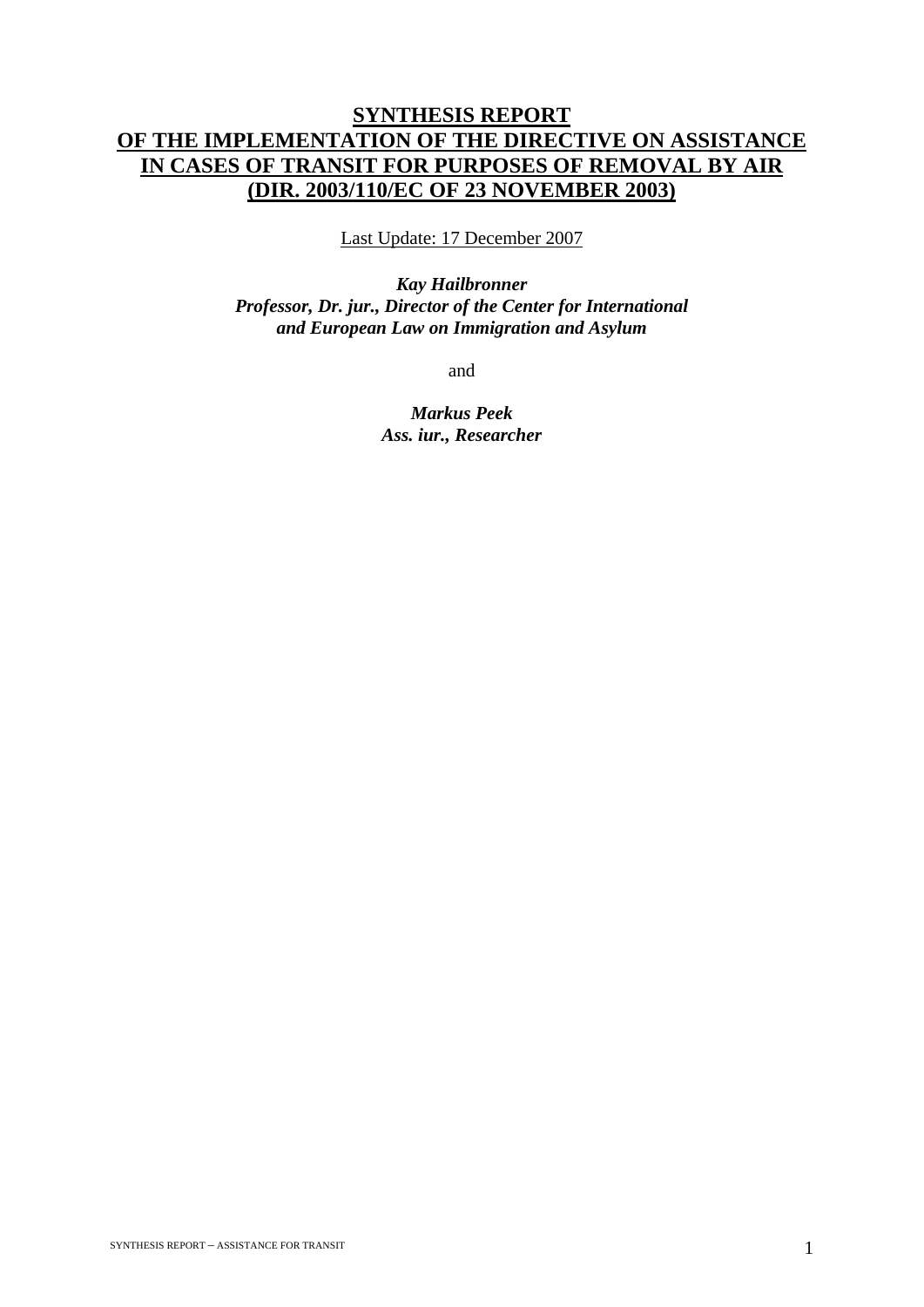| <b>TABLE OF CONTENT</b> |  |
|-------------------------|--|
|-------------------------|--|

| <b>I. ACKNOWLEDGEMENTS</b><br>$\overline{\mathbf{4}}$ |                                                                                                                                                                                             |                |
|-------------------------------------------------------|---------------------------------------------------------------------------------------------------------------------------------------------------------------------------------------------|----------------|
|                                                       | <b>II. LIST OF NATIONAL RAPPORTEURS</b>                                                                                                                                                     | 5              |
|                                                       | III. GENERAL INTRODUCTION TO THE STUDY                                                                                                                                                      | 6              |
|                                                       | IV. SUMMARY DATASHEET AND RECOMMENDATIONS                                                                                                                                                   | 13             |
| 1.                                                    | The State of Play Regarding Member States Covered and Not Covered<br>by the Synthesis Report                                                                                                | 13             |
|                                                       | 2. The State of Play Regarding Member States Bound and Not Bound<br>by the Directive                                                                                                        | 13             |
|                                                       | 3. The State of Transposition of the Directive                                                                                                                                              | 13             |
| 4.                                                    | <b>Types of Transposition of The Directive</b>                                                                                                                                              | 15             |
| 5.                                                    | <b>Evaluation of the Number of Problems (Quantitative approach</b><br>based on the national tables of correspondence and not related to the<br>seriousness of the problems)                 | 16             |
| 6.                                                    | <b>Evaluation of the Seriousness of Problems (Qualitative approach</b><br>based on the national summary datasheets and Vertical approach as it<br>envisages the situation per Member State) | 17             |
|                                                       | 7. Types Of Serious Problems (Horizontal approach throughout all<br>the Member States)                                                                                                      | 19             |
| 8.                                                    | <b>Impact of the Directive on the Member States</b>                                                                                                                                         | 19             |
|                                                       | 9. Recommendations to the European Commission                                                                                                                                               | 20             |
|                                                       | 10. Any Other Interesting Particularity to be Mentioned about the<br>Transposition and the Implementation of the Directive in the<br><b>Member States</b>                                   | 21             |
|                                                       | V. EUROPEAN SYNTHESIS OF THE NATIONAL REPORTS                                                                                                                                               | 22             |
|                                                       | 1. Introduction                                                                                                                                                                             | 22             |
|                                                       | 2. National Legal Basis and Competent Authorities                                                                                                                                           | 24             |
| 2.1.<br>2.2.<br>2.3.                                  | Norms of Transposition $(Q.1; Q.4)$<br><b>Situation in Federal Member States (Q.2)</b><br><b>Implementing Authorities (Q.3)</b>                                                             | 24<br>26<br>26 |
|                                                       | 3. Analysis of the content of the norms of transposition                                                                                                                                    | 27             |
| 3.1.                                                  | Preconditions for Requests and Denials, Art. 3 Para. 1-3 (Q.5, Q.6)                                                                                                                         | 27             |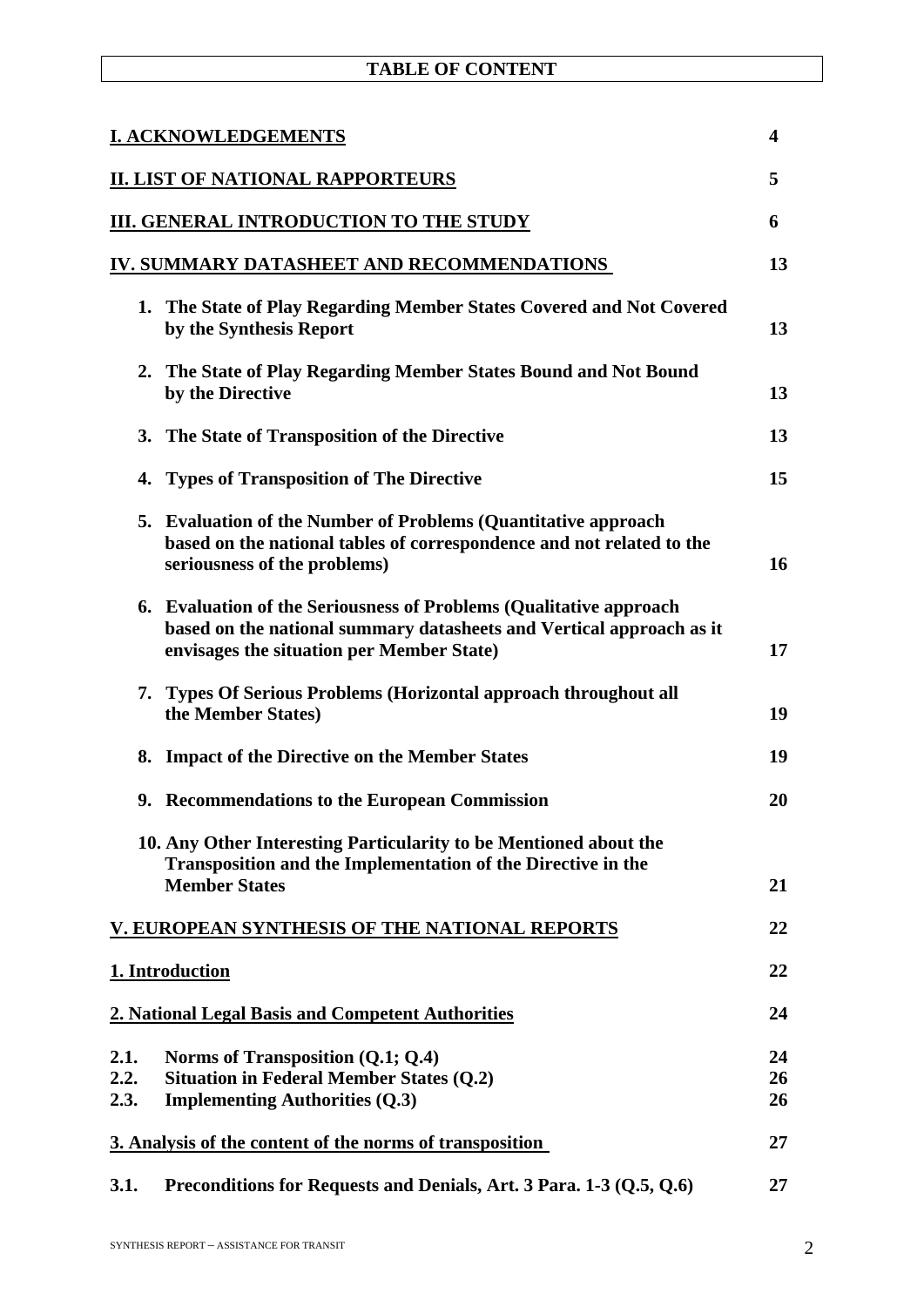| 3.2. | Procedural Aspects of Handling Requests for Assistance, Art. 3 Para. 4-6, |                 |
|------|---------------------------------------------------------------------------|-----------------|
|      | Art. $4(0.7, 0.8)$                                                        | 31              |
| 3.3. | <b>Notification Procedure through Bilateral and Multilateral</b>          |                 |
|      | Agreements, Art. 4 Para. 2 Subpara. 3-4 (Q.9)                             | 35              |
| 3.4. | <b>Readmission Obligations, Art. 6 (Q.10)</b>                             | 35 <sup>5</sup> |
| 3.5. | Rules for Escorts, Art. 7 (Q.11, Q.12)                                    | 37              |
| 3.6. | Reimbursement, Art. 5 Para. 6 (Q.13)                                      | 42              |
| 4.1. | <b>Statistical Information (Q.14)</b>                                     | 44              |
|      |                                                                           |                 |
| 4.2. | Tendency to Copy the Provisions of the Directive (Q.15)                   | 45              |
| 4.3. | Problems with the Translation (Q.17)                                      | 45              |
| 4.4. | Jurisprudence (Q.16)                                                      | 46              |
| 4.5. | Other Interesting Elements (Q.18, Q.19)                                   | 46              |
|      | 5. Member States not bound by the Directive (Ireland and the UK)          | 48              |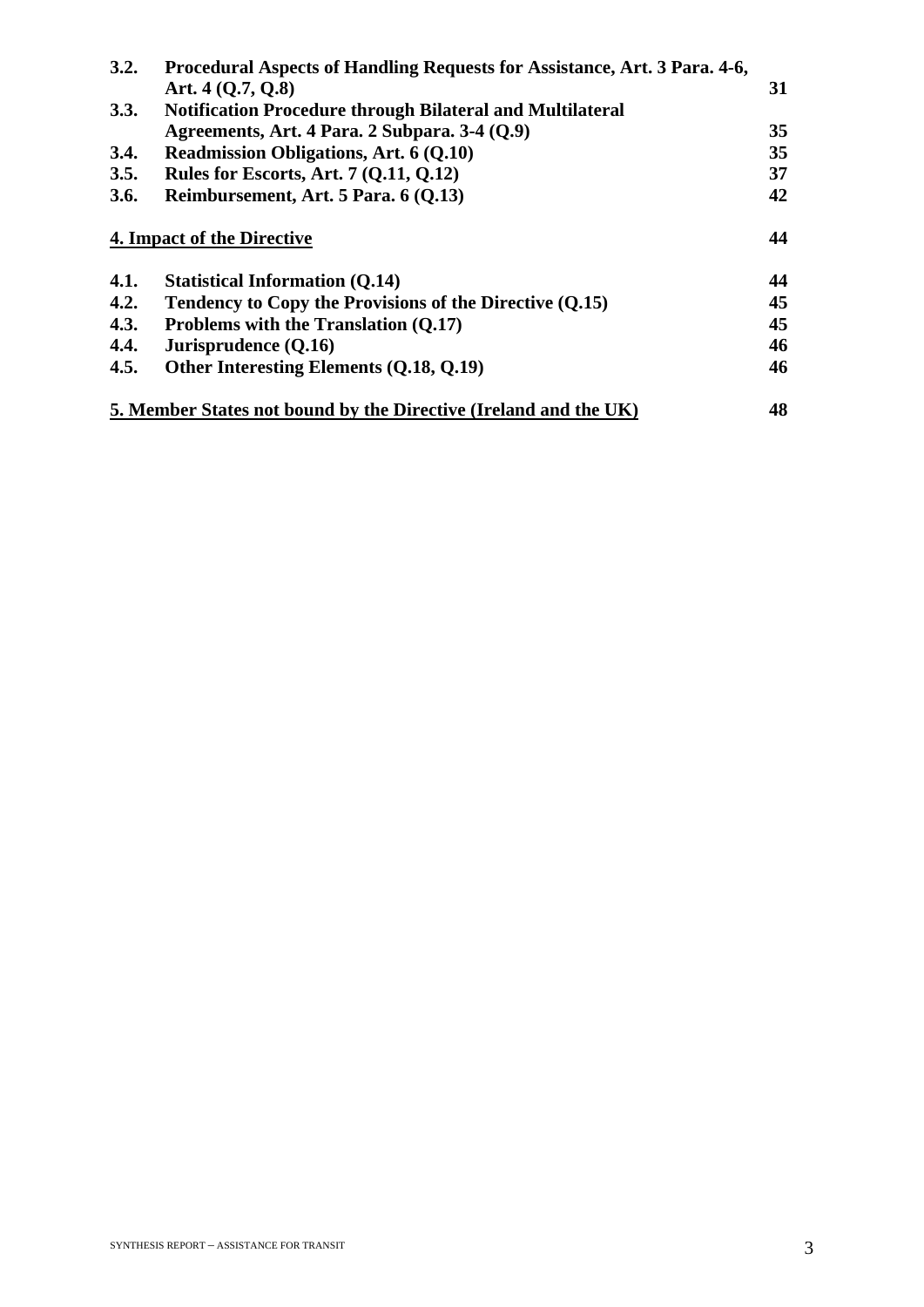## **I. ACKNOWLEDGEMENTS**

The present synthesis report has been elaborated for the European Commission by a Thematic Coordination Team, headed by Kay HAILBRONNER, member of the Odysseus Network who was supported by the four researchers Simone ALT, Cordelia CARLITZ, Georg JOCHUM and Markus PEEK. Special thanks go to Markus Peek who has prepared a draft version of this report and contributed actively to the final product you are holding in hands. Kay Hailbronner, in the capacity of Thematic Coordinator for this directive, retains sole responsibility for the content of this synthesis report. Sabine APPT, secretary to Kay Hailbronner, supported the team with her energy and organisational talent and was always receptive to listening to problems of all kinds.

This synthesis report would obviously not exist without the 27 National Reports on which it is based. These National Reports were prepared on the basis of a standard questionnaire. Experts from each of the 27 Member States elaborated these reports in their capacity as National Rapporteurs (see the list of national rapporteurs in annex) and discussed the content of the draft synthesis report during a meeting which was held in Budapest in October 2007. They deserve special thanks for all their work, in particular for their patient and precious contributions, clarifications and support during the process of drafting this synthesis report. The authors of this report can perfectly measure their efforts, having exchanged myriads of emails with all of them since the beginning of this study only 11 months ago. The National Coordinators deserve credit for safeguarding smooth communication between the different work units involved in this project.

Special thanks go to the General Coordination Team at the Free University of Brussels. This team composed of Philippe DE BRUYCKER, Coordinator of the Odysseus Academic Network, and Laurence DEBAUCHE did an incredible job on this project and carried out an enormously patient and careful work when checking and revising the consistency of the Synthesis Report with all the National Reports and Tables of Correspondence. Their energetic and persistent support throughout all stages of this project cannot be overestimated. Further thanks go to Nicole BOSMANS, administrative secretary of the Odysseus Network for her extraordinary efficiency and kind assistance, and to Elona BOKSHI, responsible for the electronic database which forms the core of the final product.

The Odysseus Academic Network wants to warmly thank NGOs in the 27 Member States for their important contribution to this study. Their support helped the National Rapporteurs to gather the necessary factual information about the implementation of the directive in practice. The same is true for various public agencies, the relevant ministries and other public authorities which also contributed largely to the National Reports and were often ready to provide the National Rapporteurs with additional information on short notice.

Finally, the fruitful and productive exchange with the other Thematic Coordination Teams was an important element to finalize this report. The steady and friendly but critical communication with all of them helped to develop an exhaustive analysis.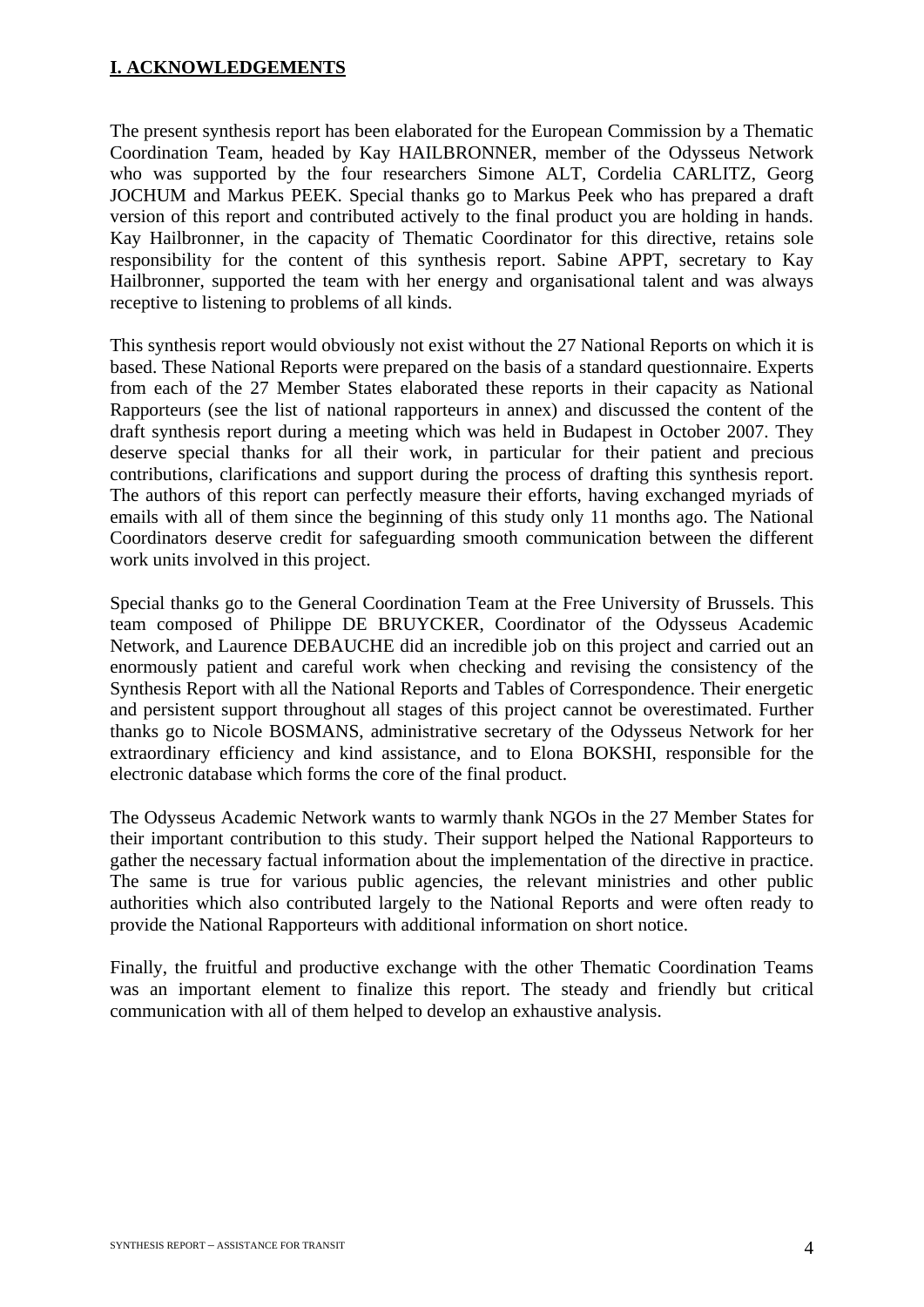## **II. LIST OF NATIONAL RAPPORTEURS**

| <b>MEMBER</b>      | <b>NATIONAL RAPPORTEURS</b> | <b>EMAIL ADDRESS</b>                    |
|--------------------|-----------------------------|-----------------------------------------|
| <b>STATES</b>      |                             |                                         |
| <b>Austria</b>     | <b>Rudolf Feik</b>          | rudolf.feik@sbg.ac.at                   |
| <b>Belgium</b>     | <b>Marie-Claire Foblets</b> | marie-claire.foblets@ant.kuleuven.ac.be |
| <b>Belgium</b>     | Dirk Van Heule              | dirk.vanheule@ua.ac.be                  |
| <b>Bulgaria</b>    | Valeria Ilareva             | valeria.ilareva@gmail.com               |
| <b>Cyprus</b>      | Nicolas IOANNOU             | nickfl50@hotmail.com                    |
| <b>Czech</b>       |                             |                                         |
| <b>Republic</b>    | Julie Exnerova              | julie.exnerova@gmail.com                |
| <b>Denmark</b>     | Ulla Iben Jensen            | ullaiben@hotmail.com                    |
| <b>Estonia</b>     | Anne Adamson                | anne.adamson@sorainen.ee                |
| <b>Finland</b>     | Kristina Stenman            | krstenma@abo.fi                         |
| <b>France</b>      | Henri Labayle               | henri.labayle@univ-pau.fr               |
| <b>Germany</b>     | Markus Peek                 | markus.peek@uni-konstanz.de             |
| <b>Greece</b>      | Agis Chrysafidis            | apchrys@yahoo.com                       |
| <b>Hungary</b>     | Judith Toth                 | skula@juris.u-szeged.hu                 |
| <b>Ireland</b>     | John Handoll                | john.handoll@williamfry.ie              |
| <b>Italy</b>       | Emanuela Canetta            | emanuela.canetta@unimi.it               |
| Latvia             | Kristine Kruma              | kristine.kruma@rgsl.edu.lv              |
| Lithuania          | <b>Emanuelis Mituzas</b>    | emanuelis.mituzas@gmail.com             |
| Luxembourg         | Audrey Bertolotti           | audrey.bertolotti@barreau.lu            |
| <b>Malta</b>       | Gabriella Pace              | gpace01@um.edu.mt                       |
| <b>Malta</b>       | <b>Caroline Brincat</b>     | carolinebrincat@mail.global.net.mt      |
| <b>Netherlands</b> | <b>Thomas Spijkerboer</b>   | T.P.Spijkerboer@rechten.vu.nl           |
| <b>Netherlands</b> | <b>Bram Van Melle</b>       | e.vanmelle@rechten.vu.nl                |
| <b>Poland</b>      | Barbara Mikolajczyk         | mikolaj@us.edu.pl                       |
| Portugal           | Cristina Crisostomo         | ccrisostomo@netcabo.pt                  |
| Romania            | Daniela Deteseanu           | daniela.deteseanu@bpa.ro                |
| <b>Slovakia</b>    | Miroslava Snirerova         | snirerova@lawclinic.sk                  |
| Slovenia           | Sasa Zagorc                 | sasa.zagorc@pf.uni-lj.si                |
| <b>Spain</b>       | <b>Emiliano Coso</b>        | egcoso@der.upcomillas.es                |
| <b>Spain</b>       | Jose Maria Huidobro         | jmrhuidobro@der.upcomillas.es           |
| <b>Sweden</b>      | Jennie Magnusson            | jennie.magnusson.847@student.lu.se      |
| United             |                             |                                         |
| <b>Kingdom</b>     | Valsamis Mitsilegas         | v.mitsilegas@qmul.ac.uk                 |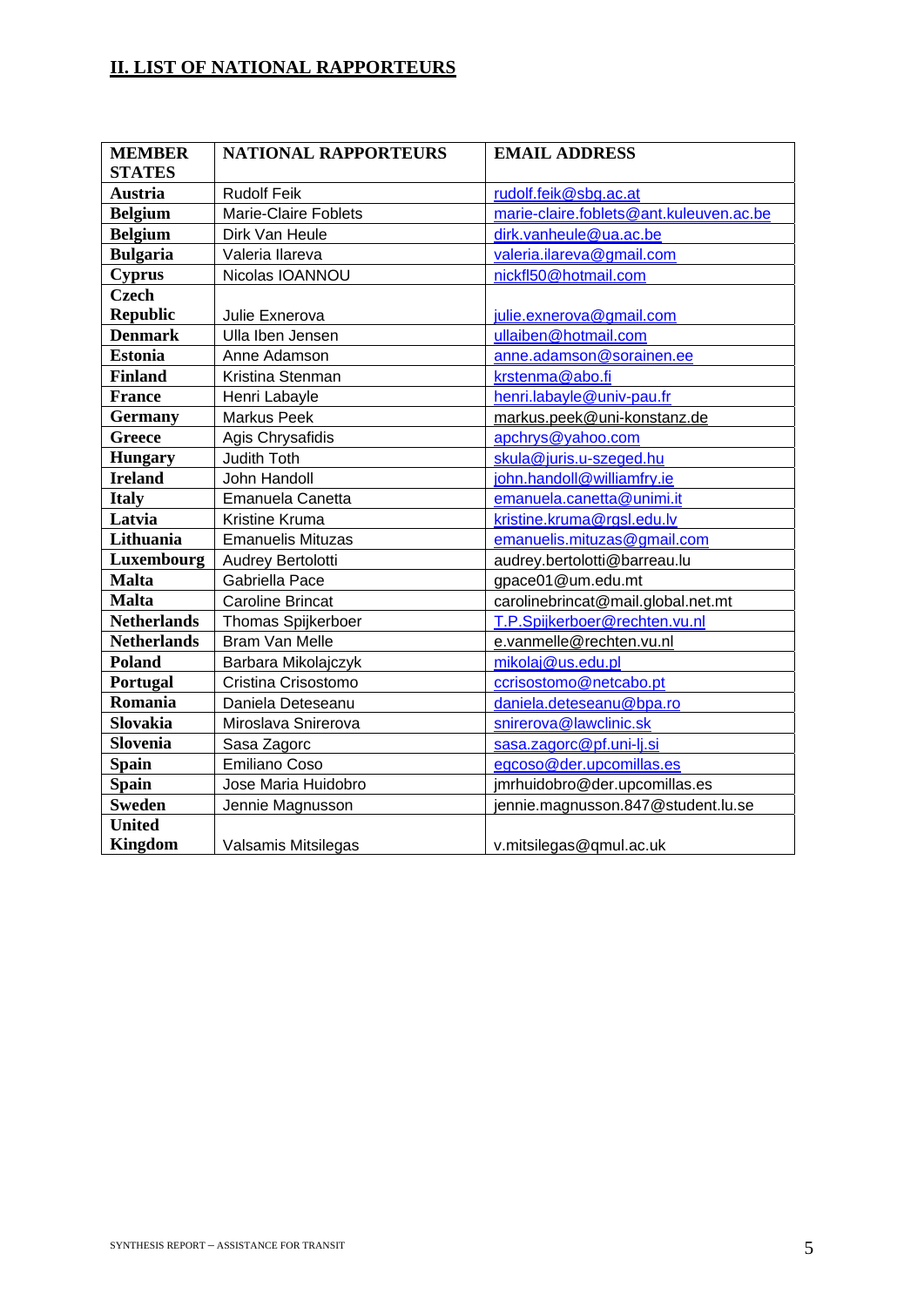## **III. GENERAL INTRODUCTION TO THE STUDY**

by

#### *Philippe DE BRUYCKER*  [debruyck@ulb.ac.be](mailto:debruyck@ulb.ac.be) General Coordinator of the study

## **1. PRESENTATION OF THE STUDY**

The study contains different types of reports:

1. Two hundred seventy **National Reports** about the implementation of each of the 10 directives in each of the 27 Member States.

2. Ten **Synthesis Reports** for each of the 10 directives about their implementation in the 27 Member States. The abbreviated names used in the study for the 10 directives concerned by this report are:

- Family reunification
- Long-term residents
- Temporary protection
- Reception conditions
- Victims of trafficking
- Qualification
- Assistance for transit
- Carriers Liability
- Facilitation of unauthorised entry and stay
- Mutual recognition (of expulsion)

Those two kinds of reports are all accompanied by a summary.

Each National report is accompanied by a **National Summary Datasheet**. This Summary underlines the most serious problems related to the transposition of the concerned directive in the concerned Member State. Moreover, translations of the most problematic national provisions have been included in this National Summary Datasheet as requested by the Commission.

Each Synthesis Report is accompanied by a **Summary Datasheet** which underlines the most important conclusions and the main problems related to the transposition of the concerned Directive in the 27 Member States. It contains also some recommendations addressed to the Commission.

There are also 27 **Executive Summaries** about the implementation of the 10 directives in each of the Member States.

Apart of the reports, the **Tables of Correspondence** are very important tools to check the transposition of the directives by Member States. One table has been prepared about the implementation of each of the 10 directives in each of the 27 Member States. They have been included in each National Summary Datasheet. It gives a precise overview of the transposition of each provision (sometimes even of each sentence) of the concerned directive: the state of transposition (has actually the provision or not been transposed?), the legal situation (in case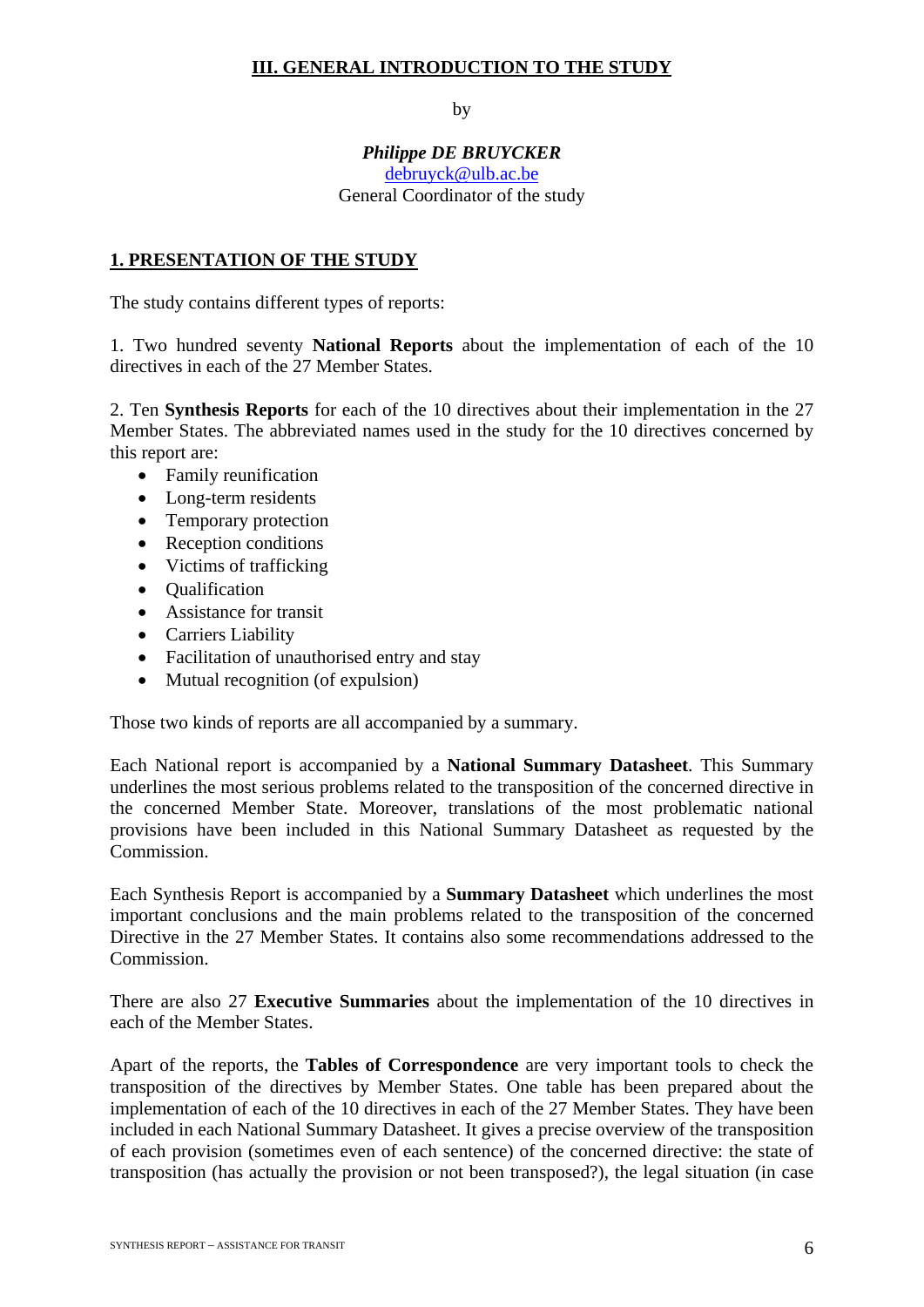of transposition, is there or not a legal problem?) and a reference to the national provisions of transposition. Footnotes giving brief explanations have also been included in the tables. The reader who wants to have more information can easily find in column 2 of the tables a reference to the number of the question to consult the national report. Guidelines explain how the national rapporteurs were asked to complete the table and how they had to understand each mention proposed in the table.

The paper version of the reports is accompanied by a website. Apart from an electronic version of all the reports, the website gives also access to the full text of the national rules of transposition.

#### **2. METHODOLOGY OF THE STUDY**

The study has been done in the framework of the "*Odysseus" Academic Network for Legal Studies on Immigration and Asylum in Europe* by a very large team of persons organised as following:

- 1. The 120 national rapporteurs in charge of the national reports and tables in each Member State for one or several directives. A lot of the rapporteurs are members of the Odysseus Academic Network, but the Network has at this occasion been extended to other persons because of the very large scope of the study and the considerable amount of work to be done;
- 2. The 27 national coordinators in charge of ensuring progress of the work at national level and responsible for the drafting of the Executive Summary per Member State;
- 3. The six thematic coordination teams in charge of the synthesis reports per directive:
	- Prof. Kees Groenendijck assisted by Ricky Van Oers, Roel Fernhout and Dominique Van Dam in the Netherlands for Longterm residents as well as by Prof. Cristina Gortazar and Maria-José Castano from Madrid in Spain for certain aspects;
	- Prof. Kay Hailbronner assisted by Markus Peek, Simone Alt, Cordelia Carlitz and Georg Jochum in Germany for Assistance in cases of transit for removal, Mutual recognition of expulsion decisions, Carrier sanctions and Facilitation of unauthorised entry and residence;
	- Prof. Henri Labayle assisted by Yves Pascouau in France for Family reunification;
	- Prof. Gregor Noll assisted by Markus Gunneflo in Sweden for Temporary protection and Residence permits for victims of trafficking;
	- Prof. Thomas Spijkerboer assisted by Hemme Batties and Bram Van Melle in The Netherlands for the part on Qualification of refugees and subsidiary protection & Prof. Jens Vedsted-Hansen assisted by Jesper Lindholm in Denmark for the part on Rights of refugees and of persons under subsidiary protection.
- 4. The General Coordination team in charge of the overall coordination, methodology and contacts with the Commission as well as for the update of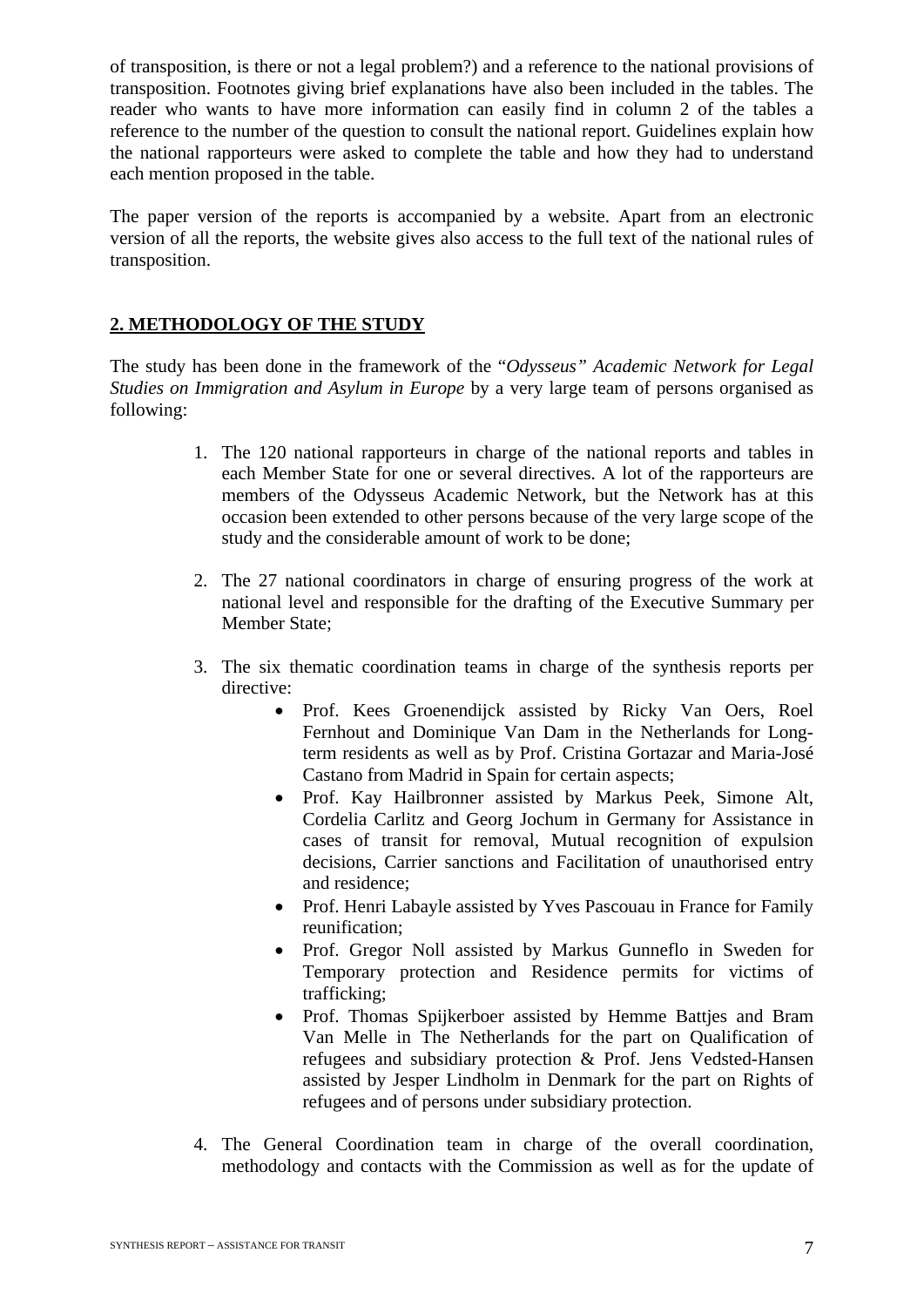the synthesis report on reception conditions previously done by the Odysseus Academic Network in 2006. Prof. Philippe De Bruycker based in Belgium was therefore assisted by Laurence De Bauche (researcher), Elona Bokshi (manager of the website and also in charge of gathering national rules of transposition) and Nicole Bosmans (administrative and financial secretariat).

The authors are indicated at the beginning of each report with their email address in order to allow the Commission to contact them easily in case of need. The General Coordinator wants to thank warmly all the persons who were involved in this enormous study for their work and in particular their patience because of the many versions of the reports that we exchanged through thousands of emails.

Four meetings were organised: a kick-off and an intermediate meeting with the general and thematic coordination teams, a meeting with the general coordinator and all the researchers assisting the thematic coordinators and a final plenary meeting including almost all national rapporteurs were drafts for the synthesis reports have been discussed.

NGOs were asked to contribute on a voluntary basis by completing the questionnaires or at least part of it. The Member States were given the possibility to comment about the draft national reports (without the table of correspondence). We got only a limited number of contributions and reactions.

The Commission has been closely associated to the study. It was in particular consulted at the beginning on the projects for questionnaires and for tables of correspondence.

All member States are covered by the study, including those not bound by several directives upon the request of the Commission which asked to be informed about the developments in those Member States in comparison with Community law. The reports and tables of correspondence have been completed as if those States were bound by the concerned directives.

## **3. EVALUATION OF THE RESPECT OF COMMUNITY LAW**

The study is about the transposition of 10 directives by Member States. More precisely, it covers extensively the legal measures adopted by the Member States to transpose those directives. As the process of transposition was not finished in some Member States, the authors decided to take into consideration the projects of national norms of transposition when they were accessible. It is important to note that those projects have been analysed like if they had been adopted as standing, which means that subsequent changes at national level are not covered by the study. The cut-off date for the national rapporteurs is in general  $1<sup>st</sup>$ October; later developments have only been taken into consideration whenever possible.

The practical implementation of the directives is covered as much as it has been possible to do so. The study came indeed early as the directives have just or even not yet been transposed, so that implementation by Member States is just starting and in particular that the jurisprudence available was very limited. The fact that no practical problems are mentioned does not mean that there are none, but that the rapporteurs have not been informed of their existence.

Explanations are given in the 10 synthesis reports about the transposition of the concerned directive. Fore the mandatory provisions which have not been transposed or pose a problem, the explanations are followed by boxes listing the Member States in order to help the Commission to draw clear conclusions and make the report easy to read. They have been built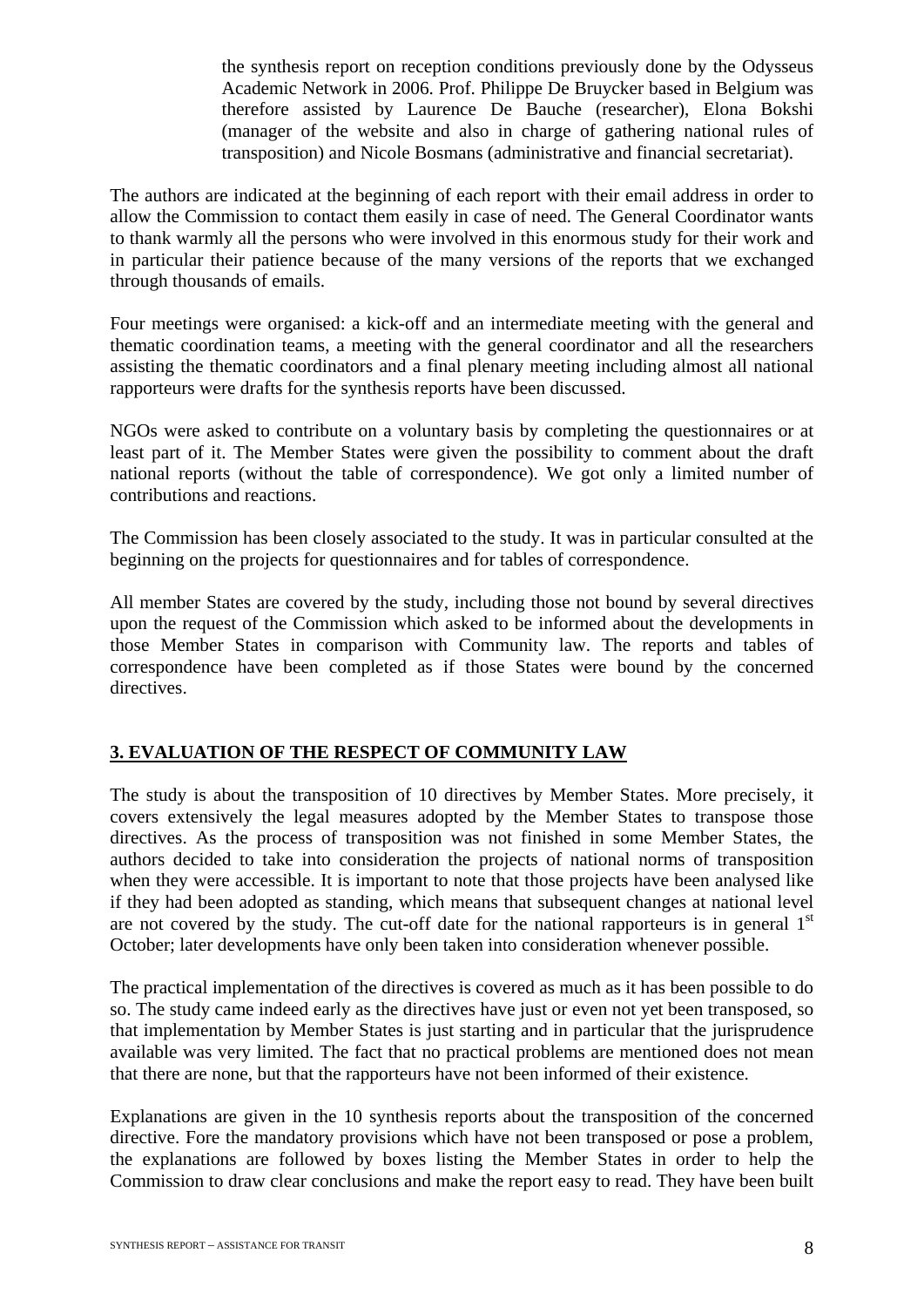upon the basis of the tables of correspondence included in the national summary datasheets for each directive and Member State. The guidelines given to national rapporteurs to assess the situation in their Member State are reproduced with the tables to help the reader to understand the methodology.

Some important remarks about the way the transposition of directives was assessed have to be made. The research team had to find a way between different priorities: firstly and obviously, the jurisprudence of the Court of Justice which has strict requirements regarding legal certainty and is even quite rigid on some points. Secondly, pragmatism which leads to check if the directives are effectively applied in practice with less attention given to certain aspects of pure legal transposition. The coordinators tried to find a reasonable middle way between these two approaches and agreed together with DG JLS upon the following elements:

- Administrative circulars of Member States have been considered as formal means of transposition. As much as they are binding for the administrative agents in charge of individual cases, they indeed ensure that the directive is implemented in practice despite they might not be considered sufficient to fulfil the requirements of the Court of Justice regarding an adequate legal transposition. They are nevertheless mentioned in the tables of correspondence separately from laws and regulations.
- Pre-existing norms of transposition meaning laws, regulations and circulars which were adopted before the concerned directive and so obviously not to ensure its formal transposition, have been considered as a mean of transposition. Their content may indeed reflect the provisions of the directives in internal law. This is not in line with the jurisprudence of the Court which has considered that "legislation in force cannot in any way be regarded as ensuring transposition of the directive, which, in article 23(1), second subparagraph, expressly requires the Member States to adopt provisions containing a reference to that directive or accompanied by such a reference" (Commission v. Germany, Case C-137/96 of 27 November 1997). All the ten directives covered by the study contain such an inter-connexion clause. A rigid application of this jurisprudence to our study would have led us to conclude that there is no transposition even when pre-existing rules ensure the implementation of the directive. In line with the approach of DG JLS to assess not only the formal transposition but also the application in practice of the directives, we have not done so and considered pre-existing national rules as a mean of transposition. They are nevertheless mentioned in the table of correspondence as pre-existing law, regulation or circular not under the item "Yes formally" but "Yes otherwise" together with general principles of internal law which the Court has accepted to consider under certain condition as a mean of transposition (Commission v. Germany, Case C-29/84 of 23 may 1985).

Despite the fact that we agreed with the Commission about these choices, the authors of this study considered necessary to make them explicit as they might seem inadequate from a purely legal point of view. Moreover, they have also decided to present in the tables of correspondence these possibilities separately from the classical ones. The Commission will so be perfectly informed about the situation regarding the transposition of the directives in the Member States. The transparency of the information given in the tables will allow it to take a final position which could depart from the choices done at the beginning of this study.

Finally, the provisions about human rights appearing here and there in the ten directives require some explanations. The obligation for Member States to formally transpose provisions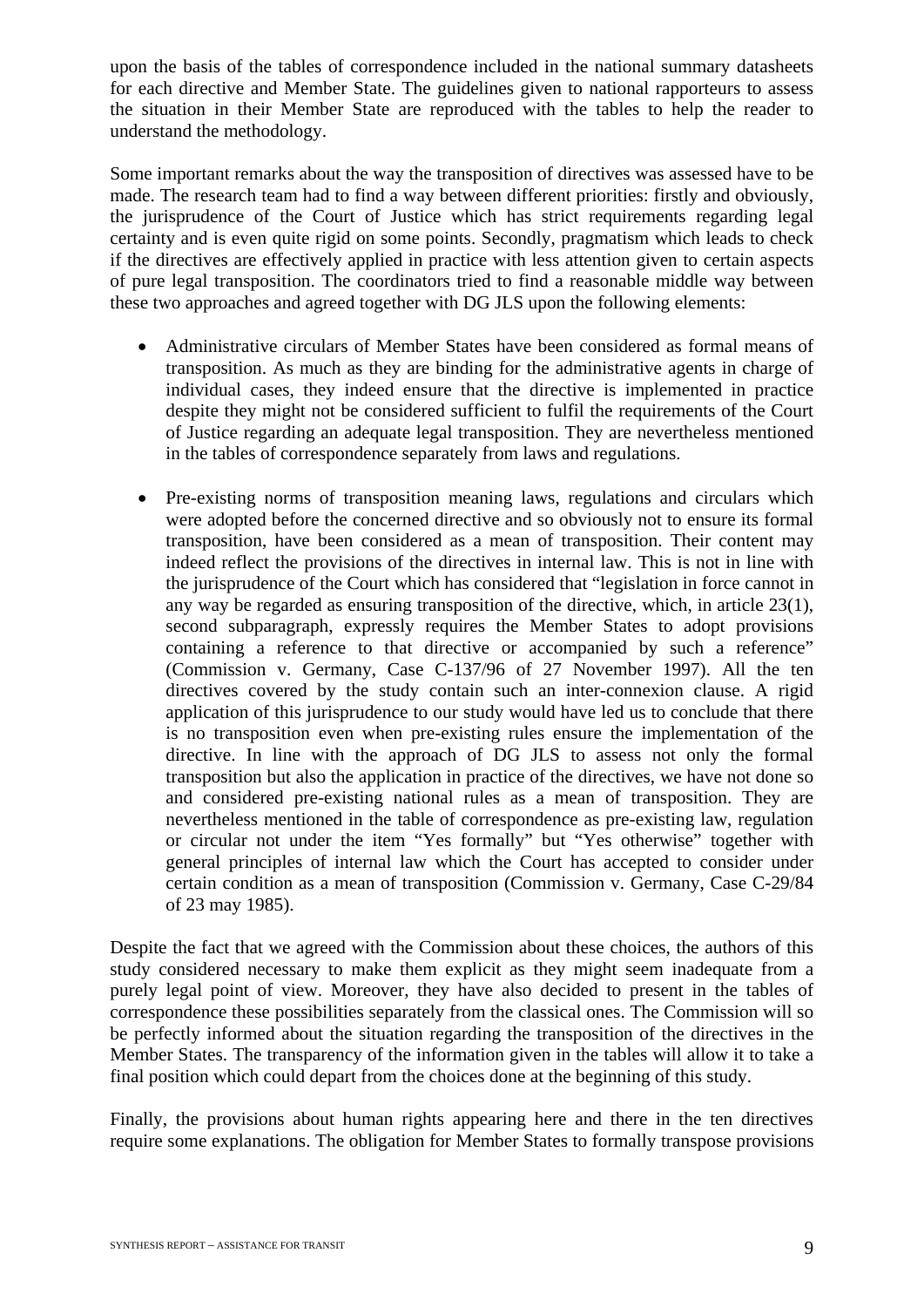like for instance article 20  $\S 4$  of the Qualification directive<sup>[1](#page-10-0)</sup>, article 15  $\S 4$  of the directive on temporary protection<sup>[2](#page-10-1)</sup> or article 3,  $\S$ 2 of the directive on mutual recognition of expulsion  $decisions<sup>3</sup>$  $decisions<sup>3</sup>$  $decisions<sup>3</sup>$ , gave raise to long discussions between all the rapporteurs involved in the study. It has been impossible to convince the group of 130 lawyers involved in this study to take a common position about the necessity to transpose or not that kind of provisions. The General Coordinator of this study decided in this context to leave the national rapporteurs free to express their own opinion in their report and table. This means that divergent views might be expressed on the same point by the national rapporteurs. This situation reflects the fact that the lawyers involved in the study face obviously very different situations and react sometimes in relation with the context of their Member State by considering that reminding human rights is either superfluous because they are generally respected, either necessary because they care about possible violations.

From a strictly legal point of view, it appears that all the provisions cannot be considered in the same way. Some articles have an added value and are more than repetitions of human rights provisions, like article 10 of the directive on permits for victims of trafficking which after a first clause on the best interests of the child requires specifically an adaptation of the procedure and of the reflection period to the child, or article 17 of the directive on family reunification which refers to the jurisprudence of the European Court of Human Rights on the right to family life and specifies its scope. Others may be considered as redundant with international treaties like article 20 §4 of the Qualification directive or article 15 §4 of the directive on temporary protection. One may consider superfluous to transpose such a provision in the case of Member States which have ratified the Convention on the right of the child and ensure its implementation, for instance by recognising it a direct effect. More in general it appears that references to human rights in secondary legislation require more attention and that their legal value needs to be clarified (see recommendation on this point below).

<span id="page-10-0"></span><sup>&</sup>lt;sup>1</sup> « The best interest of the child shall be a primary consideration for Member States when implementing the *provisions of this chapter that involve minors* ». 2

<span id="page-10-1"></span> <sup>«</sup> *When applying this article, the Member States shall take into consideration the best interests of the child* ». 3

<span id="page-10-2"></span> <sup>«</sup> *Member States shall apply this directive with due respect for human rights and fundamental freedoms*».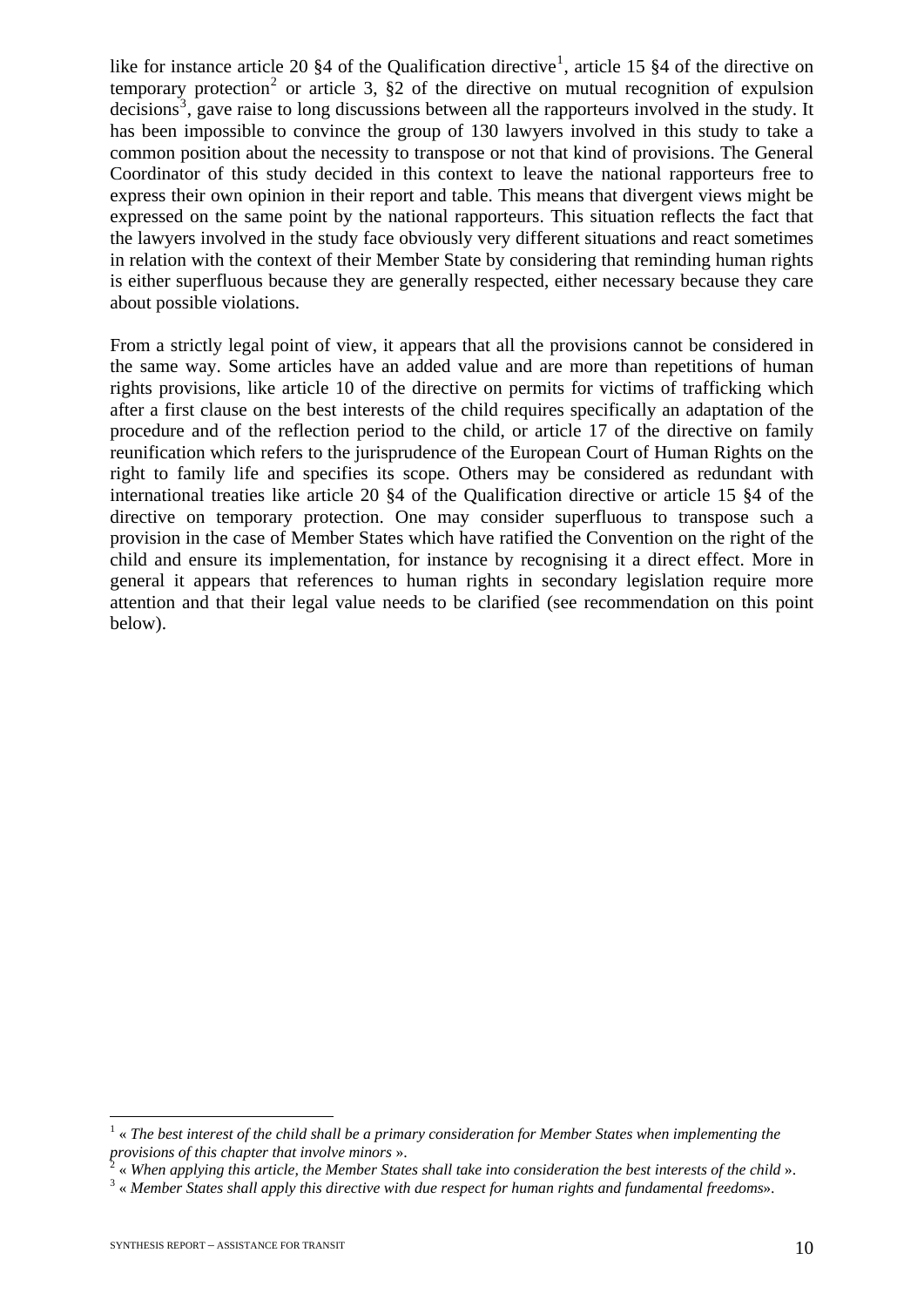## **4. RECOMMENDATIONS ABOUT THE EVALUATION OF THE IMPLEMENTATION OF DIRECTIVES**

This part contains some general recommendations to the Commission about the way of checking transposition of directives by Member States (specific recommendations about the 10 directives are included in the Summary Datasheet of each synthesis report per directive). The following three recommendations are based on the experience acquired during this study covering 10 directives in 27 Member States.

## • **Oblige the EU institutions to include tables of correspondence in the final provisions of any directive adopted**

It is clear that the method of checking the implementation of directives still needs to be improved. The increase of the number of Member States and of working languages makes it more and more difficult to check seriously the way they are legally transposed.

There is an absolute need to request the Member States to prepare a table of correspondence (also called concordance or correlation tables) indicating the national norms of transposition for each provision of a directive. The Member States which have prepared the transposition are the best authority to identify precisely these norms of transposition. Leaving it to the Commission or asking external experts to do this part of the job can be considered to large extend as a waste of time and resources. The Member States should be asked only to indicate the rules of transposition and of course not to evaluate its correctness. Even the NIF electronic database of the Commission used by the Member States to notify the rules of transposition is therefore not sufficient. It does not indicate precisely the national norm of transposition for each provision of the directives which might remain difficult to identify in very long national rules. Moreover, Member States send sometimes not only the norms of transposition as some directives require them to communicate to the Commission the text of the main provisions of national law which they adopt in the field covered by the directive. If such a more or less standard provision has been included to allow the Commission to understand the general context of the transposition, it makes the search of the precise norm of transposition more difficult as some Member States transmit a lot of texts.

Remarkably, only one of the 10 directives under analysis contains a provision obliging the Member States to prepare a table of correspondence: following article 4 §2 of the directive on the facilitation of unauthorised entry, transit and residence, *"The Member States shall communicate to the Commission the text of the main provisions of their national law which they adopt in the field covered by this directive, together with a table showing how the provisions of this directive correspond to the national provisions adopted. The Commission shall inform the other Member States thereof".* The reasons explaining why only this directive contains such a requirement are not clear. This directive is the result of a State initiative, namely France. The other instruments proposed during the same period by France regarding carrier sanctions and mutual recognition of expulsion decisions do not contain such a clause. The same is true for the Commission's proposals at the origin of the other directives analysed.

There is a strong and urgent need to request such a table from Member States when they transpose a directive. The Commission should intensify its efforts undertaken since five years so that the European institutions are obliged to include such a clause in any directive adopted as envisaged in its Communication on "A Europe for results: applying Community law"<sup>[4](#page-11-0)</sup>.

<span id="page-11-0"></span><sup>1</sup> 4 COM(2007)502 of 5 Septembre 2007.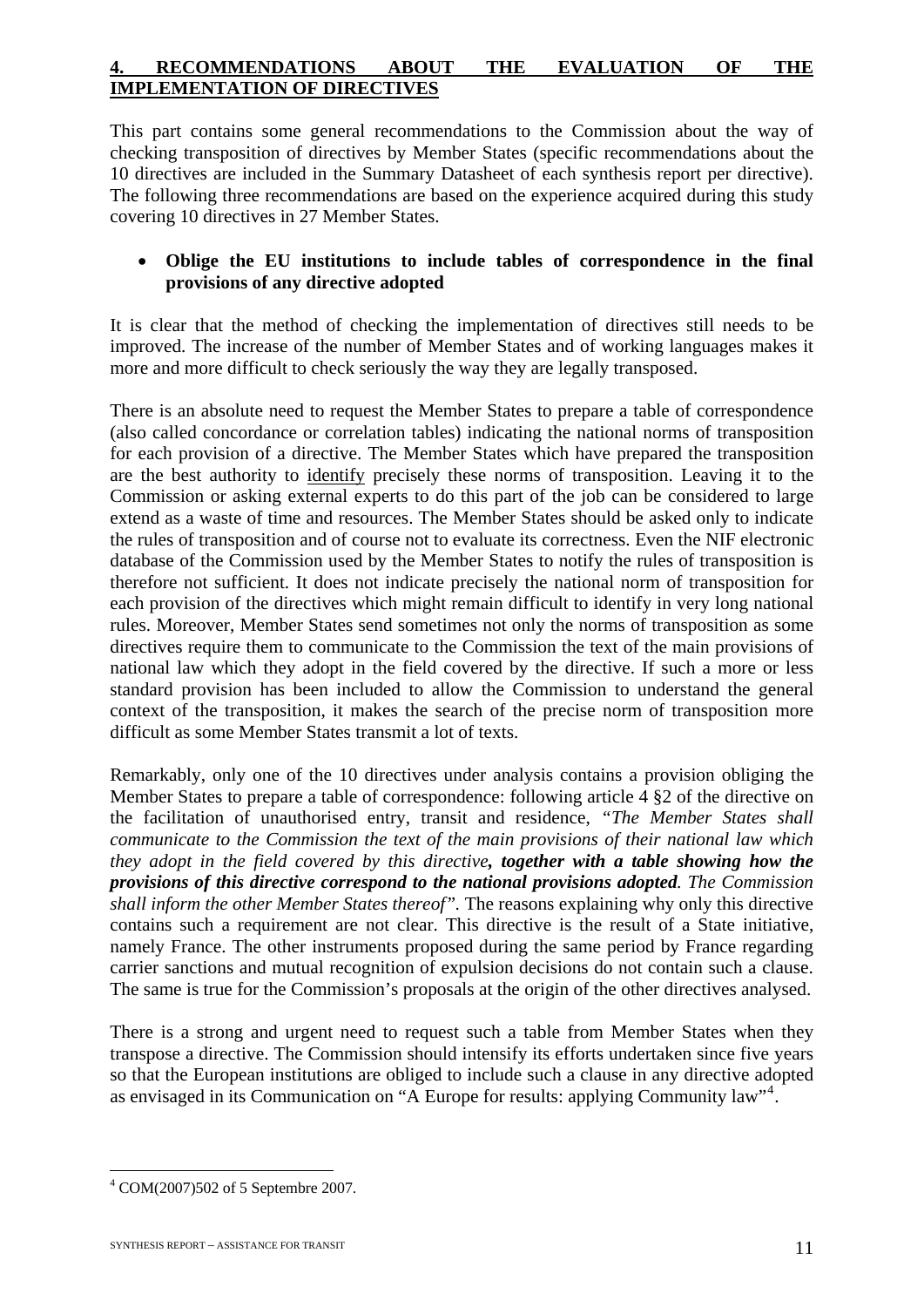## • **Have a more in-depth debate about the choice of the right instrument instead of favouring directives**

A reflection on the type of instruments of secondary law to be used could also be fruitful. For instance, it seems that a Council decision would have been more appropriate than a directive to regulate the issue of assistance in cases of transit for the purposes of removal by air.

More important, directives should not be automatically chosen for reasons of subsidiarity or proportionality. One may wonder if they are not good reasons for choosing in certain cases a regulation instead of a directive, for example for the qualification of refugees and persons under subsidiary protection in order to ensure a more consistent implementation of the definitions of persons to be protected in the EU by the Member States.

## • **Clarify the sense of including human rights references in secondary legislation in view of the future binding effect of the EU Charter on human rights**

As underlined above, many references to human rights have been included in directives adopted in the field of immigration and asylum. Their legal value is doubtful when they only repeat or refer to International or European provisions on human rights. As they may create long discussions during the transposition process by Member States about their need to be transposed and can even create confusion about the precise origin of the concerned human right, they could be omitted and included if relevant in the preamble of the instrument. The need to clarify this point will increase with the entry into force of the new Lisbon Treaty transforming the EU Charter of human rights into a legally binding instrument.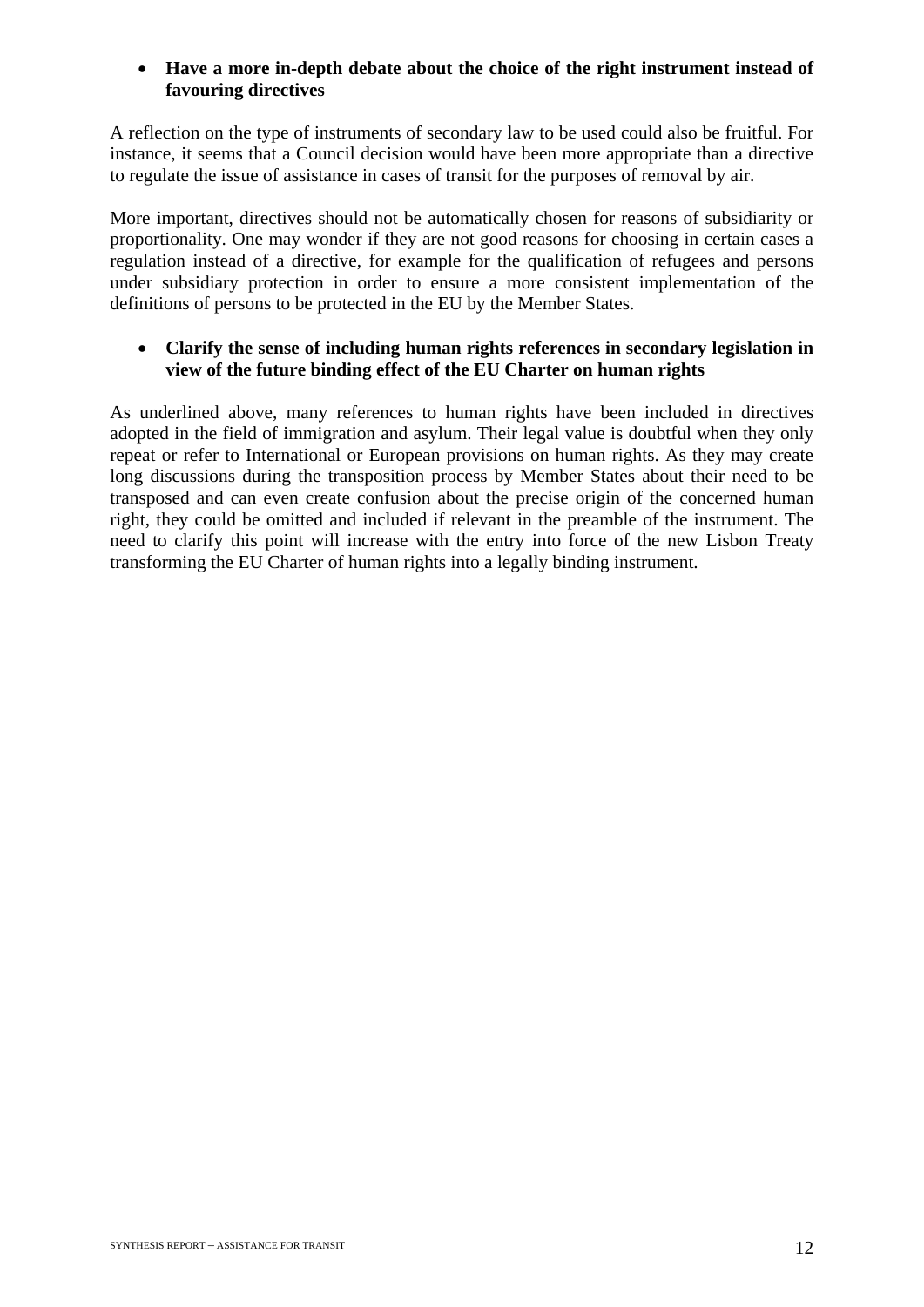## **1. MEMBER STATES COVERED AND NOT COVERED BY THE SYNTHESIS REPORT**

In principle, all Member States are covered by the synthesis report. However, it was not possible to gather all the necessary information for all Member States. This problem is most serious for Spain, which is not fully covered in parts  $3 - 5$  of the report. Some questions might have remained unanswered for other Member States as well. This is in particular true for Austria and Denmark. These lacks of information are mainly due to the fact that the concerned Member States have not explicitly transposed the directive or have only transposed it partly. All cases of missing or incomplete information are mentioned in the synthesis report.

## **2. MEMBER STATES BOUND AND NOT BOUND BY THE DIRECTIVE**

Ireland and the UK are not bound by the directive. Denmark is not bound to the Directive as regards European Law obligations; it is however obliged to transpose the directive by international law as Denmark is state party to the Schengen Treaty and therefore has to implement measures within the scope of this treaty. The transit directive is considered to be a development within the Schengen framework.

The 12 new Member States are, however, not exempt from the obligation to transpose the Directive within the given timeframe. The second annex to the protocol on the accession of Bulgaria and Romania to the EU stipulates explicitly the obligation to transpose. The accession treaties with the ten other acceding states have been concluded prior to the adoption of the directive. Hence, the obligation to transpose results directly from Art. 3 of the Accession  $Act<sup>5</sup>$  $Act<sup>5</sup>$  $Act<sup>5</sup>$  which stipulates that further acts of the Schengen acquis which may be adopted before the date of accession, shall be binding on and applicable in the new Member States from the date of accession. This assessment is repeated in para. 12 of the preamble to the directive.

## **3. STATE OF TRANSPOSITION OF THE DIRECTIVE**

## Number of Member States which have transposed the directive: **23**

Comment: This bright number must not veil the actual problems with the transposition of the directive. Some Member States have just adopted one general norm of transposition which authorizes the authorities in a very general way to assist in transit operations whereas more concrete provisions on the actual proceedings, the competences towards the deportee and provisions on financial compensation are lacking.

Number of Member States which have **NOT AT ALL** transposed the Directive: **2**

Number of Member States where the process of transposition is pending: 0

<span id="page-13-0"></span><sup>1</sup> 5 O.J. No. L 236/33 of 23 September 2003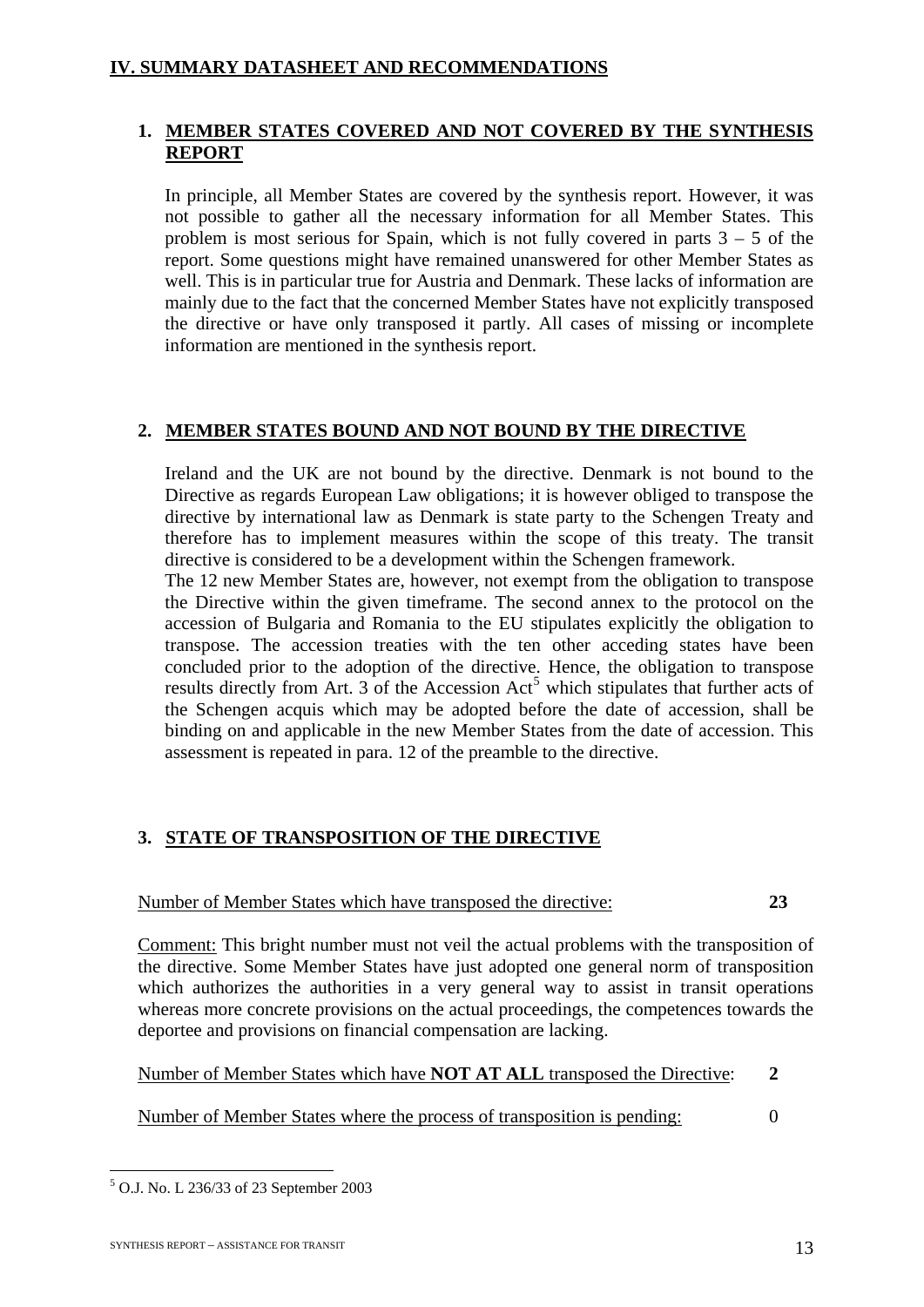| <b>MEMBER STATES</b>  | <b>STATE OF TRANSPOSITION</b> |
|-----------------------|-------------------------------|
| <b>AUSTRIA</b>        | - TRANSPOSED                  |
| <b>BELGIUM</b>        | - NOT TRANSPOSED              |
| <b>BULGARIA</b>       | - TRANSPOSED                  |
| <b>CYPRUS</b>         | - TRANSPOSED                  |
| <b>CZECH REPUBLIC</b> | - TRANSPOSED                  |
| <b>DENMARK</b>        | - TRANSPOSED                  |
| <b>ESTONIA</b>        | - TRANSPOSED                  |
| <b>FINLAND</b>        | - TRANSPOSED                  |
| <b>FRANCE</b>         | - TRANSPOSED                  |
| <b>GERMANY</b>        | - TRANSPOSED                  |
| <b>GREECE</b>         | - TRANSPOSED                  |
| <b>HUNGARY</b>        | - TRANSPOSED                  |
| <b>IRELAND</b>        | - NOT BOUND BY THE DIRECTIVE  |
| <b>ITALY</b>          | - TRANSPOSED                  |
| <b>LATVIA</b>         | - TRANSPOSED                  |
| <b>LITHUANIA</b>      | - TRANSPOSED                  |
| <b>LUXEMBOURG</b>     | - TRANSPOSED                  |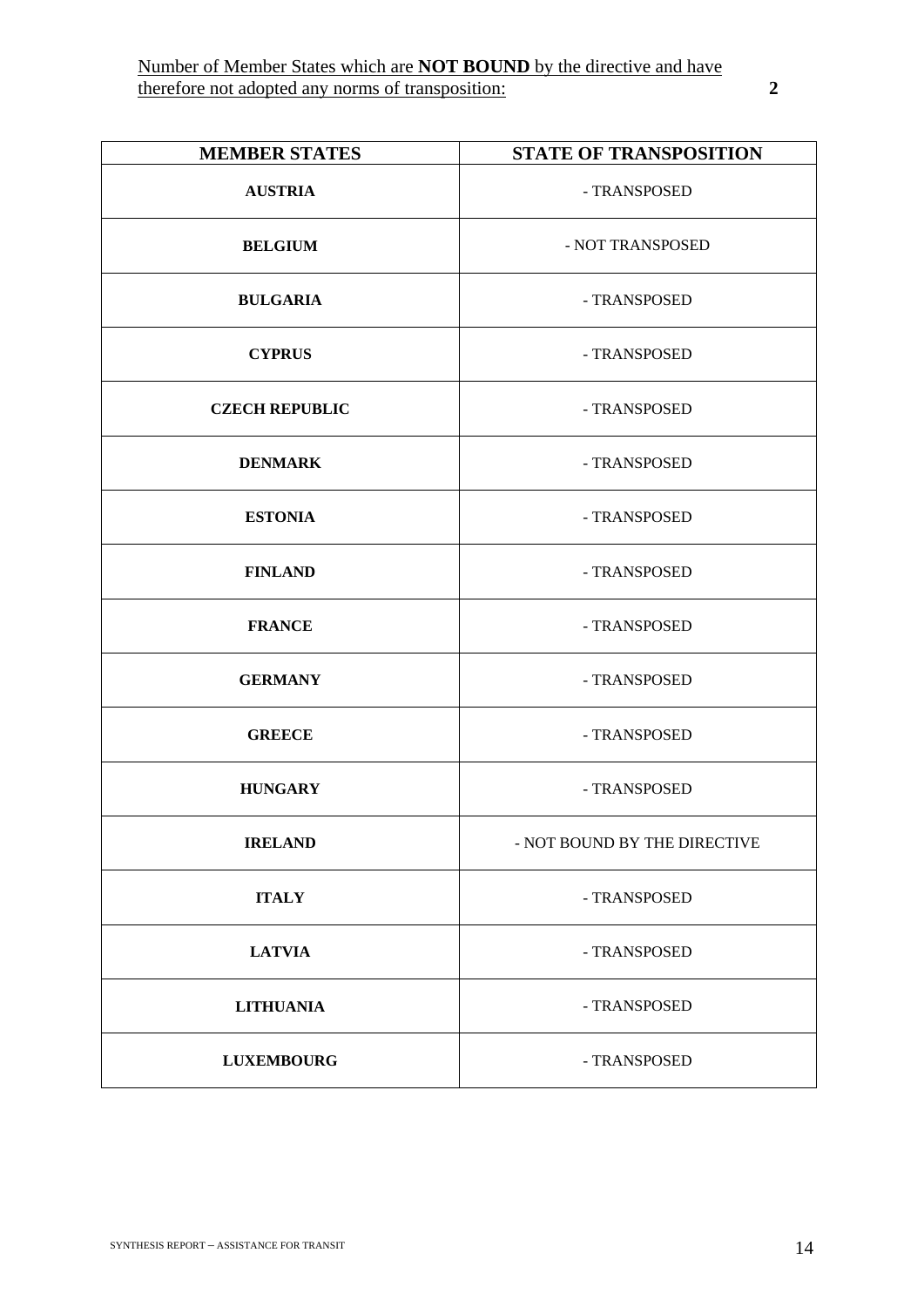| <b>MALTA</b>       | - TRANSPOSED                 |
|--------------------|------------------------------|
| <b>NETHERLANDS</b> | - TRANSPOSED                 |
| <b>POLAND</b>      | - TRANSPOSED                 |
| <b>PORTUGAL</b>    | - TRANSPOSED                 |
| <b>ROMANIA</b>     | - TRANSPOSED                 |
| <b>SLOVAKIA</b>    | - TRANSPOSED                 |
| <b>SLOVENIA</b>    | - TRANSPOSED                 |
| <b>SPAIN</b>       | - NOT TRANSPOSED             |
| <b>SWEDEN</b>      | - TRANSPOSED                 |
| UK                 | - NOT BOUND BY THE DIRECTIVE |

## **4. TYPES OF TRANSPOSITION OF THE DIRECTIVE**

For the transit directive it is difficult to say what type of transposition is actually required by the directive. Since the directive is almost exclusively about the facilitation of administrative cooperation between Member States, it does not bestow any rights on individuals who needed to be informed about their legal situation. Only Art. 7 might be considered as limiting individuals' rights by defining the competences of the escorts to use force against the third-country national.

It is still an unanswered question in the jurisdiction of the ECJ to what extent Member States are obliged to transpose provisions which are sometimes called "ancillary provisions"<sup>[6](#page-15-0)</sup>, which means that they do not widen or restrict individual rights or do at least protect the legal interests of individuals but serve only an intra-administrative purpose. The arguments, which have been brought forward by the ECJ to reason the transposition requirements as regards provisions concerning individual rights, do not necessarily require transposition by legislative act or regulation as regards "ancillary provisions". The fact that many Member States rely mainly on administrative instructions or circulars does therefore not automatically imply an infringement of the directive.

This obvious uncertainty about what is required to transpose the directive in a sufficient way has lead to wide variety of different techniques of transposition.

<span id="page-15-0"></span><sup>&</sup>lt;sup>6</sup> Cf. Sacha Prechal, Directives in EC Law, 2<sup>nd</sup> Ed., pp. 44 ff.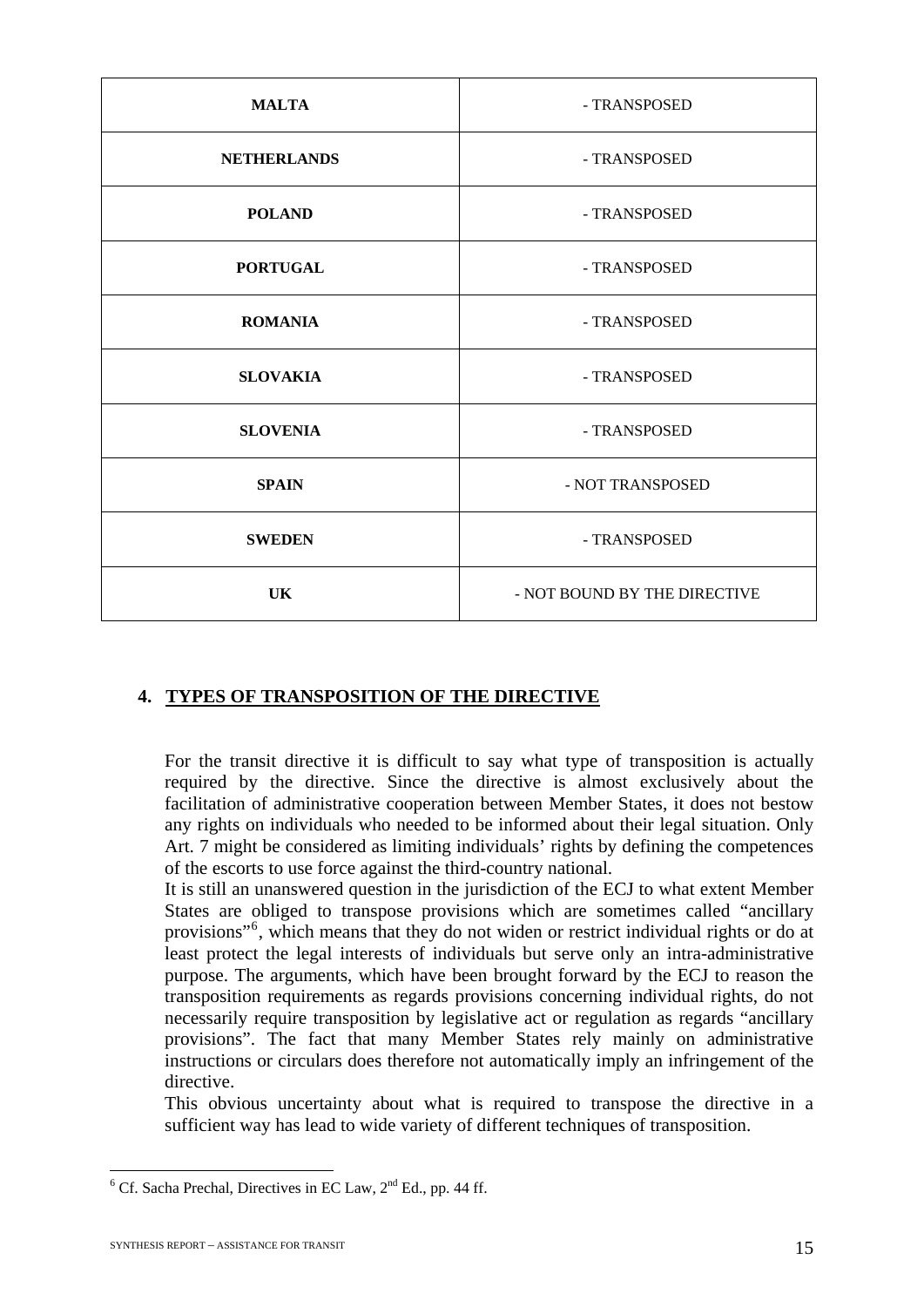The most radical approach is to be found in Belgium where legislative or regulative transposition is not considered necessary at all while the directive is directly applied in practice. There is also no transposition at all in Spain; however, we did neither receive any information on implementation in practice nor the statement that explicit transposition was considered superfluous.

Only one Member State (The Netherlands) relies only on circulars in order to implement<sup>[7](#page-16-0)</sup> the directive. It is, however, a common approach<sup>[8](#page-16-1)</sup> to transpose only the mere possibility to support and execute transit operations in legislative rules and leave the procedural details to administrative instructions and circulars.

#### **5. EVALUATION OF THE NUMBER OF PROBLEMS (QUANTITATIVE approach based on the national tables of correspondence and not related to the seriousness of the problems)**

As already stated above, the range of the obligation to transpose is unclear for this directive. The quantitative analysis provided in this section must therefore be read only as a purely mathematical result. The numbers refer to the total number of mandatory and specific provisions listed in the Table of Correspondence.

#### **a) No provisions transposed**

The most problematic countries from a quantitative point of view are obviously Belgium and Spain where no transposition at all has taken place, meaning that 0 of 10 provisions are transposed.

## **b) Member States with a very high number of not or not sufficiently transposed provisions (more than 7)**

This group includes Austria, Denmark, and Germany (alphabetical order).It must however be noted that these Member States follow the above mentioned approach of adopting just one basic legislative provision on the possibility of transit operation and leave the implementation to administrative rules which are often not available. This does not completely invalidate the assessment but should mitigate possible conclusions.

The absence of legislative rules has however led to a substantial lack of information especially in Austria and Denmark.

#### **c) Member States with a significant number of not or not sufficiently transposed provisions (4 - 7)**

This group includes Bulgaria, Hungary, Latvia, The Netherlands, and Romania.

<u>.</u>

<span id="page-16-0"></span><sup>&</sup>lt;sup>7</sup> One might argue whether this technique can be called "transposition", so we use the term "implementation" in this context.

<span id="page-16-1"></span><sup>&</sup>lt;sup>8</sup> This way of transposition was chosen most clearly by Austria, but the Czech Republic, Denmark, Germany, Latvia, Malta, Slovenia, and Sweden seem to have a similar approach. The same is true to a lower extent for Finland.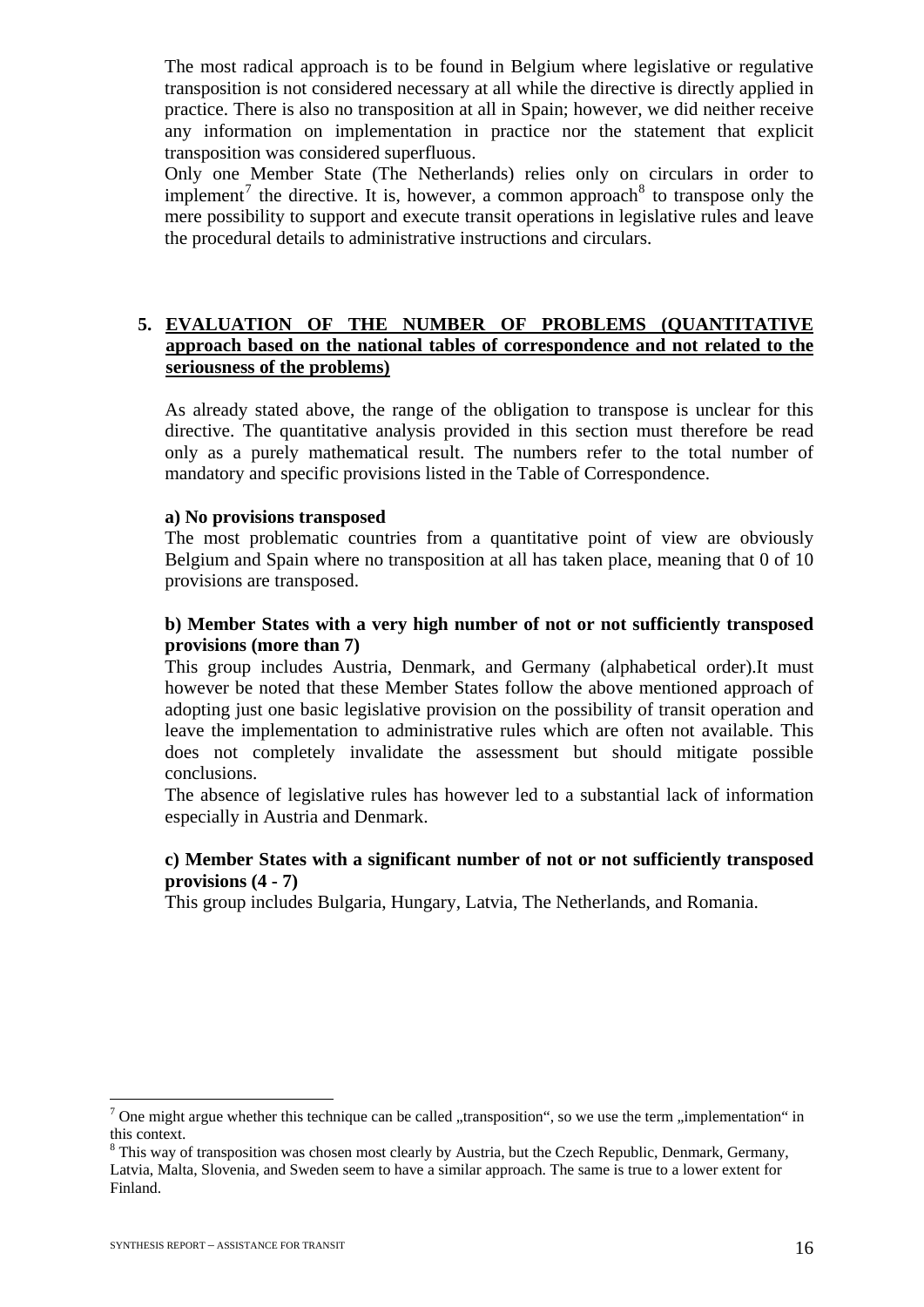## **d) Member States with a low number of not or not sufficiently transposed provisions**  $(1 – 3)$

This group includes Cyprus, the Czech Republic, Estonia, Finland, France, Greece, Italy, Lithuania, Luxembourg, Slovakia, and Sweden.

#### **e) Member States which have transposed all 10 provisions without any problems**  This group includes Malta, Portugal and Slovenia.

The mathematical findings in the documentation above do not contain any reliable information about the seriousness of the mentioned problems nor do they reflect the effectiveness of the practical implementation in the mentioned Member States. It should also be kept in mind that practical problems of the implementation are only covered to the extent that the national rapporteur concerned gained the relevant knowledge. It is therefore well possible that there are serious practical problems in the Member States which appear to be unproblematic in the documentation, whereas the practical implementation might work well in Member States which appear show serious flaws as regards transposition of the directive. Although this is to some extent true for all 10 directives evaluated in this study, these reservations are of particular importance as regards the transit directive because it is unclear to what extent legislative or regulative transposition is required.

## **6. EVALUATION OF THE SERIOUSNESS OF PROBLEMS (QUALITATIVE approach based on the national summary datasheets and VERTICAL approach as it envisages the situation per Member State)**

#### **a) Member States which did technically not transpose the directive**

As mentioned above, **Belgium** and **Spain** did not transpose the directive. Although Belgium claims that the directive is nevertheless applied in practice<sup>[9](#page-17-0)</sup>, this case of "implementation without transposition" gives raise to serious concerns. First of all the directive itself demands transposition in Art 10; a requirement which goes clearly beyond mere implementation in practice. Moreover, some of the provisions in the directive need a clear legal basis in national law to safeguard the actual implementation. This is most clearly true for Art. 7 (1) which is aimed at restricting the deportee's legal position by transferring power to the escorting personnel to ensure the enforcement of the removal. Furthermore, the directive demands to assign a central authority with specific competences. It is hard to imagine how this could be achieved without any legal – not necessarily legislative – basis. However, the details of administrative cooperation as specified in Art. 3 and Art. 4 (1-4) may well be implemented without an act of transposition but by using the form provided for in the annex to the directive. It is nevertheless an unsolved problem to what extent even those provisions need to be transposed $10$ .

<u>.</u>

<sup>&</sup>lt;sup>9</sup> There is no such information about Spain.

<span id="page-17-1"></span><span id="page-17-0"></span> $10$  See above, Ch. 4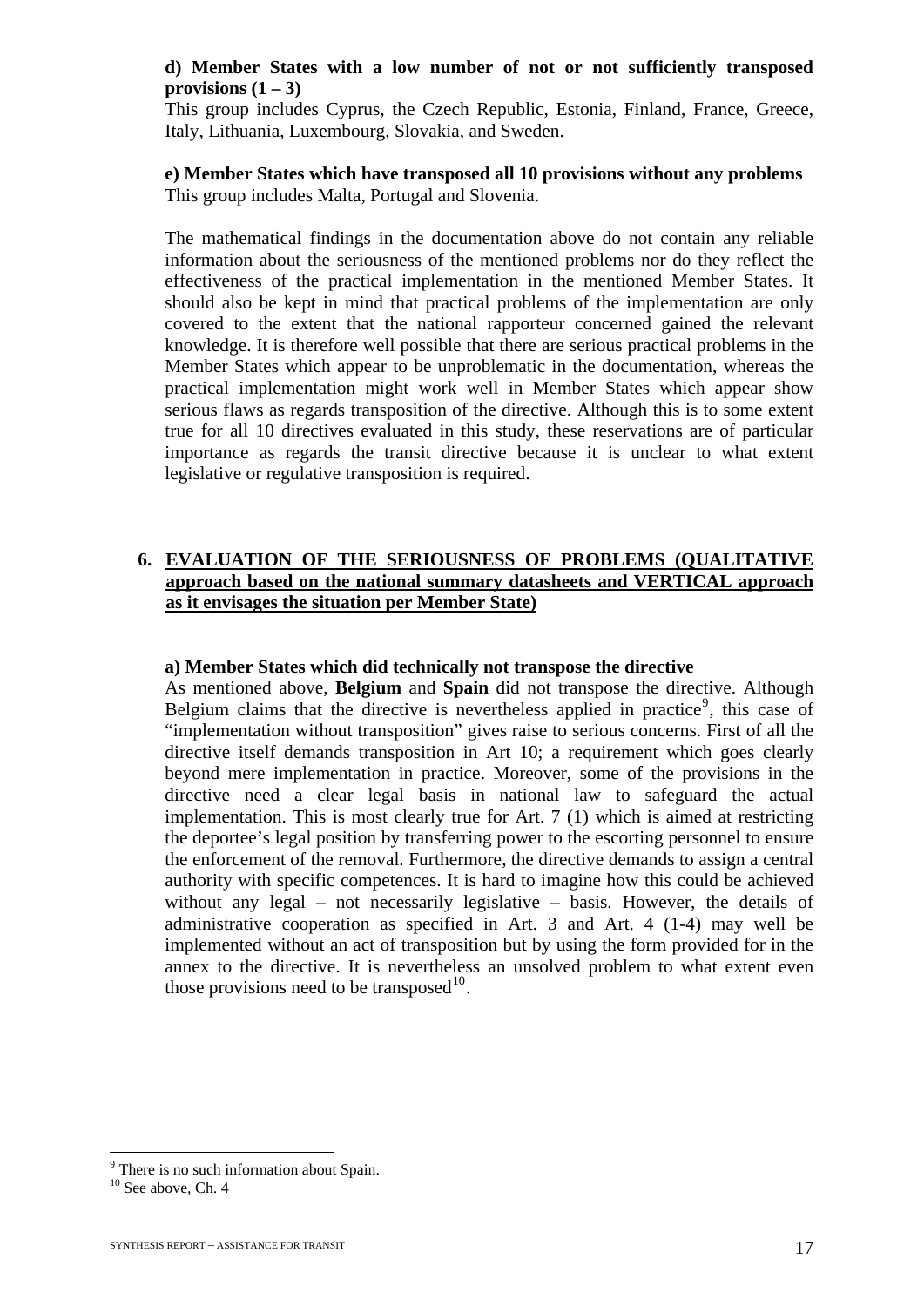#### **b) Member States where transposition shows serious gaps**

Since it is not very clear to what extent Member States are obliged to transpose the provisions of the directive into their national law, the evaluation is difficult to make. We did not carry out an exhaustive study about the practice in the Member States, hence we cannot tell how effectively the directive is actually implemented in the Member States. The evaluation of transposition can therefore only be based on the degree of legal certainty and clarity of transposition.

This degree of legal certainty and clarity is obviously lower if a Member States transposes only the core of the directive into national law but leaves the procedural details to administrative practice. It is **Austria** which gives raise to the most serious concerns in this matter. Even though there is a legislative norm which enables the competent authorities to support and assist transit operations, this norm is not directly aimed at transposing the directive but was introduced to create the legal framework for bilateral readmission agreements which include inter alia provisions on transit operations. These provisions might well serve as a basis to implement transit operations under the directive; however it is very doubtful whether they can be considered as sufficient transposition of the directive. Implementation of the directive in Austria is therefore rather a matter of concrete administrative practice than of legal transposition.

There are also some concerns about Germany and Italy for two different reasons: In **Germany**, the directive is transposed only by one central norm in the aliens act. Different from Austria, this provision is a real norm of transposition; however, it is rather basic and does not include the procedural details as described in the directive. Moreover, there are no clear and precise administrative instructions about the procedure. The concrete mechanism of administrative implementation is therefore mainly a matter of practice. It may be assumed that the directive itself is used as a guideline. The direct application of the directive is however not in line with the overall concept of directives as legal instruments which require transposition into national law to become applicable.

**Italy**, by contrast, has transposed the directive in a rather detailed way by legislative decree. Whereas most of these norms of transposition reflect the directive in an adequate way, three of the directive provisions which we consider most important are transposed in a rather problematic or incomplete way. Art. 7 is one of these provisions as it touches not only state sovereignty by authorising foreign escorts to take emergency action against the third-country national on the territory of the transit state but also defines and limits the competences of the authorities to enforce the removal against the will of the deportee. Moreover, the determination of contact points is not clearly done in the Italian provisions. There are very similar concerns about the way **Bulgaria** transposed these provisions.

Finally, there is **The Netherlands**, which is the only Member State which has transposed the directive exclusively by administrative instructions. This would normally give raise to concerns about the legal certainty of the transposition. However, the aliens circular, which contains the relevant provisions on transit assistance, is a published legal document. Therefore, the problems, although existing, should not be overestimated $11$ .

<span id="page-18-0"></span> $11$  Cf. ECJ, Case C-339/87 (Comm. v. Netherlands), paragraph 6 ff.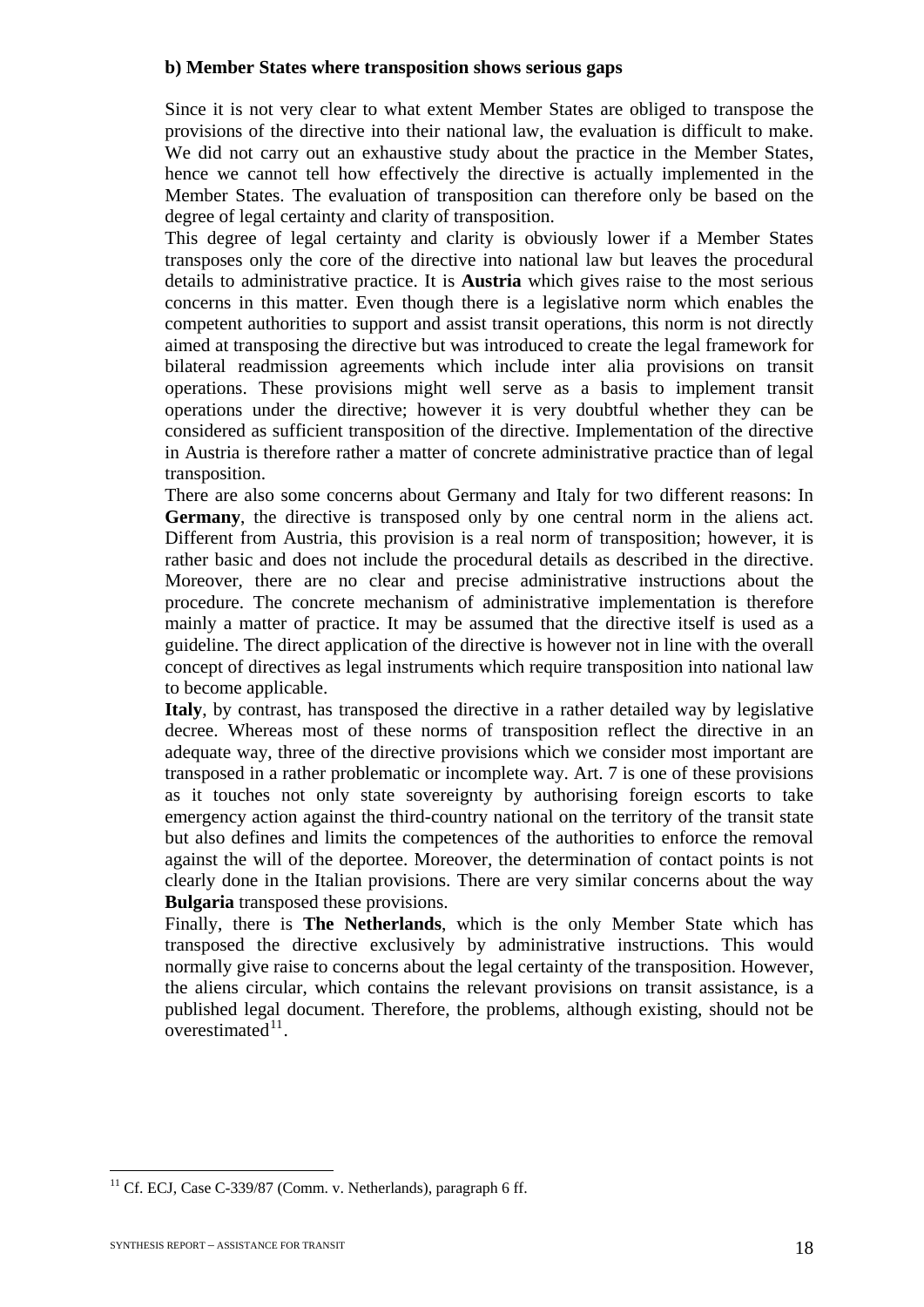#### **c) Member States with singular but important problems**

The following Member States show singular problems with the transposition of provisions which appear to be of particular importance as the determination of authorities (Art. 4 (5)) or the definition and limitation of competences of escorts and law-enforcement officers in Art. 7 (1): Czech Republic, Denmark<sup>[12](#page-19-0)</sup>, The Netherlands, Slovakia, Sweden (in alphabetical order).

#### **7. TYPES OF PROBLEMS (HORIZONTAL approach throughout all the Member States)**

There are two main issues which appear to be problematic in several Member States. Some Member States seem to understand **Art. 4 (5)** in a way that it only requires them to determine a **contact point** for every single transit operation but not to create the institution of such a contact point in general. This is most clearly true for Italy but the legal situation is very similar in Luxembourg.

Secondly, many Member States did not transpose **Art. 7 (1)** in a way that would allow **foreign escorts** to step beyond the boundaries of self-defence. Foreign escorts might therefore run the risk of criminal prosecution in these countries if they take action against the third country national which is beyond the limits of self-defence but within the limits of Art. 7 (1). This problem appears in the following Member States: Austria, Belgium, Czech Republic, Denmark<sup>[13](#page-19-1)</sup>, Germany, Hungary, Italy, The Netherlands, Slovakia and Sweden.

#### **8. IMPACT OF THE DIRECTIVE ON THE MEMBER STATES**

It seems that the impact of the directive on the national law of the Member States is rather limited. On the one hand the directive seems to reflect the good practice between the administrations of the Member States and codifies a procedure which had already been well established. On the other hand, this background might have lead some Member States to the assumption that no further transposition is necessary or that it might be sufficient to adopt only one basic provision and to further rely on the pre-existing practice. As already described above, this assumption is rather doubtful. From a strictly positivist point of view, the impact of the directive was most striking in those countries which transposed the directive en bloc by adopting a legal act which transposed the directive more or less literally into national law or by including a new chapter in the aliens act with the same content. Although the practical implementation of the directive is mostly beyond the scope of this study, the critical question should be asked to what extent the implementation of the directive in practice reflects the legal situation. The numbers of assisted or requested transit operations in countries like

<u>.</u>

<span id="page-19-0"></span> $12$  The case of Denmark is slightly different as Denmark is not obliged to transpose the directive under European law; it is however legally bound to it by international law. The international law obligation leaves Denmark more leeway to choose the method of implementation. It is nevertheless doubtful if the legal situation in Denmark ensures full implementation of the directive.

<span id="page-19-1"></span><sup>&</sup>lt;sup>13</sup> The information about Denmark is incomplete on this issue. Moreover, the case of Denmark is slightly different as Denmark is not obliged to transpose the directive under European law; it is however legally bound to it by international law. Nevertheless, it seems to be unlikely that there is a sufficient basis for competences of foreign escorts in Denmark.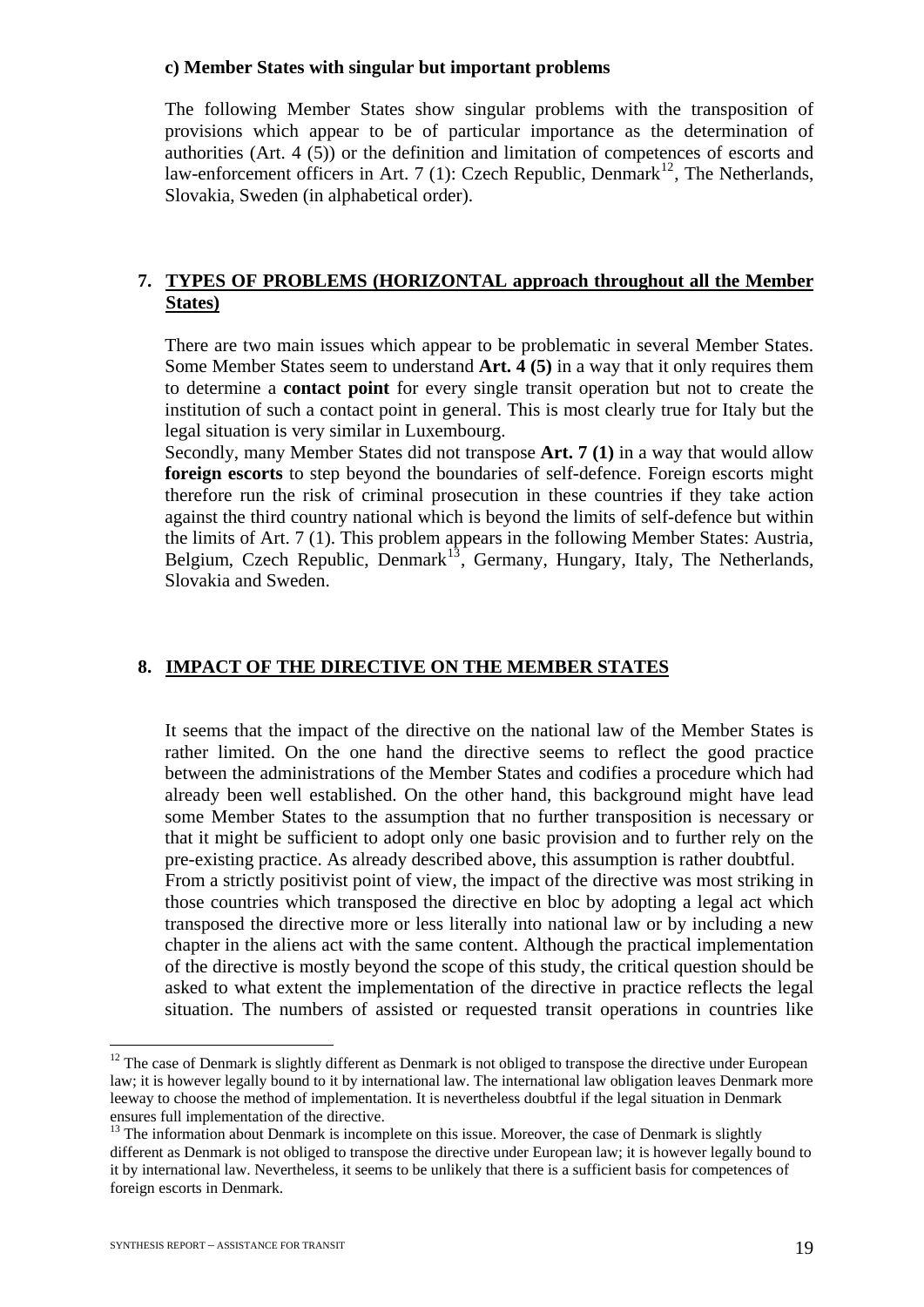Austria, Belgium or Germany show that the effectiveness of implementation in practice does not necessarily correspond with the degree of actual transposition.

#### **9. RECOMMENDATIONS TO THE EUROPEAN COMMISSION**

There are two issues which give reason to think about possible amendments.

#### **a) Legal instruments to establish cooperation mechanisms**

The first issue is the very general question if the legislative instrument of the directive is suitable for the purpose of structuring the administrative cooperation between national authorities. In the past, the Community often chose another approach when it came to administrative cooperation. E.g., the mechanism for determining the Member State to examine an asylum application was established by regulation<sup>[14](#page-20-0)</sup>. The same is true for the Schengen Borders  $\text{Code}^{15}$  $\text{Code}^{15}$  $\text{Code}^{15}$ . The national reports show that many Member States treat the transit directive in practice like a regulation by applying it directly even though a directive is by its nature not directly applicable. It is remarkable that this unforeseen direct application does not lead to major problems with the actual implementation. It must of course be considered that the Community is obliged under Art. 5 of the Treaty to choose the legal instrument which leaves the Member States as much freedom as possible and restrict their leeway for implementation only to the extent which is necessary to achieve the intended purpose. It must however be noted that besides the Member States which apply the directive directly – completely or in parts – there is also a group of Member States which have transposed the directive more or less word by word. This is of course a viable way of transposition; it does however show that the conceptual difference between directive and regulation does not lead to any considerable consequences. Hence, we would like to raise the question whether similar instruments should better be adopted in the form of a regulation in the future.

#### **b) Competences of foreign escorts in the transit state**

The second issue is related to the first one. Since many Member States did not see a need for transposition for many provisions of the directive, we see the situation that there is a practice without a clear legal basis. We consider this problem most striking as for the relationship between the escorts and the domestic law-enforcement authorities during the transit operation. The concept of the directive is not entirely clear in this respect. Whereas the preamble emphasizes the national sovereignty of the Member States, Art. 7 (1) stipulates that escorts shall have competences which beyond the limits of self-defence. Since many Member States have not adopted a provision which would govern the escorts' competences exhaustively and unanimously, it is difficult to identify the escorts' leeway for action in these Member States. We therefore recommend finding a common understanding about this provision among the Member States. This could e.g. be done by a council decision.

<span id="page-20-0"></span><sup>&</sup>lt;sup>14</sup> Council Regulation (EC) No 343/2003 of 18 February 2003 establishing the criteria and mechanisms for determining the Member State responsible for examining an asylum application lodged in one of the Member States by a third-country national, O.J. No. L 50/1 of 25 Feb 2003

<span id="page-20-1"></span><sup>&</sup>lt;sup>15</sup> Regulation (EC) No 562/2006 of the European Parliament and of the Council of 15 March 2006 establishing a Community Code on the rules governing the movement of persons across borders (Schengen Borders Code); O.J. No. L 105/1 of 13 April 2006.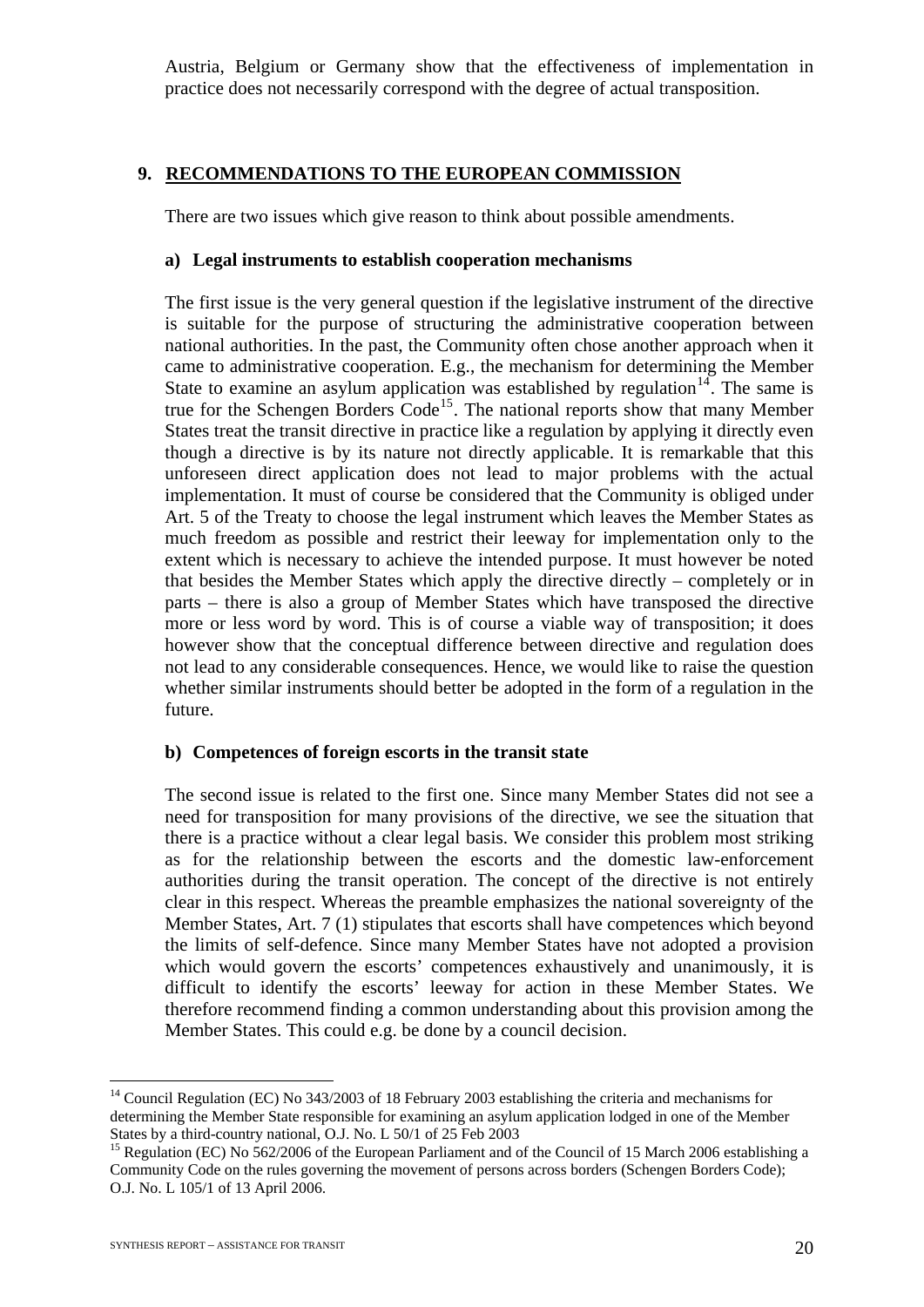Finally, we realized that there is an uncertainty in the Member States about the legal situation for escorts in the other Member States. Hence, the Member States have problems with providing their escorting personnel with sufficient information about their competences during the transit operation. We therefore recommend creating a system of information sharing on this matter. This could be done by collecting the relevant provisions (with translations) in a handbook to be distributed among the involved national authorities or by including this information in the network which has been established by Council Decision  $2006/688/EC^{16}$  $2006/688/EC^{16}$  $2006/688/EC^{16}$ .

#### **10. ANY OTHER INTERESTING PARTICULARITY TO BE MENTIONED ABOUT THE TRANSPOSITION AND THE IMPLEMENTATION OF THE DIRECTIVE IN THE MEMBER STATES**

#### **a) Sources of Information**

It is important to keep in mind that the national reports and thus also the synthesis report show pictures that are determinate by the information which the national authorities provided. Unlike for the other directives, there is hardly any information available from outside the executive. There is no jurisdiction on any issue regulated by the directive and NGOs are not at all involved in the process of removal via a transit state. Therefore, no national rapporteur could discuss the point of view of persons or organisations outside the public administration.

Consequently, the degree of detail in the 27 national reports varies, which is due to the fact that some national rapporteurs were provided more exhaustively with details than others by the national authorities.

## **b) Practice of Reimbursement**

Art. 5 (6) of the directive provides for reimbursement. Hereinafter, the requesting state is obliged to compensate the requested state for certain assistance measures provided during the transit operation. In practice, however, it seems that this provision is only of a very limited relevance. Especially some of the most important (in terms of numbers of persons transited) transit states as Belgium, France, Germany and The Netherlands refrain from demanding reimbursement from the requesting Member States and do, in principle, not pay any compensation when acting as a requesting Member State.

Although this concept is contrary to the concept of the directive, we do not consider it an infringement as long as Member States come to the mutual understanding that they refrain from reimbursement. From a purely practical point of view, this concept may avoid bureaucracy. It does of course give an advantage to those Member States which are due to their geographic situation or the limited capacity of their international airport not acting as transit states. However, as applications for transit may only be made under rather restrictive prerequisites, the actual financial imbalance will presumably be negligible.

<span id="page-21-0"></span><sup>16</sup> O.J. No. L 283/40 of 14 Oct 2006.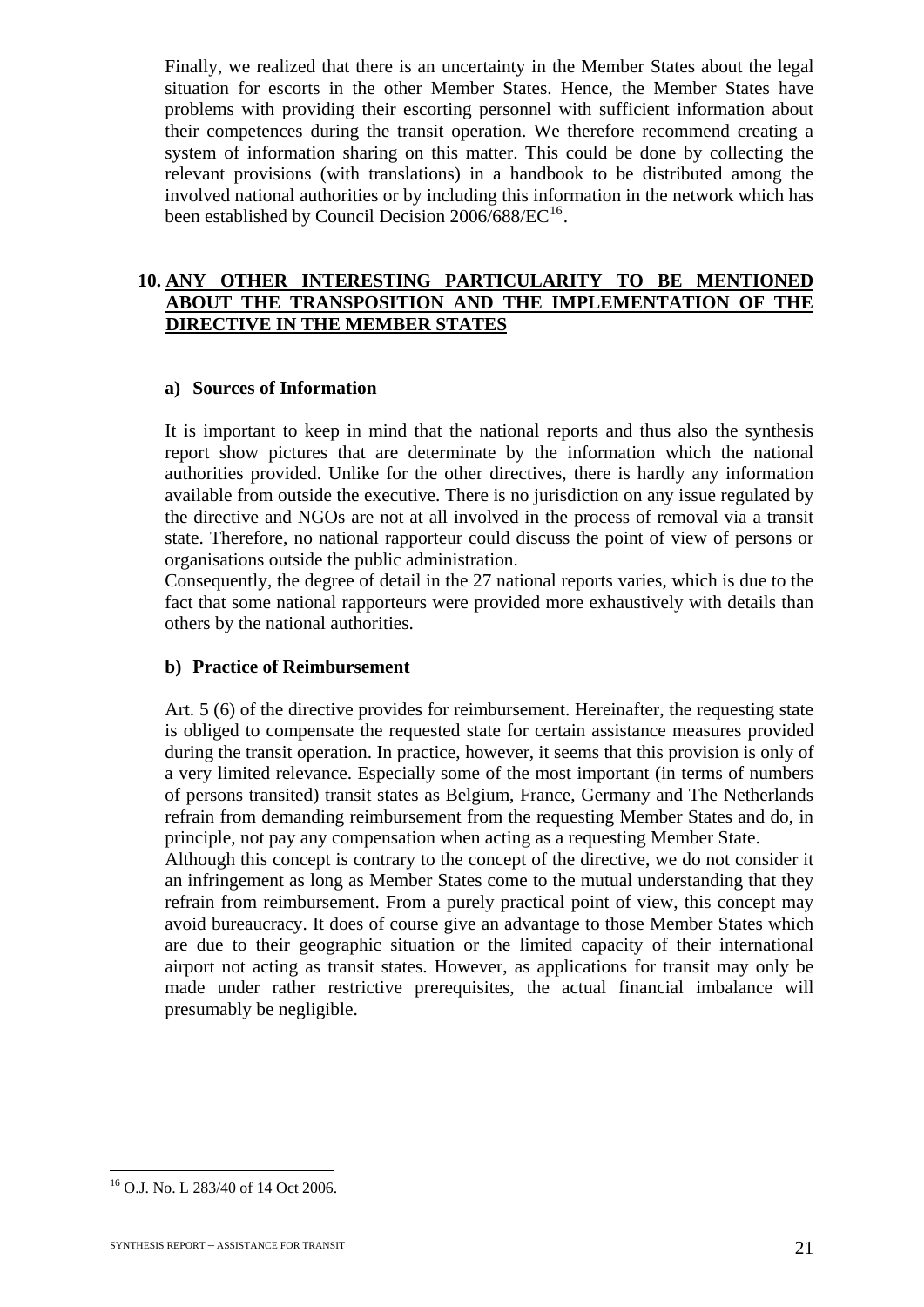## **V. EUROPEAN SYNTHESIS OF THE NATIONAL REPORTS**

## **1. Introduction**

Directive 2003/110/EC on Assistance in Cases of Transit for Purposes of Removal by Air includes some particularities which make the evaluation of its transposition and implementation harder than that of other directives. The main reason for these difficulties is that the directive intends to facilitate administrative cooperation between member states (MS). It does not primarily aim at providing for any rights or duties for individuals and it does not set specific standards to safeguard basic freedoms.

## **1.1. Minimum Requirements for Transposition**

The character of the directive raises the question to what degree a transposition of the individual provisions is required. Given the fact that the directive does not bestow any rights on individuals it is doubtful whether the doctrine of the ECJ applies which generally requires Member States to transpose directive provisions into national law. This requirement of explicit transposition can be based based on two considerations:

Firstly, MS have the obligation under the directive to communicate the measures they have taken to implement the directive to the Commission (cf. Art. 10). If the legislation in a MS is already in line with the substance of the directive and administrative practice is also conform with the requirements of the directive, MS could inform the Commission about this situation and quote the relevant pre-existing norms which safeguard the conformity with the directive<sup>[17](#page-22-0)</sup>. With regard to the communication requirement it appears also well possible to transpose the directive solely by administrative instructions which are not open to the public but could be communicated to the Commission.

Secondly and more importantly, the explicit transposition should secure that individuals upon whom the directive bestows individual rights are aware of their legal position. Transposition must therefore a legal situation which is clear and certain<sup>[18](#page-22-1)</sup>. This consideration clearly requires transposition by legislative or regulative instruments which are to be published. However, as the Directive 2003/110/EC does not provide for any individual rights but only for instruments of international cooperation of national administrations, this consideration does not support the concept of explicit transposition by legislative or administrative means as regards Directive 2003/110/EC.

However, even though the general considerations, which support the concept of explicit transposition in general, are not applicable to Directive 2003/110/EC, the directive requires in Art. 10 (1) almost mechanically that the MS need to refer explicitly to the directive when adopting norms of transposition, be it in the norms themselves or in the official journal, where the norms are published. This requirement, however doubtful it may appear, clearly rules out the possibility of transposing the directive solely by administrative circulars and/or instructions. Since these instruments are usually not published but for internal use only, an explicit reference to the directive in terms of Art. 10 (1) would not make much sense. Moreover, the directive seems to assume as a matter of fact that the norms of transposition are published as it mentions the alternative possibility to refer to the directive either in the norm itself or in a note to the publication.

<span id="page-22-0"></span><sup>&</sup>lt;sup>17</sup> ECJ, Case C-365/93 (Comm. v. Greece) paragraph 9; Case C-96/95 (Comm. v. Germany), paragraph 35; Case 217/97 (Comm. v. Germany), paragraph 31

<span id="page-22-1"></span><sup>18</sup> ECJ, Case 29/84 (Comm. v. Germany), paragraph 23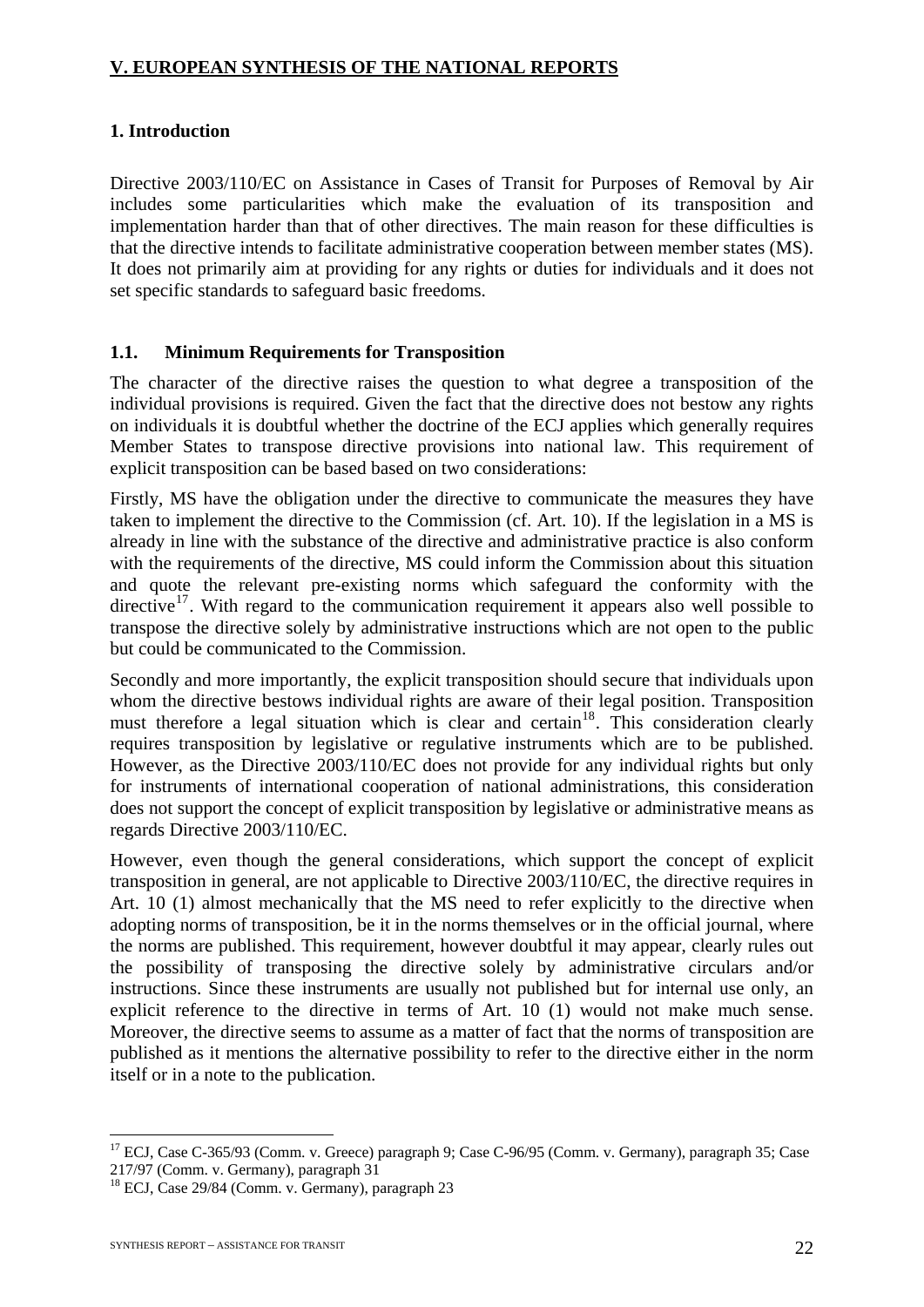One may well ask whether a directive was the appropriate instrument to establish common rules on assistance in cases of transit<sup>[19](#page-23-0)</sup>. Nevertheless, with regard to Art. 10 (1) a MS is not free to rely solely on administrative practice without adopting any legal instruments which demonstrate that the provisions of the directive are applied on its territory. Considering the exceptional character of the directive, it is on the other hand not adequate to interpret Art. 10 in a way that, without further reasoning, relies on the strict requirements of the ECJ for transposition of directives in general. Even Art. 10 (2) seems to reflect the distinct content of the directive when limiting the obligation of MS to communicate to the Commission the text of the norms of transposition to the core norms. This exceptional provision which is only to be found in few other directives<sup>[20](#page-23-1)</sup> supports the view that not all provisions of the directive require explicit transposition if the conformity of administrative practice is safeguarded.

#### **1.2. Difficulties to gather relevant information**

As individual rights and freedoms of citizens are not the subject of the directive, legislators in many MS did not see the necessity to transpose the directive by legislative means. Transposition is therefore in many MS done by administrative circulars and/or instructions, which are often not public. Furthermore, NGOs are hardly ever concerned with transit operations and proved therefore unable to provide any substantial input. Hence, national rapporteurs were highly dependent on the willingness of authorities to cooperate. This willingness was not at hand in Spain where authorities completely refused to provide any information despite several interventions by the general coordination of this study who have addressed not only the competent Spanish authorities but also the permanent representative of the Kingdom of Spain in Brussels. As these efforts had all been in vain and no norms of transposition exist, Spain is covered only rudimentarily in the chapters 3-5 of this European Synthesis Report.

Although such problems did not occur to the same extent in other MS, there might be some gaps in the answers to individual questions due to missing information in other reports. This applies in particular to the reports from Austria and Denmark. Such lacks of information are indicated in the following explanations.

Finally, the evaluation of the legal situation of the two Member States which are not bound by the directive proved to be difficult in the absence of published legal acts. These Member States are therefore covered in a separate part at the end of this synthesis report in a less extensive way.

<u>.</u>

<span id="page-23-0"></span><sup>&</sup>lt;sup>19</sup> See the Summary Datasheet on this issue.

<span id="page-23-1"></span> $20$  So in Art. 8 (2) of Directive 2001/40/EC on the Mutual Recognition of Expulsion Decisions.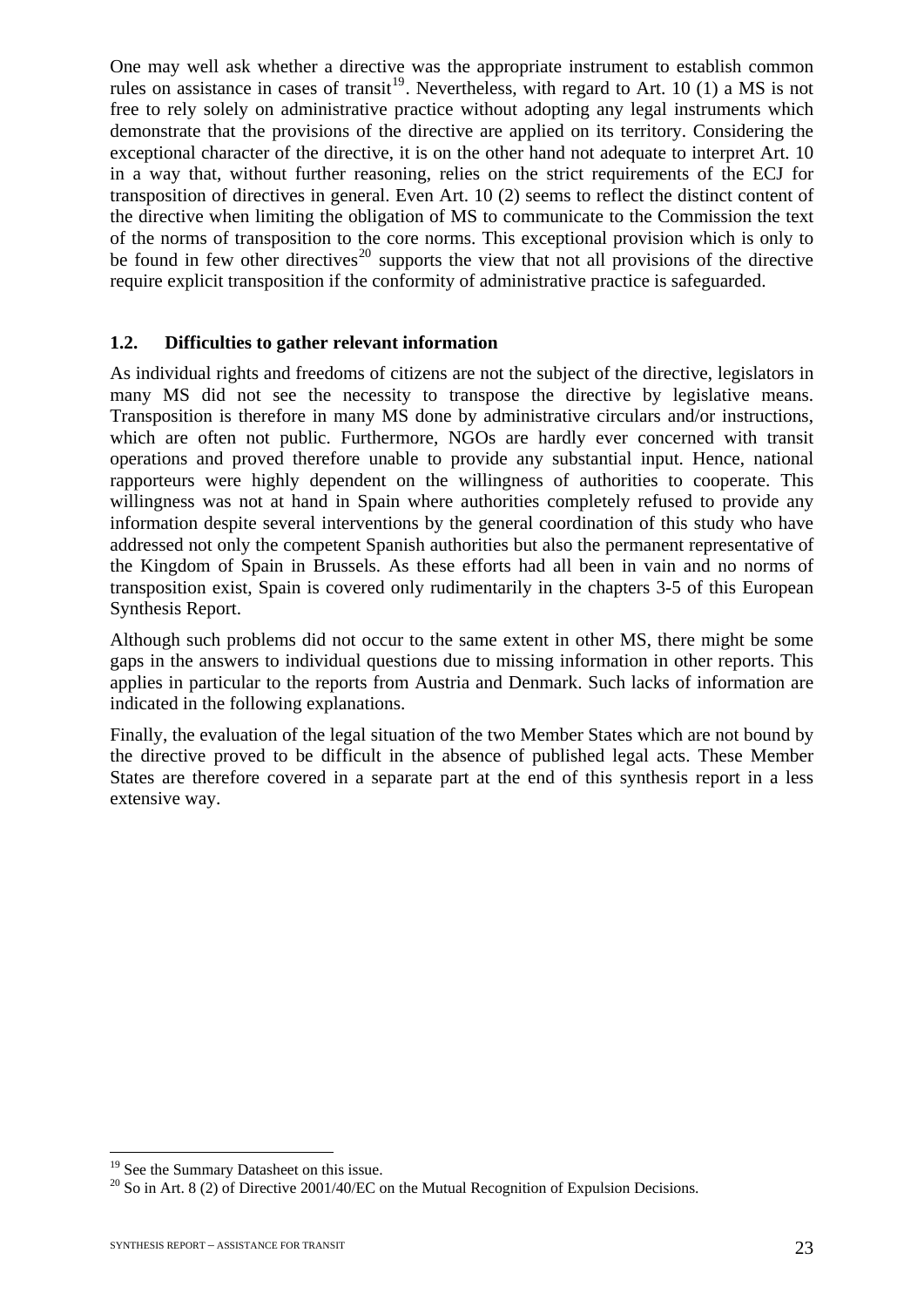## **2. National Legal Basis and Competent Authorities**

#### **2.1. Norms of Transposition (Q.1; Q.4)**

- **Q.1.A. Identify the MAIN (because of its content) norm(s) of transposition and indicate its legal nature**
- **Q.1.B. List the others norms of transposition by order of importance of their legal nature (first laws, secondly regulations; thirdly circulars or instructions):**
- **Q.4.A. Has the main regulation foreseen explicitly by the main norm of transposition already been adopted or not:**
- **Q.4.B. If the main norm(s) of transposition foresee(s) the adoption of one or several regulations, indicate if they have all been adopted:**

#### 2.1.1. Integration into pre-existing law or transposition en-bloc

The MS can be divided into three groups: Those who have transposed the directive en bloc, forming a separate piece of law or a chapter in their aliens legislation, those who have integrated the provisions of the directive into pre-existing legislation and those who have not transposed it at all.

The first group includes most but not only new MS (Bulgaria, Cyprus, Estonia, France, Greece, Hungary, Italy, Latvia, Lithuania, Luxembourg, Malta, Netherlands, Poland, Portugal, Romania, Slovakia, and Slovenia). Some MS have amended their pre-existing legislation with regard to the requirements of the directive. The relevant provisions are therefore scattered among different legal documents (Austria, Denmark, Finland, Germany, Hungary, Sweden). One MS has integrated parts of the directive into its pre-existing legislation and adopted the remainder in a separate piece of law (Czech Republic).

The grouping of the afore mentioned MS is however not identical with the extent to which MS have simply copied the provisions of the directive. E.g., the Netherlands, even though they have transposed the provisions en bloc, have not just copied them but reworded their substance and adapted it to the domestic necessities. On the other hand, Hungary mainly copied the provisions but did not transform them into a single act but included them in different pieces of law according to their context.

The two MS not bound by the directive (UK and Ireland) have also not transposed it. Furthermore, two bound MS have also failed to transpose the directive up to now (Belgium, Spain).

#### 2.1.2. Transposition by legislative act, regulation or administrative rules

Keeping in mind that the directive is about administrative cooperation only, it is arguable whether it has to be transposed by legislative acts and regulations (which are to be published) or if a transposition by mere administrative rules can be considered as sufficient.

MS tackle this problem in quite diverse ways:

Some MS did not transpose the directive at all despite the fact that they are bound by it. This concerns Belgium and Spain, with Belgium claiming that its administrative practice is perfectly in line with the substance of the directive.

Other MS have adopted a legislative provision which serves as legal basis for regulations and administrative instructions. This legislative provision is very general but makes clear that transit measures are supported. The procedural details and the determination of administrative competences are however reserved to low ranking legal instruments. This way of transposition was chosen most clearly by Austria, but the Czech Republic, Denmark, Germany, Latvia, Malta, Slovenia, and Sweden seem to have a similar approach. The same is true to a lower extent for Finland and Hungary.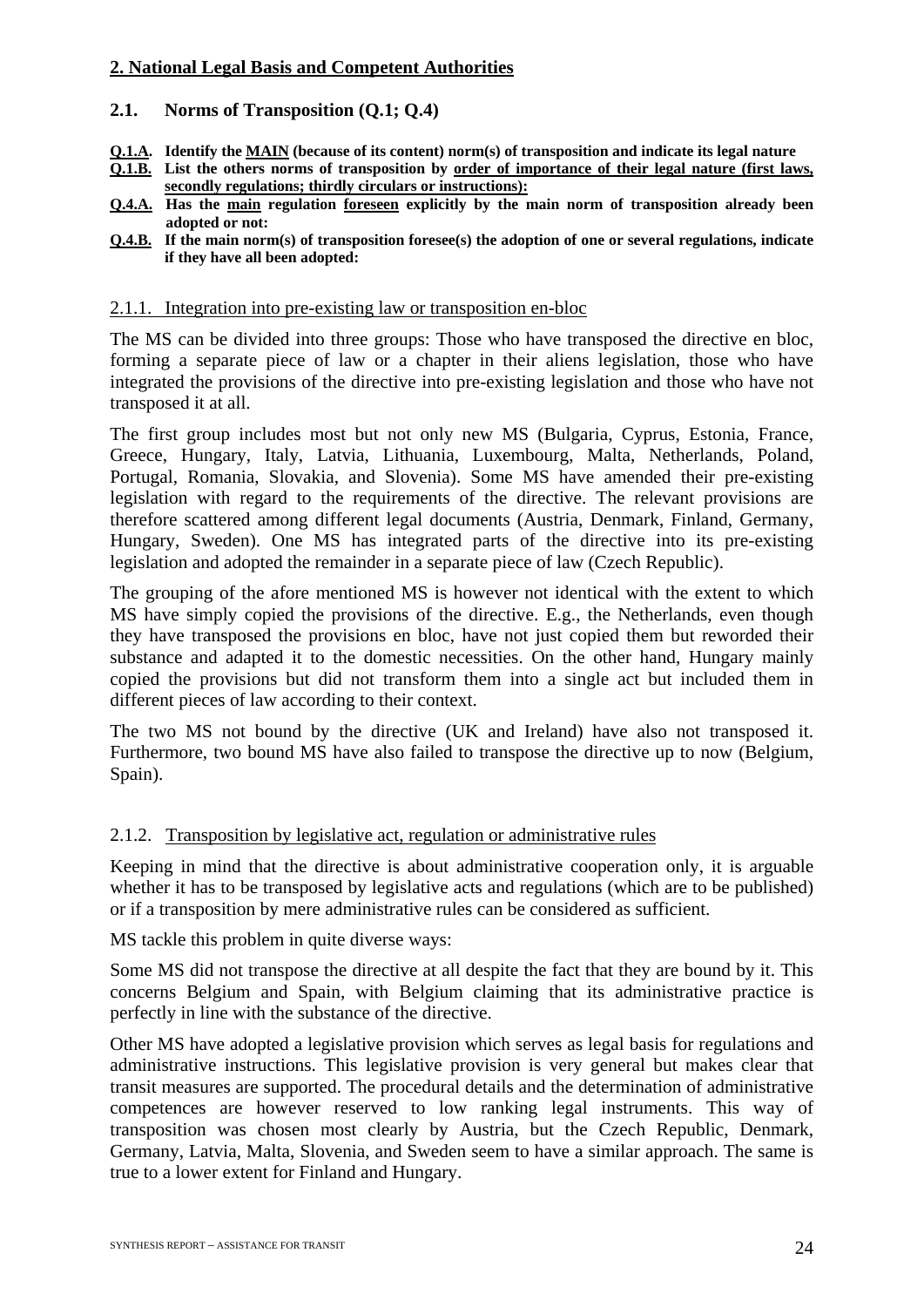The Netherlands transposed the whole directive only by means of administrative circulars without any explicit legislative basis providing for the possibility of transit operations in general.

France, Lithuania and Luxembourg transposed the directive mainly by regulation.

The remaining MS (Bulgaria, Cyprus, Estonia, Greece, Italy, Malta, Poland, Portugal, Romania, and Slovakia) transposed the provisions of the directive entirely or to a larger part by legislative acts.

#### 2.1.3 Legal Instruments of Implementation (Regulations, Circulars and Instructions)

MS which chose to include only basic rules on transit operations in their legislation usually rely on regulation and/or circulars and instructions to secure the practical implementation of the directive but also to transpose the provisions of the directive which govern the procedural details of administrative cooperation.

In most states the changes in domestic law have been adopted completely. It is only Bulgaria and France where the implementing legal instruments have not yet been completely adopted. In Bulgaria, one implementing regulation needs to be adopted. The French rapporteur mentions two bylaws which are not yet adopted.

#### 2.1.4 State of Transposition

In 21 MS the process of transposition is completed with regard to the legislative and regulative framework. In 2 MS (France, Romania) the directive has been partly transposed with rather minor points still missing. In Belgium and Spain, there is not even a project of transposition yet. Belgium claims, however, that its administrative practice is in line with the directive. As the administrative practice is partly governed by bilateral or multilateral agreements, the concrete administrative cooperation may be subject to more elaborate rules which are to be laid down in such agreements. For Spain there is no such statement on the practice. Spain has however concluded bilateral readmission agreements with ten Member States which are at least partly in line with the Directive.

In Bulgaria, Finland, Germany and Portugal the transposition of the directive into national law has taken place only recently.

In Luxembourg, a pending bill will abrogate the existing norms of transposition soon. Art. 127 of the new law (as foreseen in the bill) will however be verbatim the same as the existing Art. 14 (2). Therefore the evaluation in the following synthesis report will by and large remain applicable to the future legal situation in Luxembourg.

The report reflects the legal situation as of 1 October 2007 which has been determined as the cut-off date to elaborate the national reports.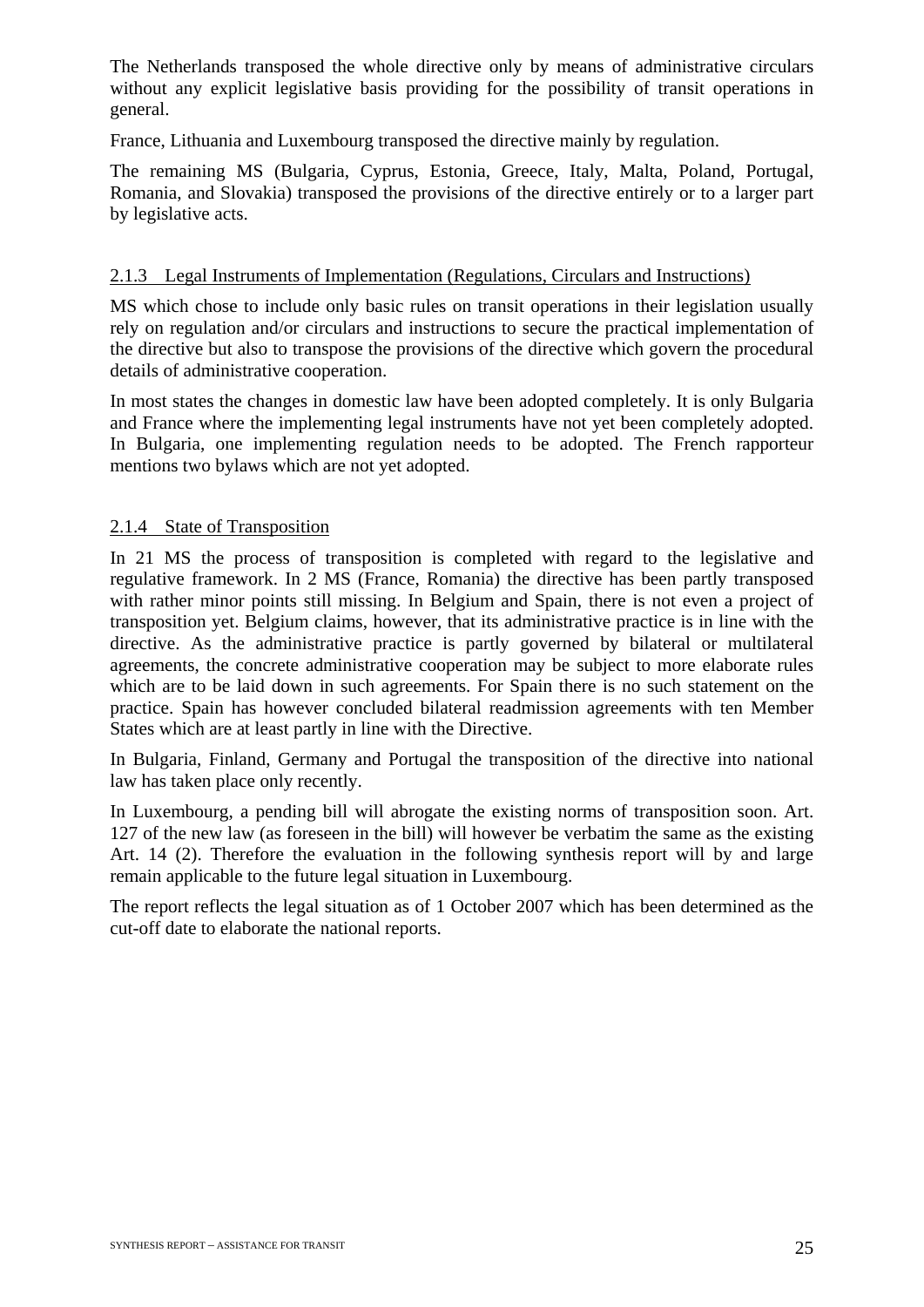#### **2.2. Situation in Federal Member States (Q.2)**

**Q.2. THIS QUESTION IS IN PRINCIPLE ONLY FOR FEDERAL OR ASSIMILATED MEMBER STATES LIKE AUSTRIA, BELGIUM, GERMANY, ITALY, SPAIN** 

**Q.2.A. Explain which level of government is competent to adopt the norms of transposition.** 

**Q.2.B. In case, explain if the federal structure and the distribution of competences between the different levels pose any problem or difficulty regarding the transposition and/or the implementation of the directive.** 

In all the five Federal MS the federal level is competent to adopt the necessary norms of transposition. No rapporteur has indicated that the federal structure leads to problems with regard to transposition and/or implementation of the directive.

#### **2.3. Implementing Authorities (Q.3)**

**Q.3. Explain which authorities are competent for the practical implementation of the norm of transposition by taking the decisions in individual cases.** 

#### 2.3.1. Requesting assistance from other MS and processing requests by other MS

The procedure of requesting assistance from and granting it to other MS is a centralized competence in all MS. The only exception is Finland where requests from other MS are processed by the border guard unit at the concerned airport, which in most cases will be Vantaa Airport in Helsinki.

In some MS it is the (federal) ministry of the interior/home affairs which is competent for processing the cooperation with other MS in transit issues. This applies to Austria, Belgium, Bulgaria, Cyprus, France, and Malta. In Luxembourg, the Ministry of Foreign Affairs and Immigration is competent. In most other MS, central police authorities or border police authorities are in charge of processing the requests (Czech Republic, Denmark, Estonia, Finland – see above, Germany, Greece, Italy, Latvia, Lithuania, The Netherlands, Poland, Portugal, Romania, Slovakia, Slovenia, Spain, and Sweden). These authorities are subordinated to the ministry of the interior/home affairs, or to the ministry of justice (Netherlands) or the ministry of refugee, immigration and integration affairs (Denmark). The Swedish national police board acts as an independent body. In Hungary, the Central Immigration Authority, which is subordinated to the ministry of the interior and the ministry of justice, is competent.

#### 2.3.2. Providing assistance during a transit operation

Assistance measures on the ground, such as escorting of the third country national, providing food and medical treatment, are in all MS provided by state and border police authorities. Bulgaria lacks an implementing regulation to clearly determine the competence.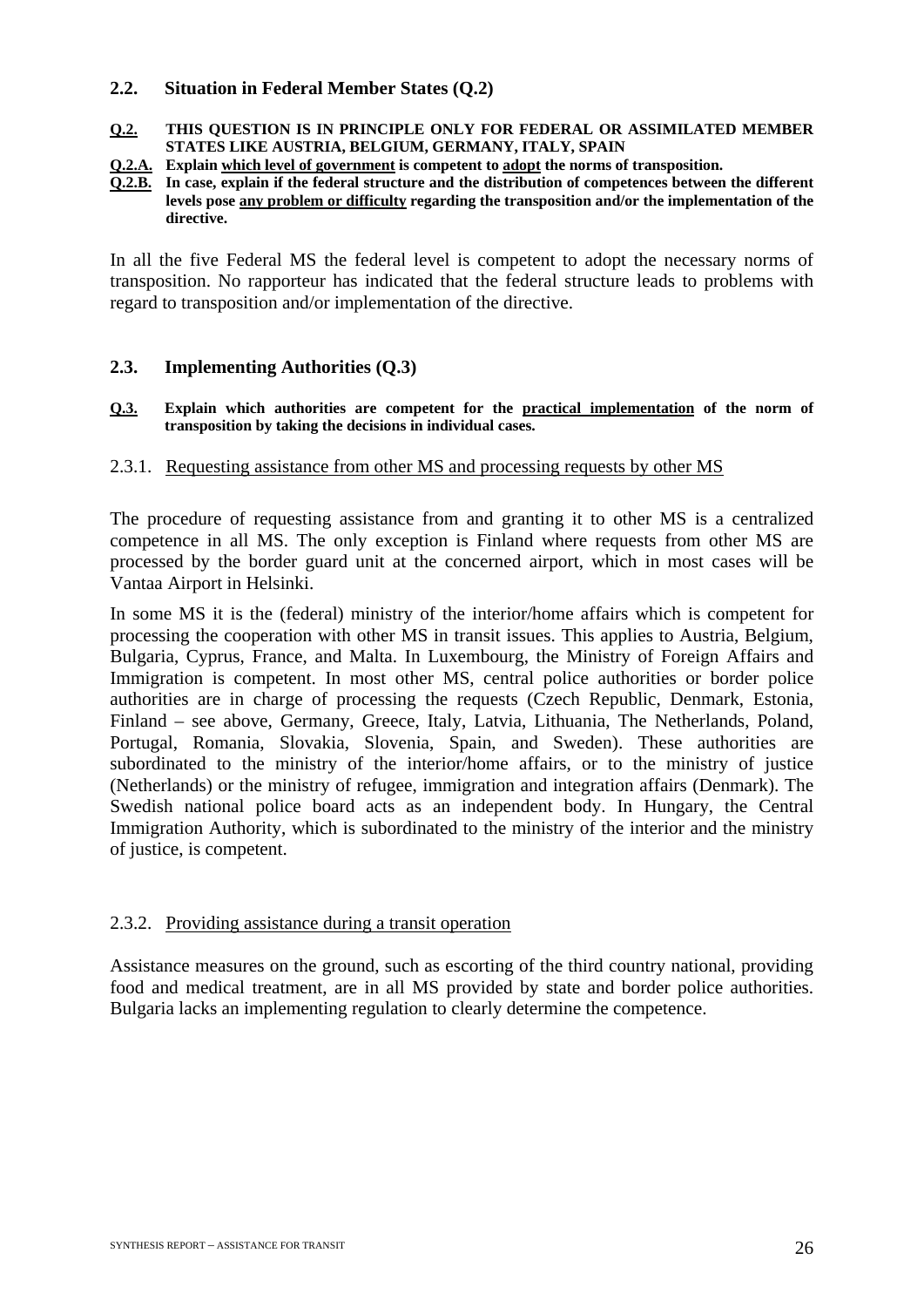#### **3. Analysis of the content of the norms of transposition**

#### **3.1. Preconditions for Requests and Denials, Art. 3 Para. 1-3 (Q.5, Q.6)**

- **Q.5. Conditions ("reasonable practical circumstances", cf. Art. 3(2)) under which a Member State considers to request transit by air via another Member State**
- **Q.5.A. Have the conditions under which your Member State may request transit by air via another Member State been laid down in law/administrative regulations?**
- **Q.5.B. If no specific rules were adopted, what are the criteria for an ad-hoc determination under Art. 3(2)?**
- **Q.6 Refusal of transit: Have refusal reasons as described in Art. 3(3) been…**
- **Q.6.A. transposed in national law? If so, please specify details.**
- **Q.6.B. transposed in administrative rules? If so, please specify details.**
- **Q.6.C. No explicit transposition; according to what criteria apply authorities refusal reasons in practice?**

#### 3.1.1 Criteria for requests

Requests for assistance in transit matters are made on an ad-hoc basis with no or only very basic explicitly codified guidelines.

o No codified rules at all

There are no codified rules on criteria for submitting a request in **Austria, Belgium, and Germany**. In these countries, the competent authorities decide on a pure ad-hoc basis. Even though information on the actual decision making is scarce, it seems to be a general consensus that a request should in principle only be made if no direct flight is available. It is, however, unclear under which circumstances MS are ready to make an exception from this general rule. German authorities consider i.a. rather pragmatic aspects, e.g. availability of transport capacities, economic aspects, existing contracts with carriers and the acceptance of carriers. Austrian authorities apply Art. 3 of the directive directly. In absence of codified rules there is no information available about the practice in **Spain**.

o Reasonable practical circumstances-clause

Other MS, such as Cyprus, Lithuania, Luxembourg, Malta, The Netherlands, Poland, Portugal and Sweden, have adopted the criteria of reasonable practical circumstances without further specifying it. **Italy** is the only MS which has adopted some more detailed provisions including the need for a preliminary assessment whether the transit operation can be carried out without any impediments neither in the transit nor in the state of destination. Italian rules further include an explicit non-refoulement clause. It might be worth to notice that Italian law just mentions "reasonable circumstances" without referring to "practical" aspects. Bulgarian law provides for an implementation regulation to further specify the reasonable practical circumstances. This regulation has, however, not been adopted yet.

o Direct flight-rule

Many MS have explicitly adopted the criterion that a request should in principle only be made if no direct flight is available (Bulgaria, Czech Republic, Denmark, Estonia, Finland, France, Hungary, Italy, Lithuania, Luxembourg, Malta, The Netherlands, Poland, Portugal, Romania, Slovakia, Slovenia, Sweden). Only few of them have specified under which circumstances a request can be made even though there is a direct flight. **Slovak**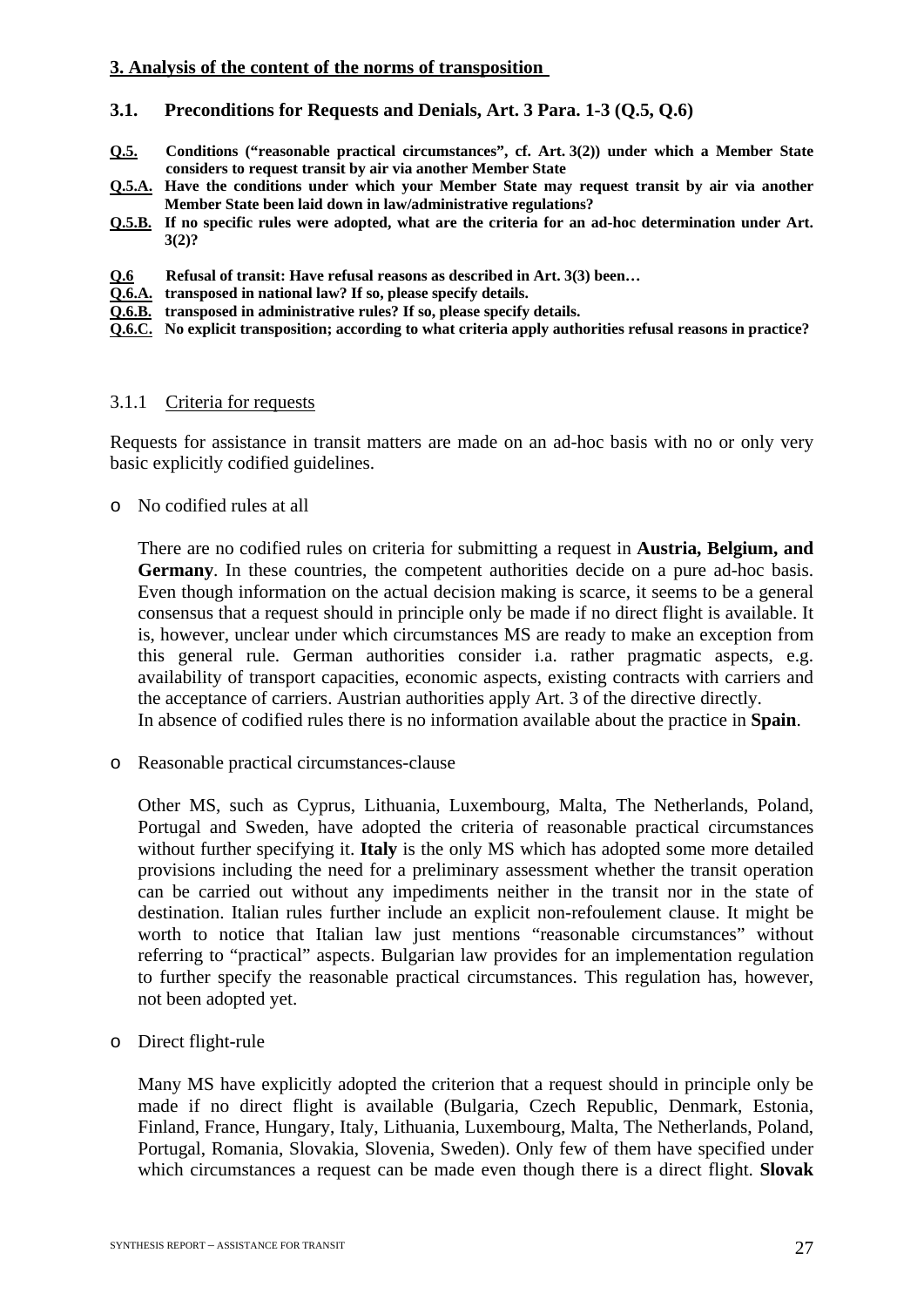law stipulates that a request might be submitted if the direct flight cannot be executed for serious reasons. Administrative instructions in **Slovenia** stipulate that a request can be made if the direct flight is not feasible for reasons of bad weather conditions or cancellation of flights.

There is no detailed information about the situation in **Cyprus** where it is decided ad hoc whether an application should be submitted. It is therefore unclear if such applications might also be submitted if there is a direct flight which appears however to be unsuitable for the removal.

o No change of airport

The concept of the directive that a transit operation should not take place if it requires a change of airport has been transposed into the domestic law of most MS (Bulgaria, Czech Republic, Denmark, Estonia, Finland, France, Hungary, Italy, Latvia, Luxembourg, Malta, The Netherlands, Portugal, and Sweden). Whereas some MS exclude the change of airport completely (Bulgaria, Estonia, France, Latvia, Lithuania, Portugal), rules in the **Czech Republic, Denmark, Finland, Italy and Sweden** stipulate that a change of airport during the transit operation shall be avoided. This more flexible approach is, however, in line with the directive ("shall in principle not be made"). The **Latvian** norm of transposition lacks clarity and gives the competent authorities too much discretion because neither the direct flight priority is mentioned nor the exemption for reasonable practical circumstances. In **Poland**, there is just a provision on the question of refusal if Poland is the requested state and the transit operation requires a change of airport in Poland, which gives Polish authorities the discretion (not the obligation) to refuse assistance. In absence of such a provision for Poland as a requesting state, it might be assumed that Poland might itself - in exceptional cases - ask for assistance even if the transit operation involves two airports in the transit state. This is also the legal situation in **Slovakia** and **Slovenia**. **Romanian** law does not include the one-airport-principle at all.

There is no detailed information about the situation in **Cyprus** where it is decided ad hoc whether an application should be submitted. It is therefore unclear if such applications might also be submitted under exceptional circumstances if the transit operation requires a change of airport in the requested MS.

It is arguable to what extent MS have to specify the criteria they apply before sending a request for assistance in a transit operation. We consider it necessary to establish the direct flight priority in domestic law and the principle that a change of airport should be avoided. However, the provision that an exemption from the direct flight principle should only be made for "reasonable practical circumstances" does not substantially reduce the MS' discretion. It is therefore not considered an infringement if a MS does not transpose this criterion explicitly or did not further specify it.

## 3.1.2. Criteria for refusal

The vast majority of states have adopted detailed criteria for refusal of a request by another MS as stipulated in the directive. There are different views on whether a MS is obliged to explicitly include the refusal reason of non-refoulement (cf. Art. 8). The author of this report takes the view that it cannot be considered as an infringement of the directive if this reason for refusal is not transposed. This is based on two reasons: Firstly, we understand Art. 3 (3) as an exhaustive catalogue. Therefore, we consider it an infringement of the directive only if a MS allows additional refusal reasons. The absence of a particular refusal reason does consequently not lead to an infringement. Secondly and decisively, we understand the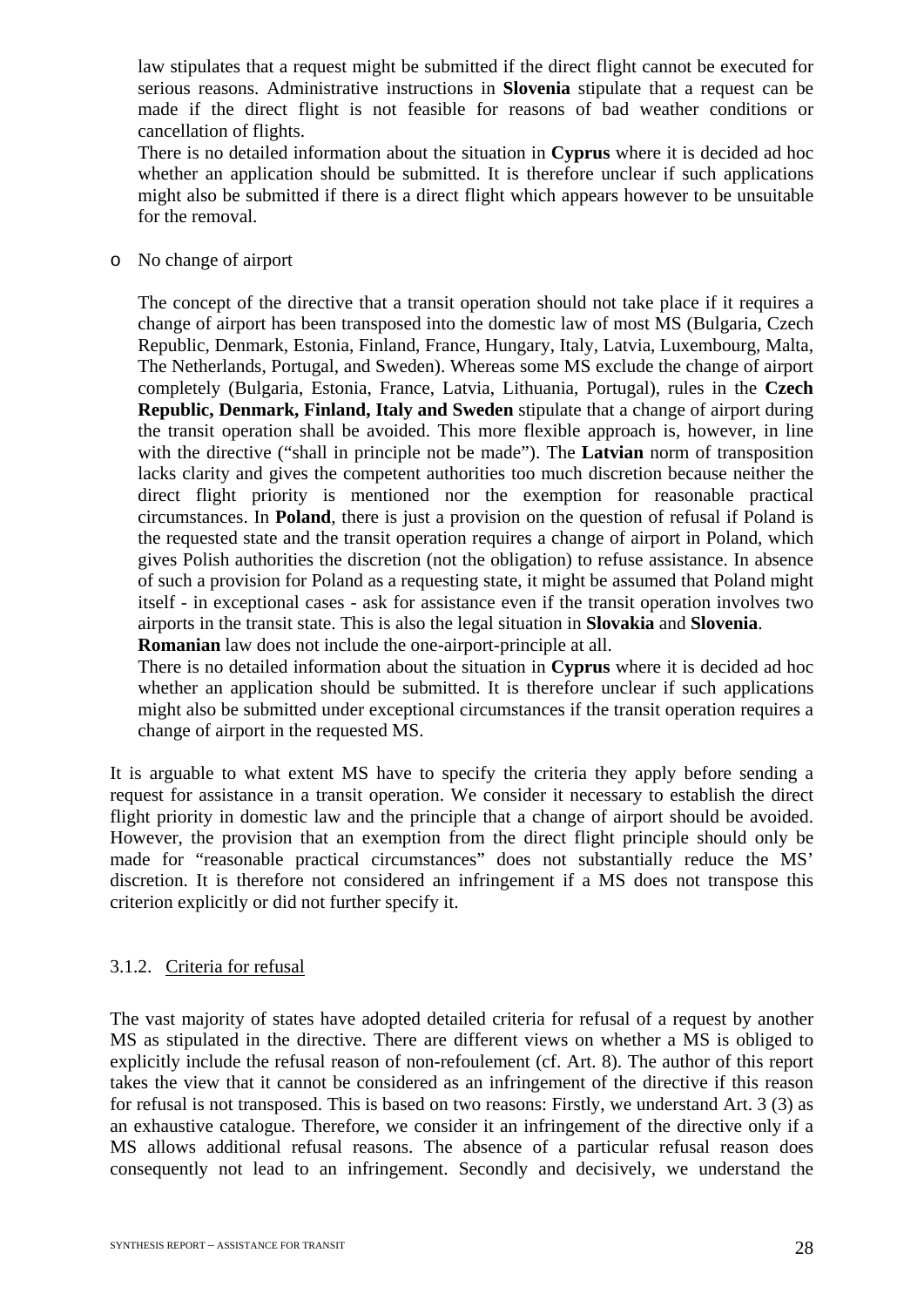reference to the Geneva Convention as a declaratory one due to the fact that the directive has obviously no power to derogate international law obligations of the MS. This priority of international law obligations is not only an integral part of international law doctrine but also explicitly stated in No. 7 of the preamble to the directive and in Art. 8 of the directive itself. Since all MS are also state parties to the Geneva Convention, their international law obligation to respect the non-refoulement principle prevails irrespective the concrete norm of transposition.

o States without codified criteria in domestic law

It is only **Belgium and Germany**, where authorities decide on an ad-hoc basis. Even though, no criteria are explicitly laid down, in practice authorities use criteria, which are similar to those stipulated in Art. 3 (3) of the directive.

Germany will e.g. refuse to assist a transit operation if a national search warrant is issued against the third country national. Among the most common refusal reasons are furthermore practical reasons like the time for changing planes being less than one hour or the connecting flight not being available. Some bilateral agreements Germany has concluded with MS also include an explicit non-refoulement clause. Belgium refuses its approval if the third country national constitutes a threat to public order and security, e.g. if he/she might resist the removal violently. Belgium also applies a quota of not more than five assisted transit operations per day. If this quota is exhausted, requests will be refused. In urgent cases, however, exceptions might be negotiated on an individual basis.

**Austria** did not transpose the catalogue of Art. 3 (3) into domestic law either. However, Austrian Aliens Law provides for bilateral agreements to be concluded on transit operations. This provision stipulates that bilateral agreements must include the catalogue of Art. 3 (3). It might therefore be assumed that the criteria of Art. 3 (3) are applied outside of bilateral agreements as well, even though the Austrian governments considers the catalogue as facultative.

Although **Spain** has not adopted any rules to transpose the directive, the criteria under the bilateral agreements on readmission are basically the same. However, they are only applicable between the state parties. Furthermore, the criteria are not in line with the directive as they do include the refusal reason that transit may be refused if the deportee can be accused or condemned by a criminal court in the country of destination.

#### o States with criteria laid down in legislation/regulation

Most states, which have included criteria for refusal in their legislation or in regulations (Bulgaria, Cyprus, Czech Republic, Estonia, France, Greece, Hungary, Italy, Latvia, Lithuania, Luxembourg, Malta, Poland, Portugal, Romania, Slovakia and Sweden), have stuck to the reasons provided in Art. 3 (3). It is, however, not always a simple translation of Art. 3 (3) of the Directive. **France** has for instance adopted refusal reasons in different provisions of a decree. The substance of Art. 3 (3) remains, however, untouched. Two small MS have abstained from transposing Art. 3 (3) lit. c, which appears consequent as there is only one airport on their territory.

**Italy** further specifies the refusal reason of Art. 3 (3) lit. a and limits its applicability to certain criminal offences and preconditions<sup>[21](#page-29-0)</sup>. Lit. d is not literally transposed by not

<u>.</u>

<span id="page-29-0"></span> $21$  Transit may be refused if the third country national was caught red-handed, if the crime he is charged with is related to drugs, violation of sexual freedom, facilitation of unauthorized entry, transit and residence in Italy or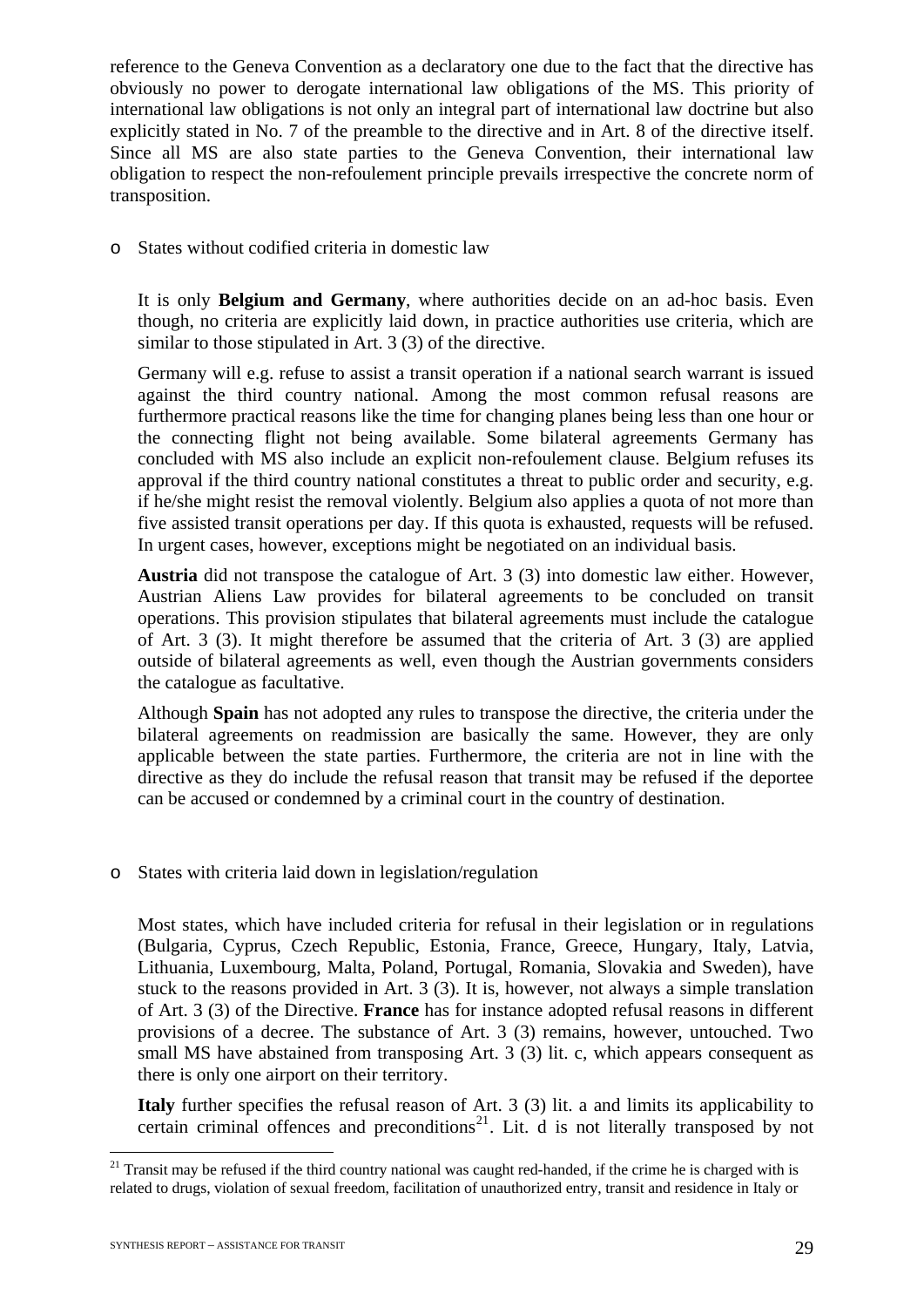explicitly repeating the wording "for practical reasons". However, this criterion in Art. 3 (3) lit. d is so wide and unspecified that it does not lead to a substantial limitation of the refusal reason. Therefore, the incomplete transposition in Italian law does not lead to a substantial change. The same applies to lit. e: Italian law does not mention the criteria "public health" and "international relations". These criteria might be regarded as part of the public policy and security criterion.

**Lithuanian** law provides for an additional refusal reason which seems to stem from an incorrect adaptation of Art. 3 (3) lit. b). The provision allows refusal if transit through or admission to the Republic of Lithuania is not feasible. As this criterion is not only very broad but does also clearly exceed the refusal reasons of Art. 3 (3), Lithuanian law is not in line with the directive here but constitutes a violation.

o States with criteria laid down in administrative rules (instructions/circulars)

Finland, The Netherlands and Slovenia did not include refusal reasons in their domestic legislation but included them in administrative instructions or circulars. The administrative instructions in Finland just refer to Art. 3 (3) of the directive, whereas the Dutch and Slovenian rules are literal transpositions of the catalogue given in the directive.

In absence of legislative rules or regulations there is no detailed information available on the practice in **Denmark**. Internal administrative rules might govern the reasons for refusal, they are, however, not accessible.

| Article $3(2)$ , Q.5     |                                  |
|--------------------------|----------------------------------|
| No transposition         | Austria, Belgium, Germany        |
| Legal Problem            | Bulgaria, Latvia, Romania, Spain |
| <b>Practical Problem</b> | $- -$                            |

| Article $3(3)$ , Q.6     |                                  |  |
|--------------------------|----------------------------------|--|
| No transposition         | Austria, Belgium, Germany, Spain |  |
| Legal Problem            | Lithuania                        |  |
| <b>Practical Problem</b> | $ -$                             |  |
| No information available | Denmark                          |  |

## **3.2. Procedural Aspects of Handling Requests for Assistance, Art. 3 Para. 4-6, Art. 4 (Q.6.D, Q.7, Q.8)**

- **Q.6.D. Does the note of refusal or revocation include reasons?**
- **Q.7. Have procedures or rules been established to comply with…**
- **Q.7.A. the information obligation by the requested Member State under Art. 3(4)?**
- **Q.7.B. the obligation to inform the requesting Member State of a refusal or revocation of a transit by air authorization under Art. 3(6)?**
- **Q.8. Request procedures for escorted or unescorted assistance measures (Art. 4):**

 elsewhere, recruitment and/or exploitation linked to prostitution or exploitation of minors for criminal activities or, generally, if measures limiting his personal freedom are already in place.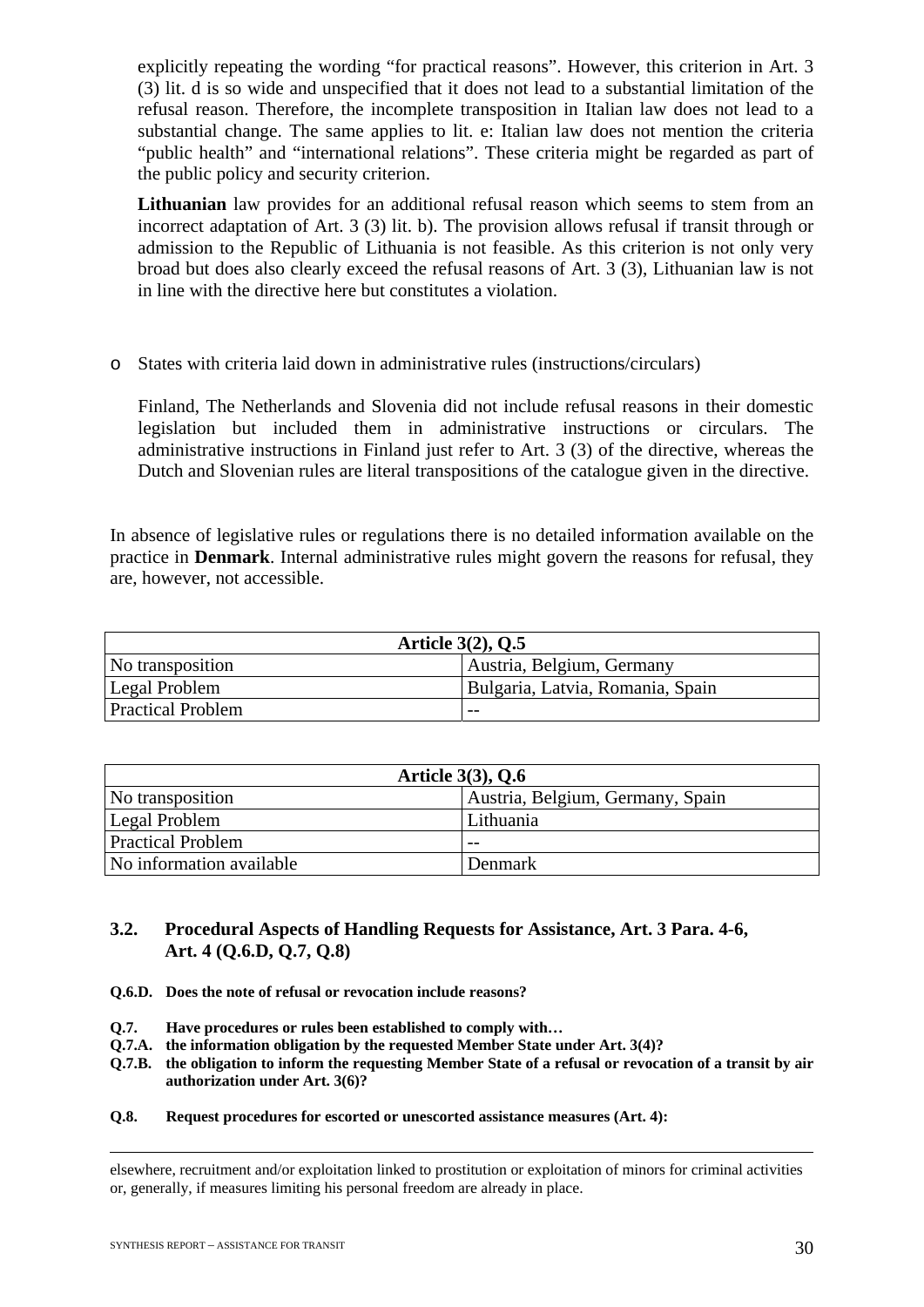**Have legislative or administrative measures been taken or are such measures in place to ensure…** 

- **Q.8.A. the compliance of the obligation to observe the time limits provided for under Art. 4(1)?**
- **Q.8.B. the compliance with the obligation to submit information under Art. 4(3) and (4)?**
- **Q.8.C. the compliance with the obligation to appoint a central authority (Art. 4(5) subpara. 1) and appointment of contact points (Art. 4(5) subpara. 2)?**
- **Q.8.D. If any of the previous questions has been answered with** *No***, please specify how the observance of procedural or organizational requirements may otherwise be ensured.**

#### 3.2.1 Information Requirement of the Requested MS

If the requested MS refuses to assist a transit operation via its domestic airports, it has to inform the requesting MS forthwith about the refusal and its reasons (Art. 3 (6)). In cases of refusal based on Art. 3 (3) lit. d, the requested MS has to suggest an alternative date to carry out the transit operation (Art. 3 (4)).

o States without explicit rules

**Belgium, Cyprus and Germany** have not codified the information obligation but claim that their administrative practice is in line with the requirements of the directive.

o States with codified rules on information requirements

With the exception of **Austria and Denmark**, all other MS have adopted rules that provide for a requirement to inform the requesting MS about the refusal. In the Czech Republic, Finland, The Netherlands and Slovenia the requirement is laid down in administrative instructions/circulars, all other MS have adopted legislation or regulations.

However, in some cases these rules do not exhaustively transpose the directive. In **Latvia, Lithuania and Romania** domestic law does not require to provide the requesting MS with the reasons of a refusal. **Polish** provisions on information requirements do not explicitly mention the case of revocation; however, the obligation to inform about a revocation is stipulated in a separate provision. With regard to Art. 3 (4) Latvian domestic law lacks the requirement that the alternative date must be as close as possible to the originally requested one. And, finally, the administrative instructions for **The Netherlands** do not explicitly stipulate that the requesting MS must be informed about that new date; however, from a systematic point of view it becomes clear that this information must be communicated as the provision would make no sense otherwise.

In some MS lacking rules on the actual implementation of the information requirement lead to concerns about the impact of the legislation on the practice (**Bulgaria, Greece, Luxembourg**). As this assumption is rather vague and not founded by practical experience (e.g. that authorities would not rely on the applicable law), this is not considered as a problem in the ToC.

o Other states

**Austria** has not adopted any legislation or regulations on the information requirement. There might be administrative rules, which are, however, not published and not accessible. The practice is in line with the directive as the provisions of the directive are applied directly and the form included in the annex to the directive is used.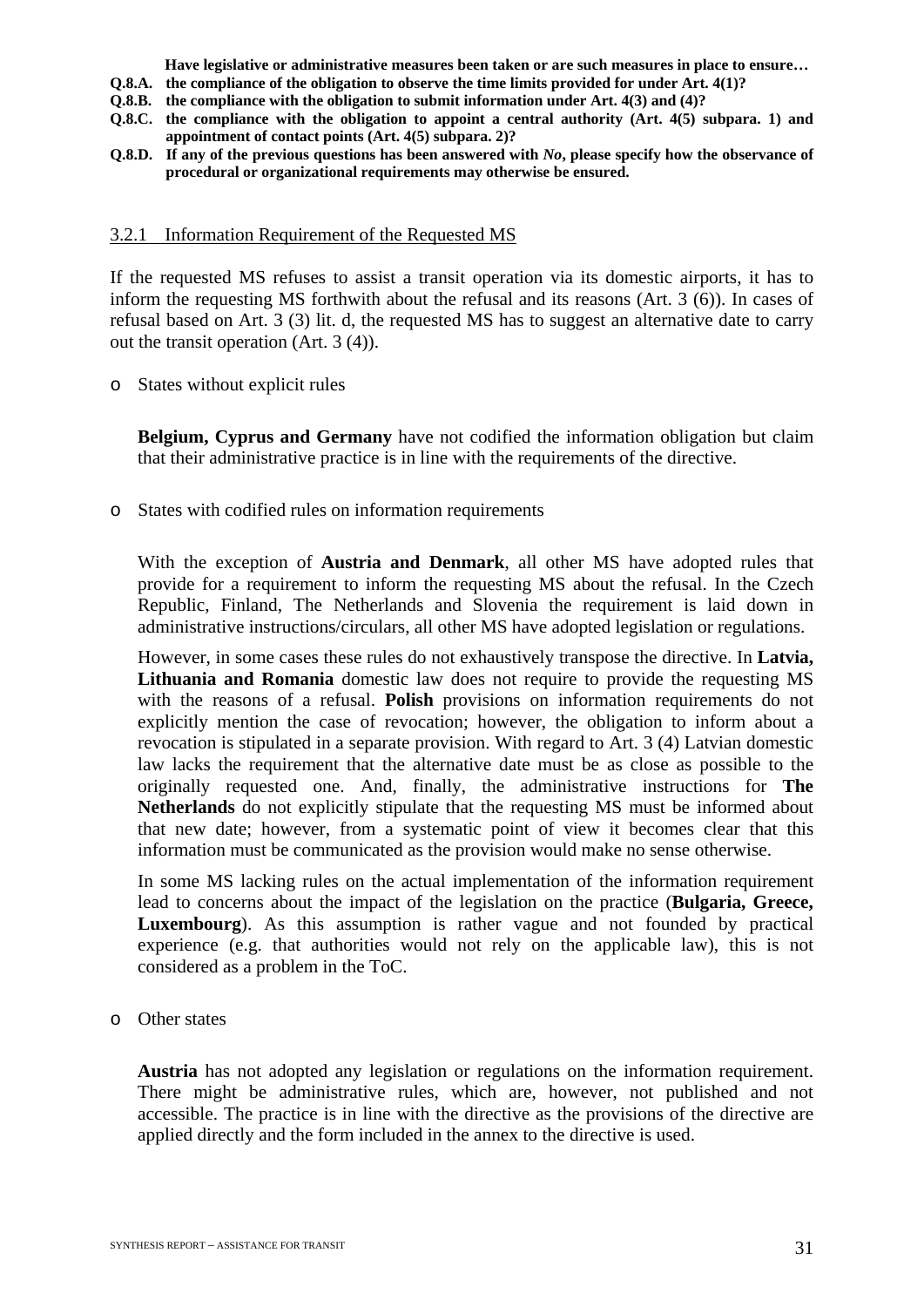**Denmark** and **Spain** have concluded some bilateral agreements that include the information requirement. There is, however, no information available about the practice, neither under the agreements nor outside.

#### 3.2.2 Procedure of Submitting and Answering a Request

The time limit of 2 days or 48 hours has been transposed by all MS except **Austria, Belgium**  and **Spain**, however, often only in administrative instructions. **Estonia and France** did not transpose the requirement of submitting the request "as early as possible" but only a minimum period of 48 hours prior to the transit operation. Austrian authorities rely directly on the directive.

There is no information available about the situation in **Denmark** besides the fact that some bilateral agreements provide for similar time limits.

The state of transposition looks very much alike as regards the information obligation in Art. 4 (3). Besides Austria and Belgium, only **Bulgaria and Romania** have not transposed this provision (Romanian law provides for a regulation to govern this issue which has, however, not yet been published in the Romanian Official Journal). There is again no information available about the situation in **Denmark** besides the fact that some bilateral agreements provide for similar time limits.

For both provisions, there is the concern about insufficient implementation into practice in **Luxembourg** due to lacking administrative measures. As this concern is rather general and did to our knowledge not lead to any deficiencies in practice yet, it is not considered a problem in terms of this study.

#### 3.2.3 Establishment of Central Authority and Contact Points

Generally spoken, there are hardly any serious problems with the determination of these competences in the MS. The chosen approach is diverse, though, and there are some concerns about the implementation in practice in some MS. **France** has not yet adopted the necessary bylaw which is to appoint a central authority and contact points (cf. Q.4.B). The same is true for **The Netherlands**, where only a plan about the distribution of competences in this matter exists.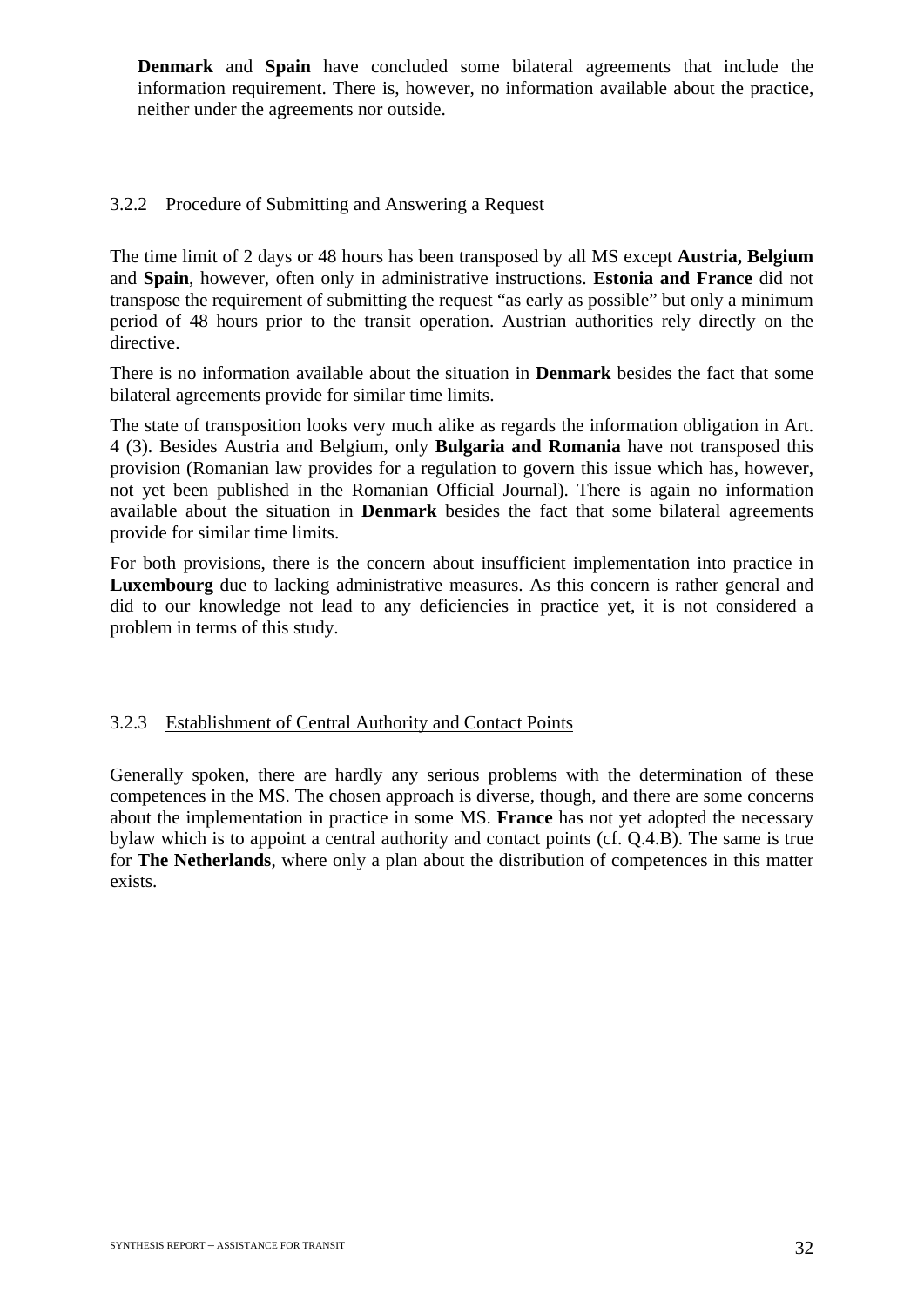#### o Central Authority

Few MS have determined the Central Ministry of the Interior (Slovakia<sup>[22](#page-33-0)</sup>) or of Foreign Affairs (Luxembourg) as Central Authority. In Cyprus it is the director of the migration department in the Ministry of the Interior who has been appointed as central authority. The central authority in Malta is the principal immigration officer, who is directly subordinated to the Ministry of Justice and Home Affairs. In **Belgium**, no central authority has been formally appointed, however, in practice the aliens office (subordinated to the Federal Public Service of the Interior) fulfils this task. **Bulgarian** Law refers rather vaguely to the "organs of the Ministry of the Interior", but does not explicitly appoint a central authority as provided for in the directive. There is no published legal document appointing a central authority in **Austria**, however, under some bilateral agreements the Federal Ministry of the Interior acts as central authority. In practice, the Federal Ministry fulfils this function in relations with all MS.

The majority of MS have chosen to appoint police and border guard authorities as central authorities in terms of Art. 4 (5) of the directive. In most cases, it is the Central Head Office of the border guard or state police forces (Czech Republic, Estonia, Germany, Greece, Hungary, Italy, Latvia, Lithuania, Poland, Portugal, Romania, Slovenia, Sweden), However, in some MS, it is the police or border guard unit at the major airport of the country, so in **Finland** and in **The Netherlands**. In the latter country, the central authority has not yet been formally appointed by amending the relevant administrative circular, although an implementation plan provides for the royal military police unit at Schiphol airport as central authority.

There is no reliable information available about the distribution of competences in **Denmark**. It might, however, be assumed that the immigration department within the Danish National Police acts as central authority as they hold the principal responsibility for the deportation of third country nationals by aircraft.

For **Spain**, there is no central authority which had been generally appointed for transit issues. The mentioned readmission agreements provide however for similar authorities.

## o Contact Points

The directive is not entirely clear on the question if such contact points shall be established as an institution in the Member States or if it is sufficient to determine a contact point for each individual transit operation. There are two reasons why we consider it necessary to formally appoint these contact points. Firstly, the directive does not make a difference in its wording between the establishment of a central authority and the establishment of contact points which indicates that both must be institutionalized. Secondly, the annexed form for communication between the involved authorities does not hold a line to determine the contact point which is available during the transit operation. Hence, it is necessary that the requesting Member State already knows about these contact points.

As regards contact points it is rather difficult to give an exhaustive overview on the situation in the MS. In most cases, the police/border guard units at the relevant international airports have been appointed as contact points (So in Austria, Cyprus, Czech Republic, Finland, Germany, Latvia, Lithuania, Poland, Portugal, Romania, Slovakia, Slovenia and Sweden). However this has often been done by internal organizational acts, which are not publicly accessible. Thus, it might be assumed that the same is true for MS, which have appointed a central authority even if national reports do not provide any information about contact points

<span id="page-33-0"></span><sup>&</sup>lt;u>.</u>  $22$  The actual implementation of the proceedings preparing a transit operation is, however, on the bureau of border and aliens police.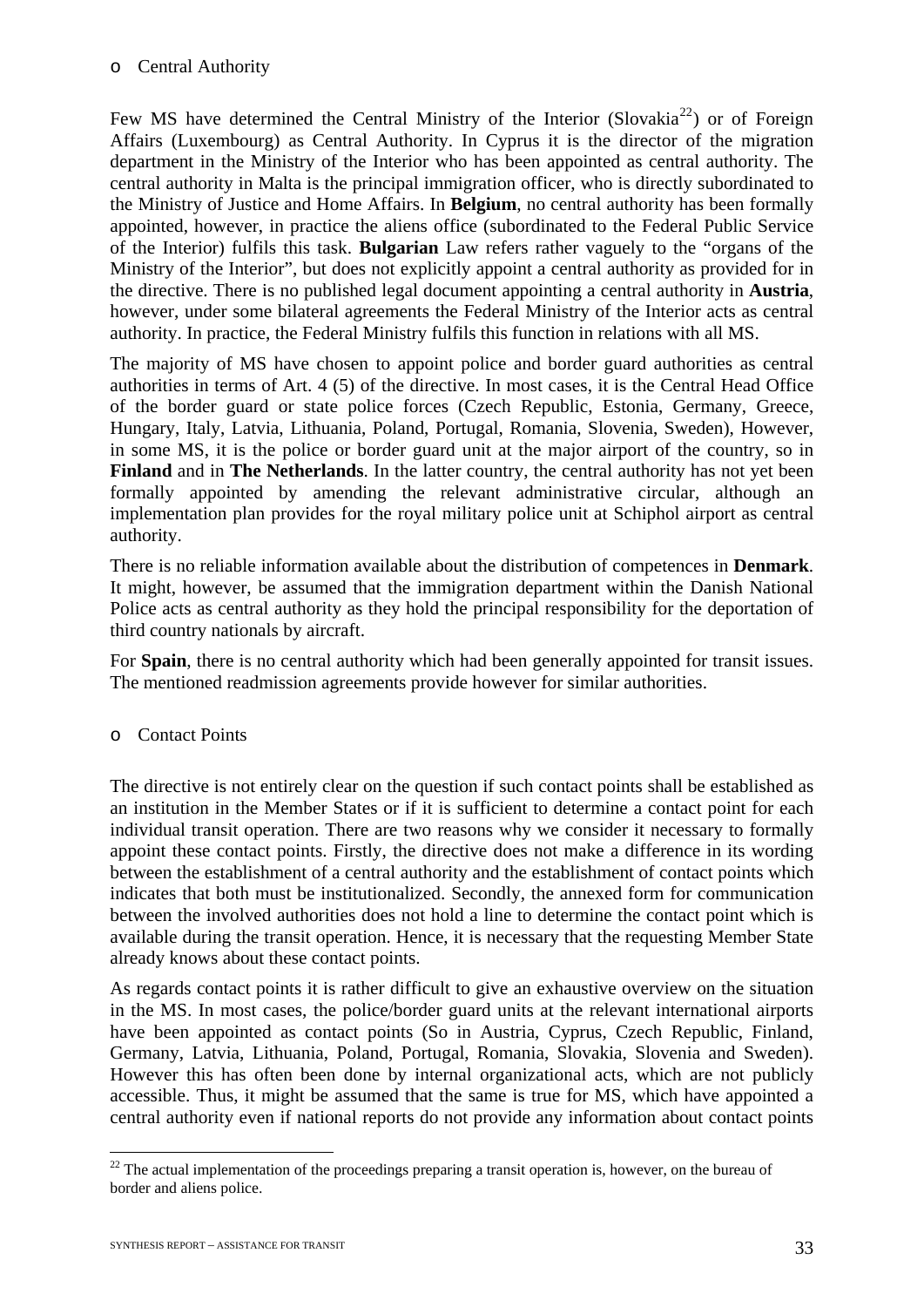or just report about the practical situation (**Belgium, Estonia, Greece, Hungary, Luxembourg, Spain**).

In **The Netherlands** the Head of Checkpoint at Schiphol serves as contact point in practice; it has, however, not yet been formally appointed by law. **Italian** law lacks clarity on this point due to a problem with the Italian version of the Directive. It seems that contact points need to be specified for each transit operation individually. In practice, the representatives of the central directorate for immigration and border police at the airports act as contact points.

| Article $3(4)$ , Q.7.A   |                                   |
|--------------------------|-----------------------------------|
| No transposition         | Austria, Belgium, Cyprus, Germany |
| Legal Problem            | Latvia, The Netherlands, Spain    |
| <b>Practical Problem</b> | $- -$                             |
| No information available | Denmark                           |

| Article 3(6), Q.6.D; Q.7.B |                                   |
|----------------------------|-----------------------------------|
| No transposition           | Austria, Belgium, Cyprus, Germany |
| Legal Problem              | Latvia, Lithuania, Romania, Spain |
| <b>Practical Problem</b>   |                                   |
| No information available   | Denmark                           |

| <b>Article 4 (5), Q.8.C</b> |                                             |  |
|-----------------------------|---------------------------------------------|--|
| No transposition            | Austria, Belgium, Bulgaria, France, The     |  |
|                             | Netherlands, Spain                          |  |
| <b>Legal Problem</b>        | Estonia, Greece, Hungary, Italy, Luxembourg |  |
| <b>Practical Problem</b>    | $ -$                                        |  |
| No information available    | Denmark                                     |  |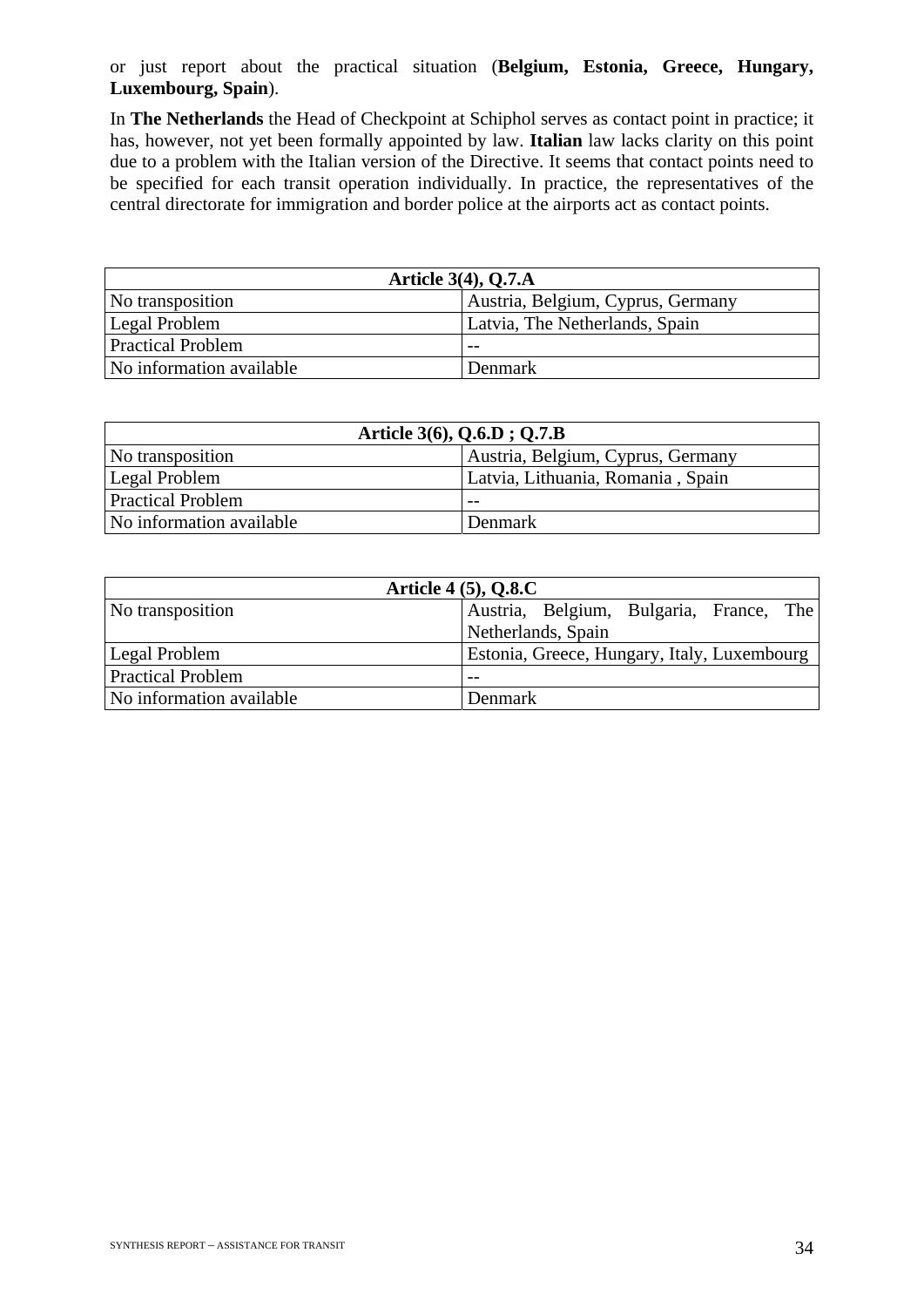## **3.3. Notification Procedure Through Bilateral and Multilateral Agreements, Art. 4 Para. 2 Subpara. 3-4 (Q.9)**

- **Q.9. Bilateral or multilateral agreements to facilitate transit operations**
- **Q.9.A. Has your Member State concluded any bilateral or multilateral agreements or arrangements under Art. 4(2) subpara. 3?**
- **Q.9.B. If yes, please specify with which Member States such agreements or arrangements exist and provide further details, using the table below.**

Up to now, no bilateral/multilateral agreements have been concluded by any MS which would allow starting transit measures by mere notification. Although, most Member States have concluded readmission agreements which regulate inter alia transit issues, none of these agreements are concluded under Art. 4 (2) subpara. 3.

Some MS have however adopted a provision which explicitly provides for such agreements (France, Portugal).

| Article 4 (2) subpara. 3-4, Q.9 |                   |
|---------------------------------|-------------------|
| Without object                  | All Member States |

#### **3.4. Readmission Obligations, Art. 6 (Q.10)**

**Q.10. Readmission obligations** 

**Have legislative or administrative measures been taken to ensure compliance with…** 

- **Q.10.A. the obligation of the requesting Member State to ensure that third country nationals are readmitted under the conditions of Art. 6**
- **Q.10.B. the obligation of the requested Member State to assist with the readmission of the third country national under Art. 6(2)**

#### 3.4.1 Obligation of the requesting MS to readmit

The obligation to readmit any third country national whose deportation via another MS failed is transposed in almost all MS. Most MS chose implementation by legislative act (Bulgaria, Cyprus, Estonia, Finland, Germany, Greece, Italy, Poland, Portugal, Romania, Slovakia, Slovenia and Sweden), regulation (France, Latvia, Lithuania, Luxembourg, and Malta) or a combination of both (Hungary). The transposition in the Czech Republic and The Netherlands relies only on administrative rules.

The administrative rules used in the **Czech Republic** do not transpose the subsidiary clause of Art. 6 (1) lit. d (transit by air is not possible for another reason). The practice seems, however, to be in line with the directive. It seems that general readmission rules and regular readmission agreements – where concluded – apply in such cases and thus the absence does not cause problems in practice.

The provision in **Hungary** lacks legal clarity. It is not sure whether the obligation to readmit has been transposed for cases of interrupted transit.

The only MS without any rules of transposition is again **Belgium**, however, no problems seem to occur in practice. **Denmark and Austria** have also not explicitly transposed their obligation to readmit third country nationals under the conditions mentioned in Art. 6 (1). In bilateral agreements they have concluded with other MS they acknowledged this obligation.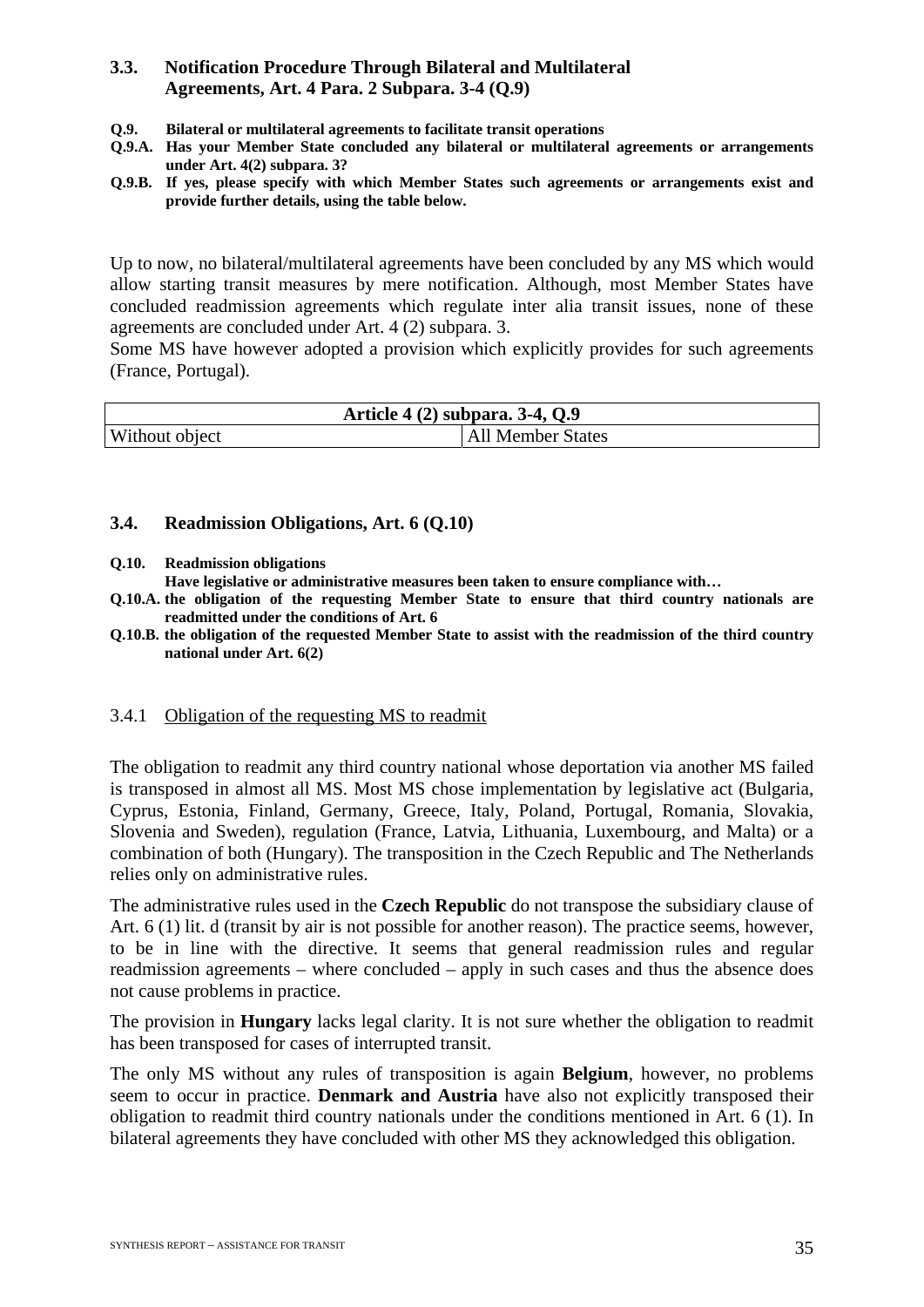The rapporteur for **Spain** mentions that, although there are readmission obligations under bilateral agreements, those obligations do not meet the standards of the directive. There is no information available how the readmission is handled in the last three states in practice, in particular in relation with MS outside such agreements.

## 3.4.2 Obligation of the requested MS to assist with readmission

The obligation of the requested MS to assist the requesting MS during the readmission process lacks explicit transposition in a considerable number of MS (Belgium, Cyprus, Estonia, France, Germany, The Netherlands, Romania and Sweden). **Romania**'s legislation just provides for a general obligation to assist the requesting state in transit matters, which might be considered a sufficient transposition as readmission is still within the scope of the directive and therefore falls under this obligation to assist. **Belgium, Germany and The Netherlands** claim that despite a lacking transposition the practice is in line with the directive. There is no such information about **France** where the obligation to assist in readmission matters has not been transposed.

In **Latvia**, the norm of transposition does not clearly stipulate a legal obligation to provide assistance. As a matter of fact, Latvian authorities seem to provide the necessary assistance as Latvia's domestic legislation stipulates that the authorities shall ask the requesting state for reimbursement i.a. for assisting readmission procedures.

The situation in **Finland** is difficult to assess. Without any explicit obligation in domestic law, an obligation of Finnish authorities to assist the requesting MS with the readmission of a third-country national can only be derived from a general reference in administrative instructions that the directive is to be applied. Since the obligation to assist in Art. 6 (2) is rather unspecific, this might be considered as sufficient.

The situation is rather unclear in **Austria, Denmark and Spain**. Although there is no explicit transposition, at least in relation with some MS the obligation might be included in bilateral agreements. There is however no detailed information available about the practice, neither under such agreements nor outside.

| Article 6 (1), Q.10.A    |                                            |  |  |  |  |  |  |
|--------------------------|--------------------------------------------|--|--|--|--|--|--|
| No transposition         | Belgium                                    |  |  |  |  |  |  |
| Legal Problem            | Austria, Czech Republic, Denmark, Hungary, |  |  |  |  |  |  |
|                          | Spain                                      |  |  |  |  |  |  |
| <b>Practical Problem</b> | $- -$                                      |  |  |  |  |  |  |

| <b>Article 6 (2), Q.10.B</b> |                                            |  |  |  |  |  |  |  |
|------------------------------|--------------------------------------------|--|--|--|--|--|--|--|
| No transposition             | Austria, Belgium, Cyprus, Estonia, France, |  |  |  |  |  |  |  |
|                              | Germany, The Netherlands, Sweden           |  |  |  |  |  |  |  |
| Legal Problem                | Latvia, Romania, Denmark, Spain            |  |  |  |  |  |  |  |
| <b>Practical Problem</b>     | $- -$                                      |  |  |  |  |  |  |  |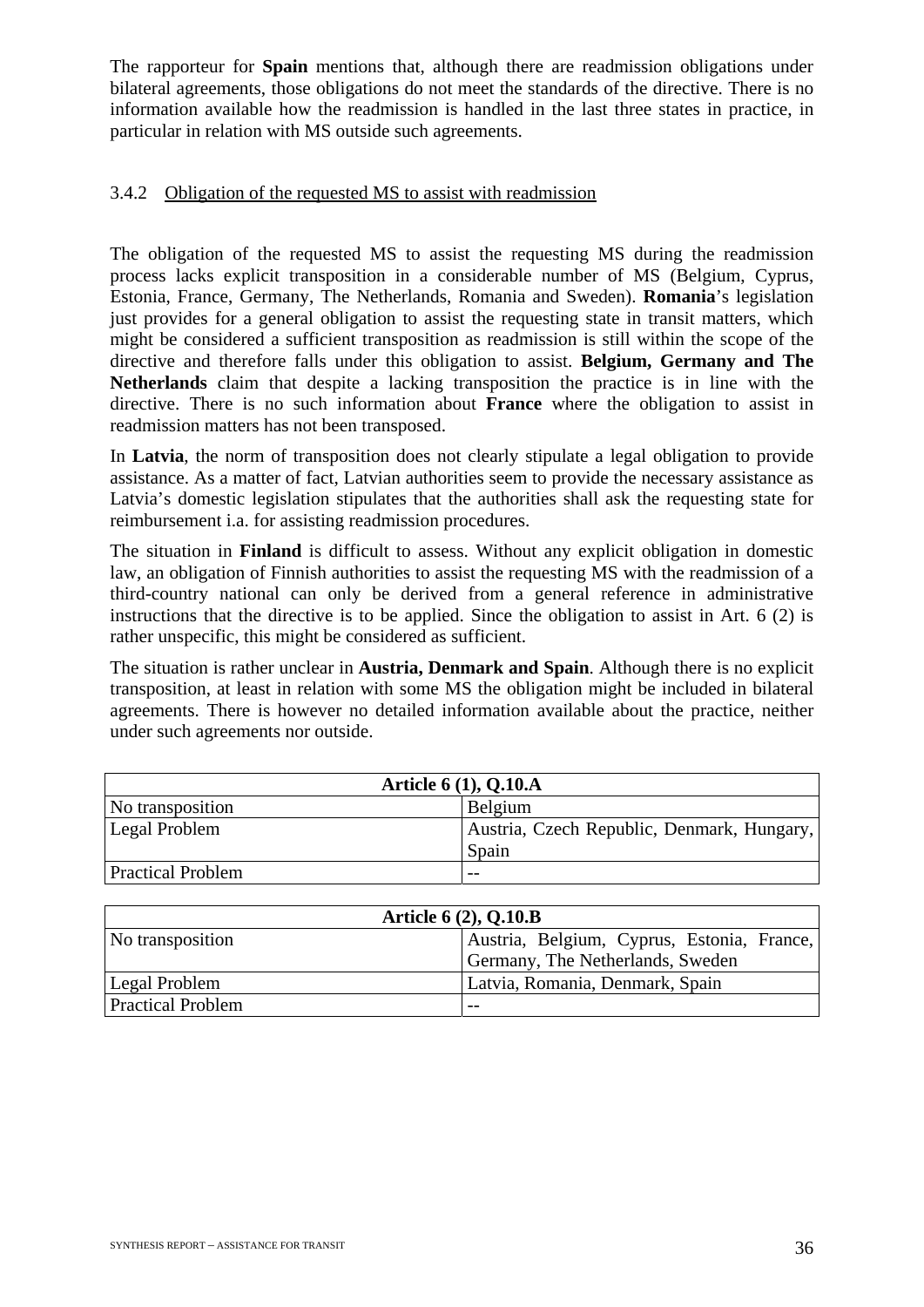#### **3.5. Rules for Escorts, Art. 7 (Q.11, Q.12)**

- **Q.11 Escorting personnel rules of the requesting Member State When escorting personnel is sent by your Member State in a transit operation, have legislative and/or administrative measures** *(specify)* **been taken to ensure that…**
- **Q.11.A. their powers are limited to self-defence and that the escorts under the conditions of Art. 7(1) may only take reasonable and proportionate action?**
- **Q.11.B. the escorts comply with the legislation of the requested Member State?**
- **Q.11.C. that escorts wear civilian clothes and do not carry weapons?**
- **Q.11.D. that they carry means of appropriate identification and the authorization for the transit operation under Art. 7(2)?**
- **Q.12. Escorting personnel rules of the requested Member State Escorting personnel is sent by another Member State in a transit operation: does the legislation in your Member State as a requested Member State ensure that …**
- **Q.12.A. powers and duties of the escorts are determined according to Art. 7(1)?**
- **Q.12.B. if no, are general rules or principles applicable to powers of escorts of the requesting Member State under Art. 7(1)?**

#### 3.5.1. Rules of the requesting MS

A MS sending escorts abroad in order to carry out a transit operation needs to safeguard that the personnel in the operation fulfil their duties in accordance with Art. 7 of the directive. Whereas the practice does not lead to major concerns in any MS, the legal transposition is not yet ensured in all MS. The legal instruments chosen are quite diverse. In particular Art. 7 (1) subpara. 1 has not been explicitly transposed in many MS because it includes principles like the reservation to reasonable and proportionate action and the limitation to self-defence which are considered as general principles of law by which the escorting staff are bound anyway (**Bulgaria, Romania, Slovenia**). However, as unreasonable or disproportionate action by escorts may lead to sanctions, Romanian law would normally require that the limits of their powers are exhaustively described in the authorising norm to enable the concerned official to realize the exact range of his competences without referring to general principles. In the other two MS the lack of an explicit reference to the principles of reasonableness and proportionality is however not considered as a legal problem in the  $T_0Cs^{23}$  $T_0Cs^{23}$  $T_0Cs^{23}$ .

In **Italy**, the condition that escorts may only intervene in "response to an immediate and serious risk" is not transposed. There is also no provision to safeguard that escorts carry means of appropriate identification. The latter shortcoming will probably not lead to major difficulties in practice though.

**Sweden** has not fully transposed Art. 7 (1) by explicit rules. Swedish authorities consider it as a matter of good practices that escorts comply with the legislation of the requested MS but no specific legislative instruments are in force to secure this practice. Since the range of rights of the escorts abroad is determined by the requested MS, such an established practice of the requesting MS is considered as sufficient. Art. 7 (2) has been completely transposed in Sweden, although the situation is rather difficult given that two different authorities may escort in a transit operation. Therefore, the rules of Art. 7 (2) have – at least partly – been transposed twice in Sweden.

The rapporteur from **Slovakia** mentions that the relevant norm in domestic legislation transposes the requirements of Art. 7 only partly. It seems that there is no specific norm of transposition but that only the general norms on the rights and duties of Slovak police officers apply.

<span id="page-37-0"></span><sup>&</sup>lt;sup>23</sup> The assessment of a legal problem in the Bulgarian ToC is based on another consideration.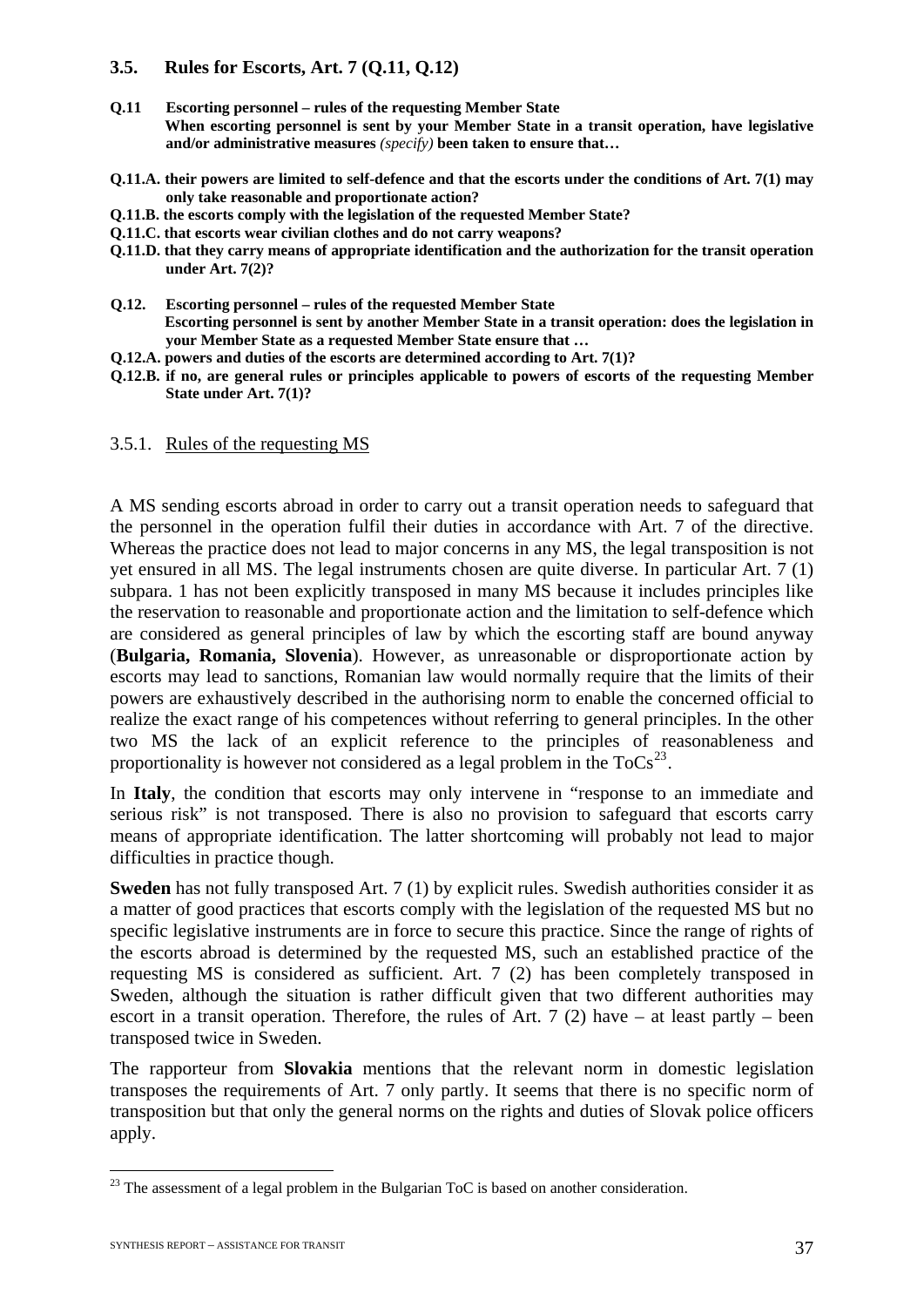There are no norms of transposition in **Austria and Belgium** . There might be administrative instructions on this issue in Austria which are not public and had not been disclosed to the National Rapporteur. The legislation provides for the general possibility of Austrian police forces acting abroad; there are however no detailed provisions on their rights and duties which would reflect the limitations of Art. 7 of the directive. In **Belgium**, a non-binding code of conduct for escorts has been set up, which does, however, not entirely reflect the directive. Nevertheless, the requirements of the directive are respected in practice.

All other MS (except maybe Spain) have exhaustively transposed Art. 7 into domestic law (except **Italy and Romania** where there is no or just an incomplete provision for the escorts' obligation to provide means of appropriate identification). The **Bulgarian** norm of transposition shows some ambiguities which are, however, not considered to be very serious as they may be solved by a directive-oriented interpretation. In **Hungary and Slovenia**, there are no legislative or administrative rules which safeguard that the escorts comply with the foreign legislation – a principle which might however be considered as self-evident.

There is again a serious problem of lacking information as regards **Spain**: Although there is no explicit transposition, at least in relation with some MS the escorts' duties are determined in bilateral agreements. There is however no detailed information available about the practice, neither under such agreements nor outside.

## 3.5.2. Rules of the requested MS

The rules of the directive on escorts sent by the requesting MS into a transit operation pose special problems. Art. 7 (1) provides not only for a right to self-defence, which is almost selfevident, but also for limited official powers for the foreign escorts on the territory of the transited MS. These competences clearly exceed the limits of self-defence (cf. Art. 7 (1) 2nd sentence: "In addition") but are limited to the situations described in Art. 7 (1),  $2<sup>nd</sup>$  sentence. This competence of foreign escorts was not included in the initial proposal for the directive; it was even explicitly excluded<sup>[24](#page-38-0)</sup>. However, during the negotiations of this directive a turnaround took place, which might have been influenced by the initiative of Italy for a directive for assistance in cases of (land) transit, which provided for official rights for foreign escorts on the territory of the transit state<sup>[25](#page-38-1)</sup>. The relevant wording of this initiative is already very similar to that of Art. 7 (1).

As the requirements of Art. 7 (1),  $2^{nd}$  sentence touch state sovereignty by implying a transfer of powers to foreign officials, the transposition of this provision into national law needs to be evaluated extremely carefully.

First of all, it must be stated that almost all national rapporteurs provided substantial information about the legal regime which governs the competences of foreign escorts.

The MS have either explicitly transposed Art. 7 (1) into their national legal system by adopting specific provisions for escorting personnel sent by another MS (Cyprus, Czech Republic, Estonia, Finland, France, Greece, Italy, Latvia, Lithuania, Luxembourg, Malta, Poland, Portugal, Slovak Republic, and Slovenia), apply general legal rules or principles to escorts (Belgium, Denmark, Germany, Sweden) or use a combination of both (Bulgaria, Romania, Slovenia). In **Hungary**, it is unclear whether the existing rules on the escort procedure during a transit operation are applicable to foreign escorts.

<u>.</u>

<span id="page-38-0"></span><sup>&</sup>lt;sup>24</sup> Art. 5 (3) Initiative of the Federal Republic of Germany, O.J. of 9 January 2003, No. C 4, p. 4 <sup>25</sup> Art. 9 (2) Initiative of the Italian Republic, O.J. of 19 September 2003, No. C 223 p. 5

<span id="page-38-1"></span>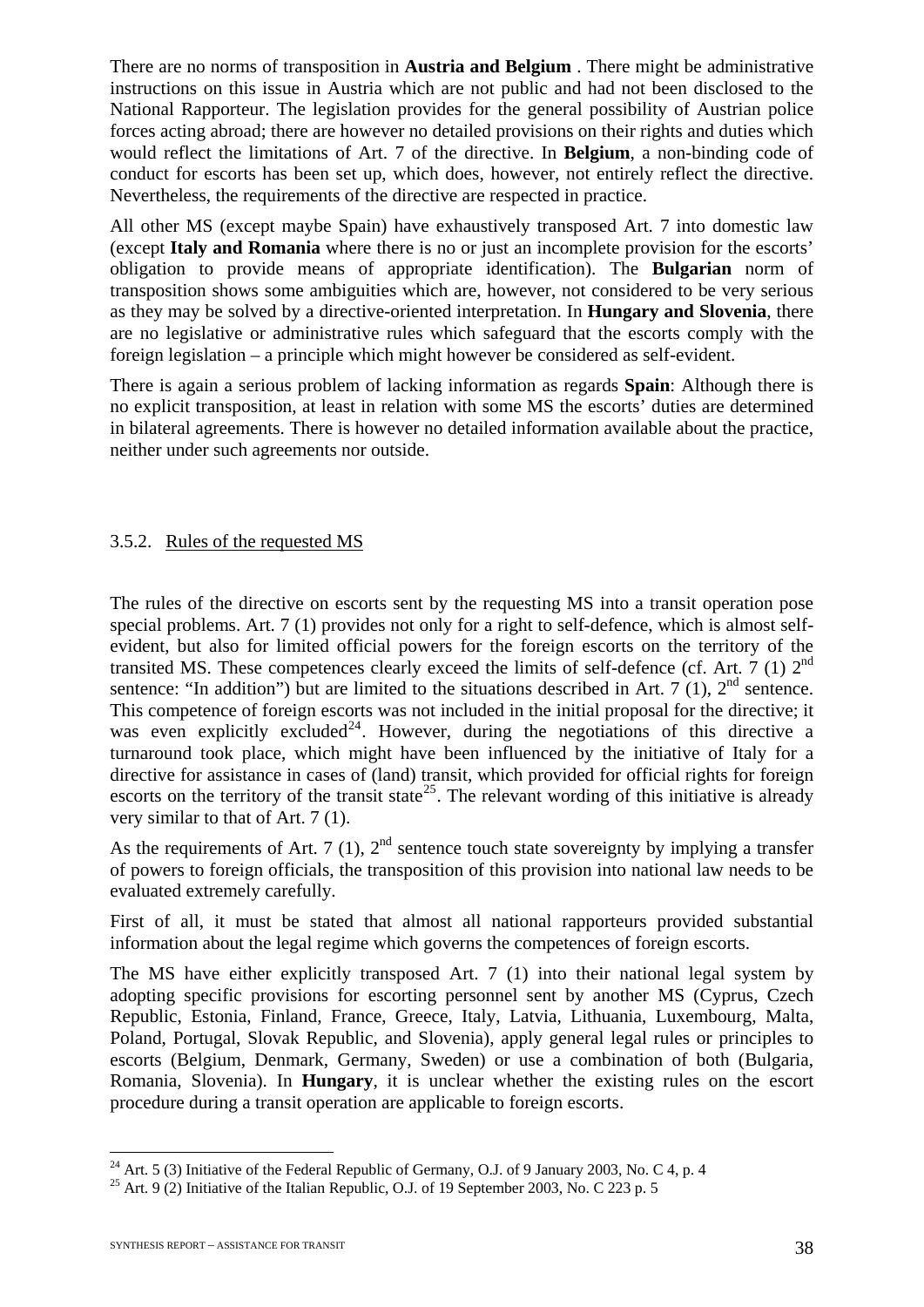The application of general principles is worth to have a closer look at as it poses particular problems with regard to the above mentioned assumptions:

In **Bulgaria**, the norm of transposition gives the escorts a wider leeway for taking action, saying that "the escorts have the right to assist the organs of the Ministry of the Interior to prevent the escape of the foreigner, a self-inflicted injury, an injury to a third party, or damage to property". This leeway is even wider if the Bulgarian officers are unable to realize their powers. In these cases, the Bulgarian norm of transposition stipulates that "the escorts who accompany the foreigner are obliged to take the necessary action to prevent the circumstances under Para. 2 (as quoted above) from happening (…); in these cases the persons accompanying the foreigner are obliged to comply with the legislation of the Republic of Bulgaria". This transposition raises some concerns as it does neither explicitly transpose the threshold of an "immediate and serious risk" as precondition for taking action nor mention the limitation to reasonable and proportionate action. While the latter limitation is safeguarded by general legal principles, this cannot be said for the former criterion.

The **Romanian** norm of transposition lacks the limitation to reasonable and proportionate action. Again, this principle is a general rule of administrative law and an explicit transposition can therefore be considered as not required by the directive. However, as unreasonable or disproportionate action may lead to sanctions, Romanian law would normally require that the limits for official powers are exhaustively described in the authorising norm to enable the concerned official to realize the exact range of his competences without referring to general principles.

The concerned legislation in **Italy** stipulates that escorts may take only reasonable and proportionate action and have to comply with Italian law. However, it does not transpose the limitation to situations of an immediate and serious risk that the deportee acts as described in Art. 7 (1). One might well ask whether the requested MS is free to widen the limitations of the use of force by escorts from the requesting MS and give them more competences than required by the directive. With regard to Art. 7 (1) subpara. 2 this should be considered possible because this provision would make no sense if the limitations under national law were always the same as those provided for in the directive. Moreover, the directive aims at facilitating transit operations and does therefore not hinder the MS to agree upon closer forms of cooperation. However, the relevant Italian norm is also unclear in its scope as it is hard to determine whether escorts may also act to support domestic law enforcement officers. This might be concluded *a maiore ad minus* as the competence of foreign escorts to act in absence of domestic officers is clearly granted; such a conclusion is however not unambiguous.

MS which did not explicitly transpose Art. 7 (1) as regards the powers of foreign escorts on their territory seem to restrict the escorts' powers to self-defence and do not allow them to support the domestic officers during the transit operation or react in absence of domestic officers. This is explicitly stated by the **German** rapporteur ("completely passive role of the foreign escorts") and the **Swedish** rapporteur ("the Swedish legislation does not give the foreign escort any official power") but must also be assumed for **Belgium, Denmark** and **Slovakia** as no norms exist which would allow the foreign escorts to execute any official powers on Belgian, Danish or Slovak territory. This approach is problematic for two reasons: Firstly, it does not give the foreign escort any official power, contrary to what the directive provides for (see above), and secondly, the foreign escorts are left in a rather unclear legal situation as regards their right to self-defence or defence of others under the relevant criminal code. Therefore, the legal situation in Belgium, Denmark, Germany, Slovakia and Sweden cannot be considered as being in line with the directive even though it is safeguarded that foreign escorts do not execute more official powers than provided for in Art. 7 (1). However, the concept of the directive to allow foreign escorts under certain circumstances to execute limited official powers on the territory of another MS is not transposed. The Danish rapporteur assumes however that foreign escorts have the competences as described in Art. 7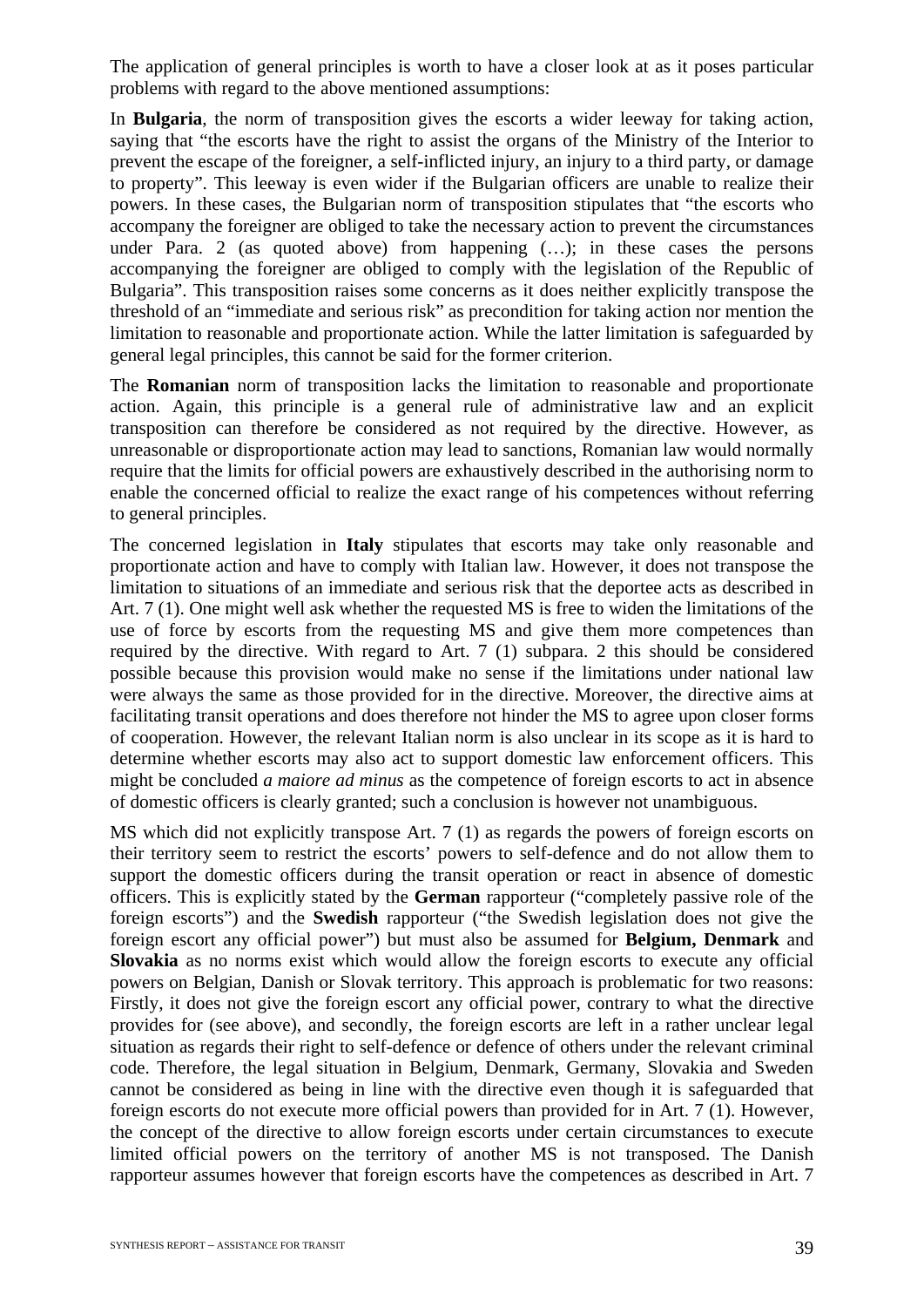(1). She refers to the instructions which are given to Danish escorts who take part in a transit operation abroad and explains that these instructions apply mutatis mutandis to foreign escorts on Danish airports. This consequence is however doubtful. To our mind such an analogy is not possible as the competences of the escorts towards the third country national must be clearly determined.

The situation is slightly different in **Hungary**. There are rules for the transit procedure through Hungarian airports. It is however unclear whether these rules are applicable to foreign escorts. Consequently, it cannot be said for sure that foreign escorts may execute official powers as stipulated in the directive. The reason for this ambiguous situation seems to be that Hungarian authorities carry out the complete transit operation; a situation which is similar to the one in Germany, see above. Therefore, the need for a more explicit regulation for foreign escorts was not considered necessary.

The norm of transposition in **The Netherlands** fails to transpose Art. 7 (1) exhaustively as it only refers to general principles of self-defence but not to the situation that the escort supports the authorities in the requested MS by taking reasonable and proportionate action under the circumstances described in Art. 7 (1). According to these provisions, foreign escorts must not execute any official powers on Dutch territory.

The norm of transposition in **Poland** allows the foreign escorts to support the domestic lawenforcement officers during the transit operation. It lacks however an authorisation for emergency action in case of the absence of the domestic officers.

In the **Czech Republic**, the competences of foreign escorts are just included in internal administrative circulars. Even though such circulars are respected as a means of transposition in the context of this study, it is very doubtful whether such circulars can originally create a competence to intervene for foreign escorts. In addition, the information on these circulars is only based on a statement by the national authorities. The circulars themselves are, however, classified documents and have not been disclosed to the national rapporteur.

There are no specific norms of transposition in **Austria**, and no information is available about the situation in practice. It is to assume that the situation is equally problematic as in the three other MS without any explicit norms of transposition. The rapporteur however mentions that there are provisions which allow foreign police forces to act on the Austrian territory under certain circumstances. These provisions require, however, that such cross-border activities are part of international law obligations. Although obligations under European law are considered "international law obligations" in the Austrian legal terminology, it is doubtful whether a provision in a directive is a sufficient legal basis, given that directives cannot be applied directly and are binding on the Member States only insofar as they create an obligation to transpose and implement the individual provisions.

For **Spain**, there is again no reliable information about the practice. Some readmission agreements seem to determine the competences of the foreign escorts in line with the directive. There is however no information about internal circulars, especially with regard to transit operations outside the bilateral agreements.

| <b>Article 7, Q.11.A-D</b> |                                                       |  |  |  |  |  |  |
|----------------------------|-------------------------------------------------------|--|--|--|--|--|--|
| No transposition           | Austria, Belgium                                      |  |  |  |  |  |  |
| Legal Problem              | Bulgaria, Hungary, Italy, Romania, Slovakia,<br>Spain |  |  |  |  |  |  |
| <b>Practical Problem</b>   | $ -$                                                  |  |  |  |  |  |  |
|                            |                                                       |  |  |  |  |  |  |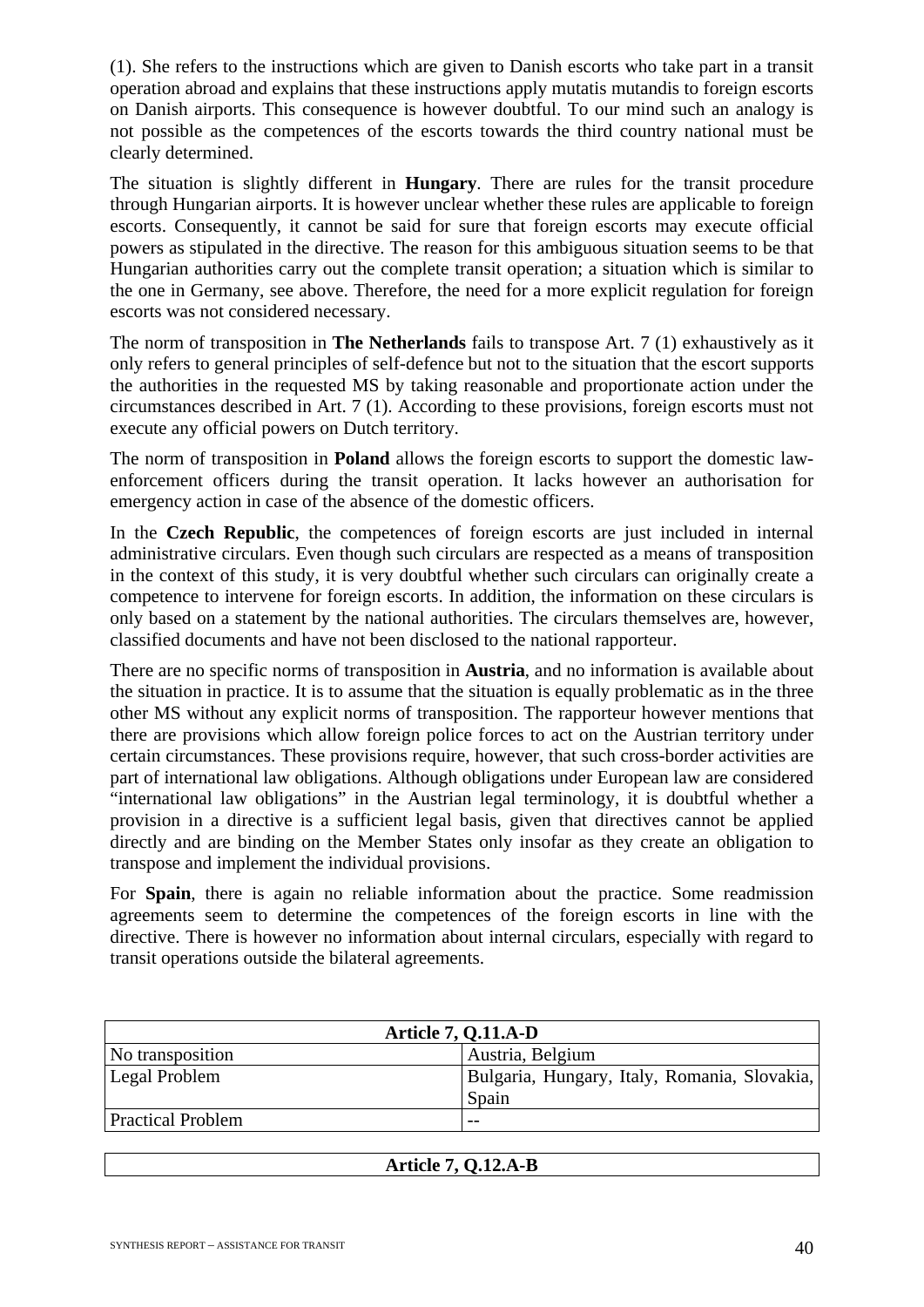| No transposition         | Austria, Belgium, Denmark, Germany,                                                  |
|--------------------------|--------------------------------------------------------------------------------------|
|                          | Slovakia, Sweden                                                                     |
| <b>Legal Problem</b>     | Bulgaria, Czech Republic, Hungary, Italy,<br>The Netherlands, Poland, Romania, Spain |
| <b>Practical Problem</b> | $- -$                                                                                |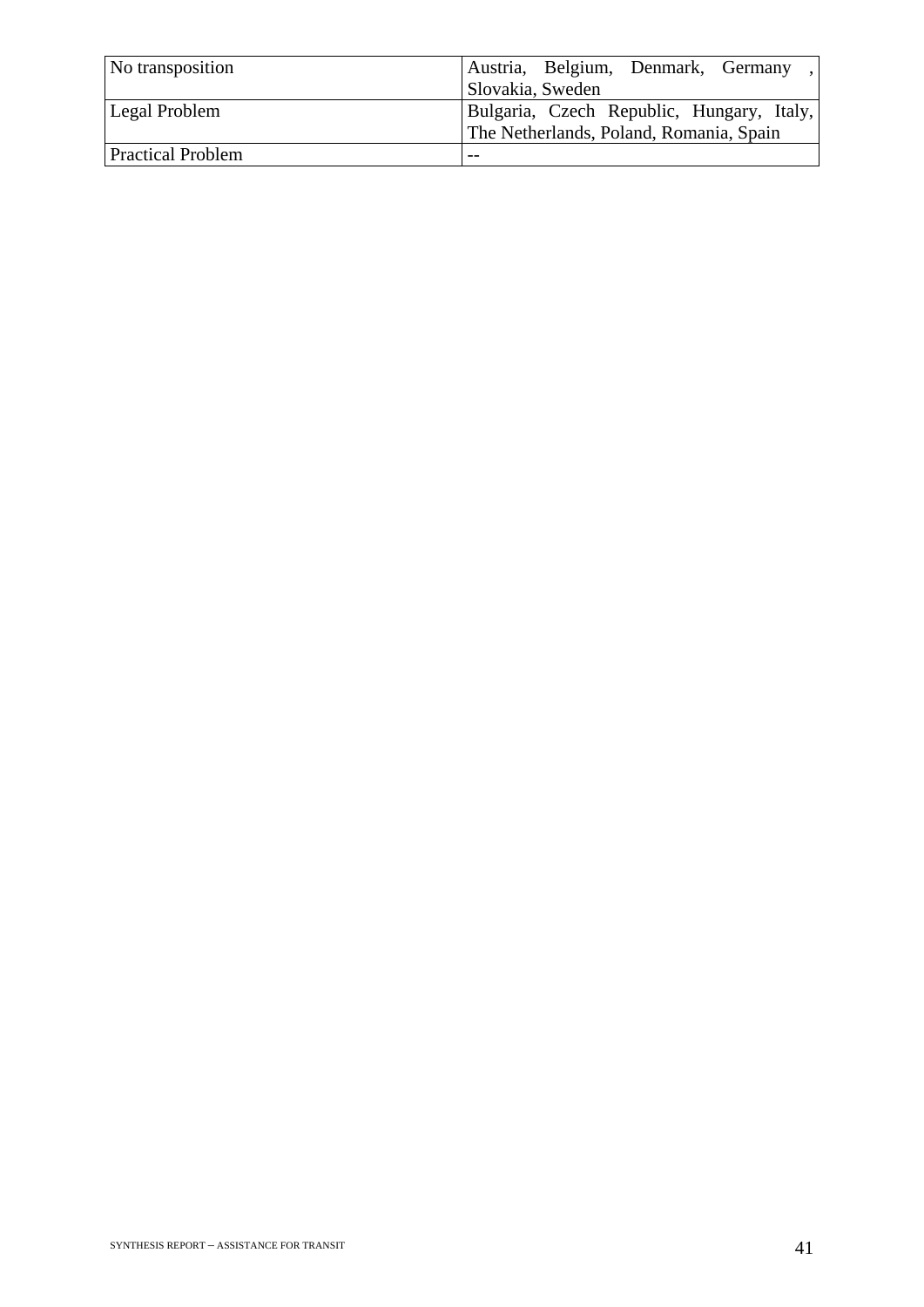#### **3.6. Reimbursement, Art. 5 Para. 6 (Q.13)**

- **Q.13. Financial compensation under Art. 5 (6)**
- **Q.13.A. Have rules been adopted or administrative arrangements been concluded with regard to financial compensation?**
- **Q.13.B. If yes, please specify.**
- **Q.13.C. Is reimbursement rather seen as an option or as the general rule?**

The reimbursement issue might lead to some conflicts in the implementation of the directive as the MS follow a quite diverse approach. The vast majority of MS transposed Art. 5 (6) of the directive in a more or less direct way and therefore consider reimbursement for any service provided during the transit operation the general rule (Bulgaria, Cyprus, Czech Republic, Estonia, Greece, Hungary, Italy, Lithuania, Luxembourg, Malta, Poland, Portugal, Romania, and Slovakia). However, most of the important transit states, i.e. states with a major hub on their territory did either not transpose Art. 5 (6) (Belgium, Germany, The Netherlands and Sweden) or adopted a norm which stipulates as a general rule that no reimbursement takes place (France). **Latvia** has adopted a regulation which enables the border guard to conclude reimbursement agreements. These agreements are no general and abstract rules for an unlimited number of transit cases but rather ad-hoc arrangements. According to the national rapporteur, no such agreements have yet been concluded although Latvia assisted in several transit cases. This lets reimbursement appear as an option although the concerned provision does not provide for discretional power. Whereas there is no information about the reimbursement practice in **Sweden**, **Belgium** considers reimbursement as a mere option, and **Germany, The Netherlands and France** will ask the requesting MS only in exceptional cases. Vice versa, these MS will presumably not accept to reimburse a requested MS. Germany claims that it requires a strict concept of reciprocity and will therefore not waive the costs for transit assistance if the requesting MS uses to ask Germany for reimbursement. This concept of abstaining from reimbursement is clearly not the one of the directive. However, it cannot be considered an infringement if a MS does not make use of its claim to reimbursement but waives the costs. The requesting MS must however not refuse to reimburse the requested MS if the latter asks for it. Since reimbursement is not categorically excluded by the legislation of any MS, an infringement of the directive cannot be assessed. This concept of non-reimbursement may become the prevailing one throughout the Union as it is pursued by some of the major transit states. An indication for such a changing attitude towards reimbursement is the statement of **Slovenia**, which, although it has transposed Art. 5 (6) almost literally, considers reimbursement only as an option and does usually not ask cooperating countries for reimbursement. From the perspective of the requesting MS, **Luxembourg** has made a similar observation and states that it has never been asked for reimbursement by another MS. It is therefore very unlikely that Luxembourg will ask for reimbursement, should it ever be asked to assist in a transit operation.

A special situation exists in **Austria** where a norm exists which provides for bilateral agreements to govern reimbursement issues. However, such agreements do not exist with all MS but only with 16. All of these agreements include rules on reimbursement which leads to the assumption that reimbursement is considered the general rule in Austria.

Finland has not transposed Art. 5 (6) but adopted a norm which refers to the directive in general and makes it directly applicable. As the obligation to reimburse does not require any specific procedural rules, this is considered sufficient transposition. The **Bulgarian** norm of transposition is applicable only if Bulgaria is the requested MS, however, in practice Bulgaria accepts its own duty to reimburse any other MS for transit costs.

In **Hungary**, the method of calculation of assistance costs is not transparent, which might lead to problems in practice. A similar problem is reported by the **Latvian** rapporteur.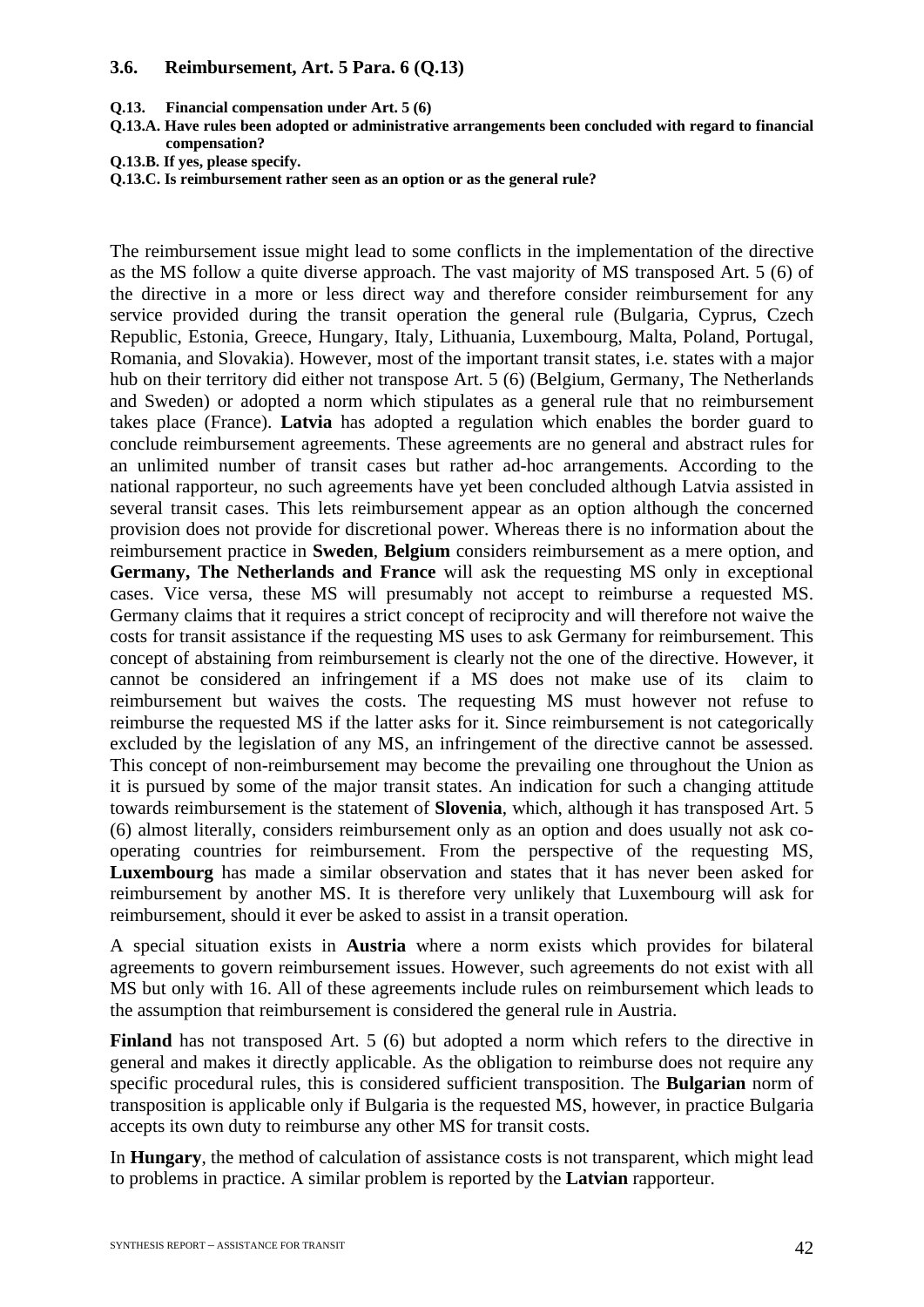**Denmark** has not adopted any general provisions on reimbursement. There are, however, rules on reimbursement in bilateral agreements with four MS, which provide for reimbursement as the general rule. As these – pre-existing – agreements do not cover all MS and are not based on a more general provision in the legislation which provides for such agreements, Denmark has not transposed Art. 5 (6) in relation with most MS. This does, however, not exclude that there is a practice of reimbursement in individual cases.

**Spain** has concluded bilateral readmission agreements which include inter alia rules on reimbursement for transit assistance measures. It may therefore be assumed that reimbursement is considered the general rule. There is however no reliable information about the practice under or outside these agreements.

| Article $5(6)$ , Q.13.A-C |                                           |  |  |  |  |  |  |  |
|---------------------------|-------------------------------------------|--|--|--|--|--|--|--|
| No transposition          | Belgium, Germany, The Netherlands, Sweden |  |  |  |  |  |  |  |
| Legal Problem             | Austria, Bulgaria, Denmark, Spain         |  |  |  |  |  |  |  |
| <b>Practical Problem</b>  | Hungary, Latvia                           |  |  |  |  |  |  |  |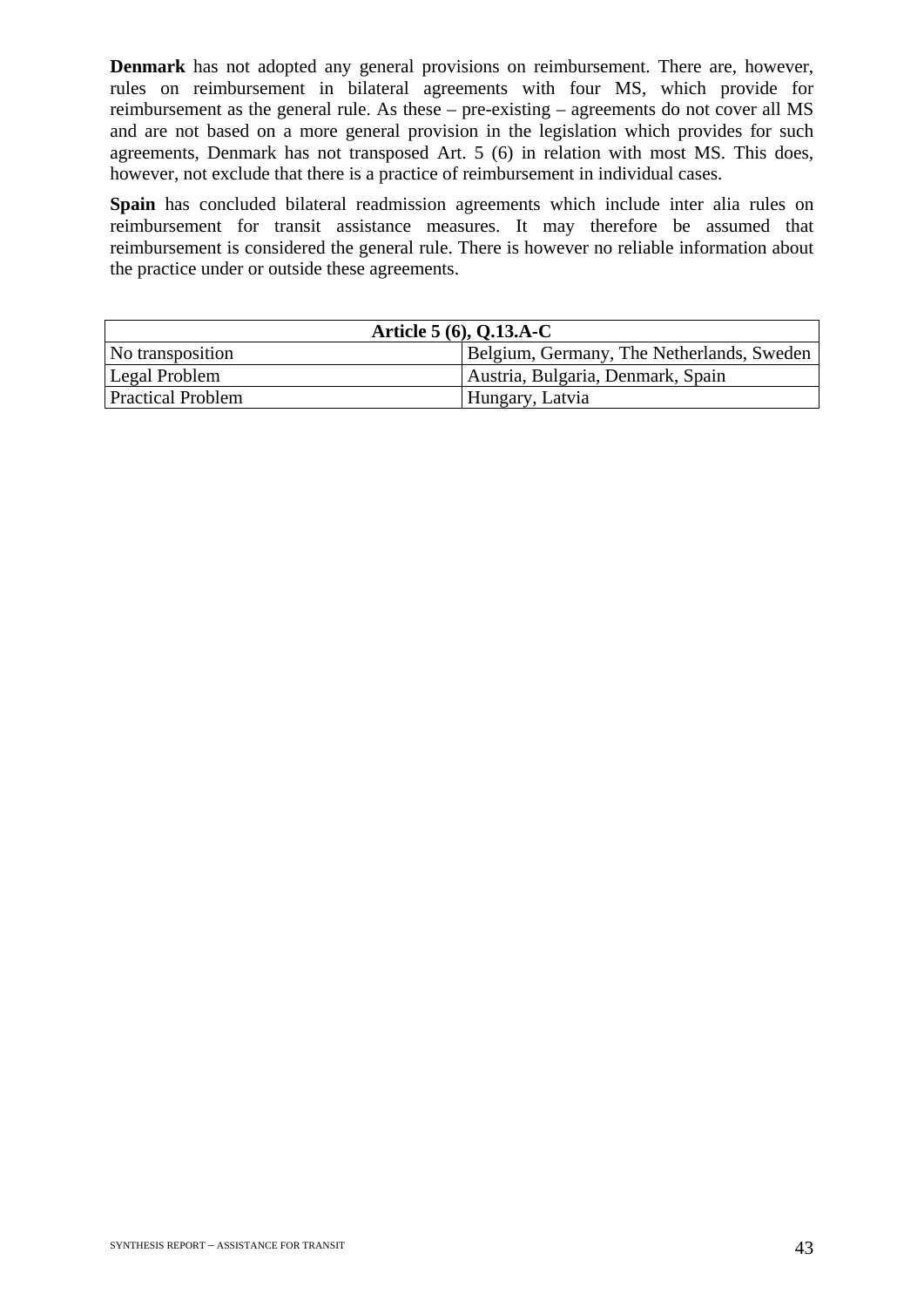#### **4. Impact of the Directive**

#### **4.1. Statistical Information (Q.14)**

- **Q.14. Statistical information on the practical application of the Directive**
- **Q.14.A. Did your Member State ask another Member State to assist in cases of transit since the directive has been adopted?**
- **Q.14.B. If yes, how often did this happen (if numbers available)?**
- **Q.14.C. Did your Member State assist in cases of transit since the directive has been adopted?**
- **Q.14.D. If yes, how often did this happen (if numbers available)?**

The information on the implementation of the directive in practice is unfortunately fragmentary, be it because numbers of transit cases are not documented in some MS, be it because national authorities did not disclose the figures. No information at all is available about Bulgaria, France, The Netherlands, Portugal and Romania. Some MS confirmed that they were acting as requesting and requested MS but were not able to present any exact numbers (Czech Republic: more requests received than sent, Denmark: very few cases, Finland: appr. 30 requests sent and 30 received per year, Greece: appr. 50 requests sent in 2006 but none received<sup>[26](#page-44-0)</sup>, Italy: no numbers available, Slovenia: very few cases since the adoption of norms of transposition, Spain: no numbers available, Sweden: appr. 1'150 requests sent, no information about received requests). Hungary is acting only as requested MS in a very few cases without being able to present exact numbers. The same is true for Latvia with estimated 15 received requests in 2006, whereas Luxembourg did not receive any requests but sent a few.

Some MS did neither send requests nor receive any (Cyprus, Lithuania, Malta)

Among the remaining MS, which provided detailed information about transit activities, Germany is by far the most active state, which assisted in 3'542 transit cases in 2006 and sent 2'785 requests for assistance in the same year. It must however be assumed that the numbers in France and The Netherlands are similarly high as both countries have major hubs on their territory (Paris – Charles de Gaulle and Amsterdam – Schiphol). This assumption is corroborated by the fact that Belgium reports a relatively high number of received requests (1'551 in 2006, which lead to 660 successful transit operations through Belgian airports, no exact numbers about sent requests). The available numbers in the other MS are considerably lower (Austria: 628 requests sent in 2006, 50 cases of assistance; Estonia: 18 requests sent in 2006, no cases of assistance; Luxembourg: 224 requests sent between January 1, 2006 and August 22, 2007, no cases of assistance; Poland: 51 requests sent in 2006, 239 cases of assistance; Slovakia: 10 requests sent in the first half of 2007, no cases of assistance).

|                                           | A | BE | <b>BG</b> | $\sim$<br>◡ | $\sim$<br>◡◡ | DK | EE | <b>FIN</b> | E   | GE | <b>GR</b> | H                        | TТ | ∸ | ∸ | ⊥∪ | MT                       | NL              | PL. | PТ  | RO               | SK | $\mathbf{C}$ | SP | SЕ |
|-------------------------------------------|---|----|-----------|-------------|--------------|----|----|------------|-----|----|-----------|--------------------------|----|---|---|----|--------------------------|-----------------|-----|-----|------------------|----|--------------|----|----|
| Sent                                      | - |    | nia       |             | -            |    |    |            | nia |    |           | $\overline{\phantom{0}}$ | -  |   | - |    | $\overline{\phantom{0}}$ | nia             |     | nia | n <sub>1</sub> a | -- |              |    |    |
| Assistance<br>$\cdot$ $\cdot$<br>provided |   |    | nia       | -           |              |    |    |            | nia |    | -         | -                        |    |   | - |    | $\overline{\phantom{0}}$ | n <sub>12</sub> |     | nia | nia              |    |              |    |    |

 $+$  = reported cases - = no reported cases nia = no information available

## **4.2. Tendency to Copy the Provisions of the Directive (Q.15)**

<span id="page-44-0"></span><sup>&</sup>lt;sup>26</sup> National rapporteur mentions that the numbers provided by the competent ministry might be not very reliable.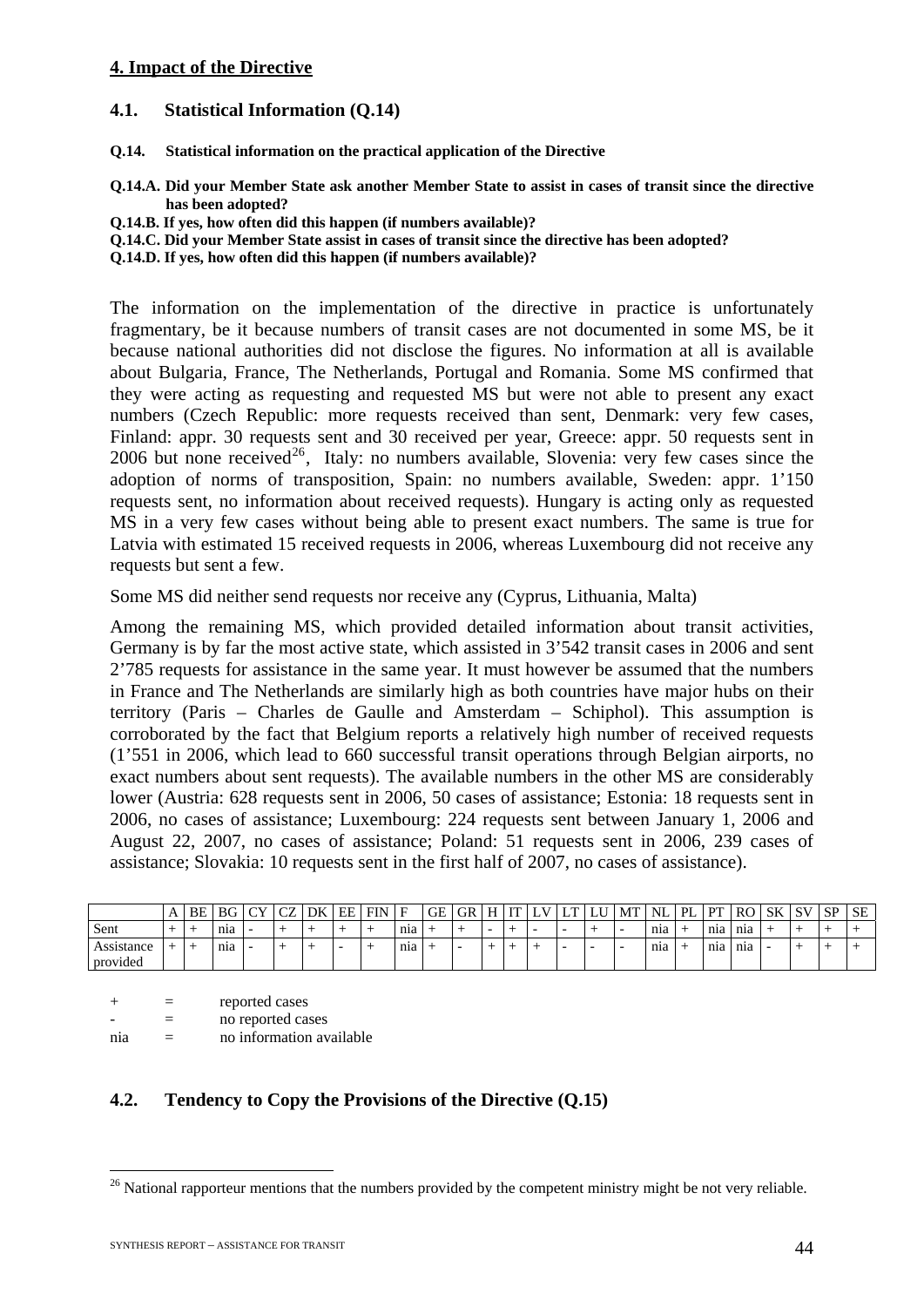- **Q.15.A. Mention if there is a general tendency to just copy the provisions of the directive into national legislation without redrafting or adapting them to national circumstances.**
- **Q.15.B. If yes, please indicate if this general tendency may or not create problems (for example difficulties of implementation, risk that a provision remains unapplied).**
- **Q.15.C. If yes, give some examples:**
- **Q.15.D. If only some provisions of the directive have been copied and if this may create any problem, please quote them and explain the problem.**

In 16 MS the provisions of the directive have been copied, among them all MS which acceded to the EU in 2004 or later (Bulgaria, Cyprus, Czech Republic, Estonia, France, Greece, Hungary, Italy, Latvia, Lithuania, Luxembourg, Malta, Poland, Romania, Slovakia, and Slovenia). However, only four MS indicate that this might create problems (**Estonia, Hungary, Luxembourg, and Romania**). The Estonian rapporteur raises the concern that some provisions might remain unapplied as the implementation is made difficult by the legal technique of transposition. The Hungarian and the Luxembourgian rapporteurs support this view by saying that some provisions in the "national copy" of the directive lack precision and are therefore hard to apply. In Romania the rules on escorts are ambiguous as the national norms of transposition might refer to both Romanian escorts sent abroad and foreign escorts coming to Romania.

|                                       | . .                      | BE   | BC | $\sim$    | $\sim$ | DK | EE | <b>FIN</b> | Е | GE<br>ີ | GR  | н | <b>TTT</b> | ∸ | L. | MT | NL | ÞІ | DТ | <sub>RO</sub> | <b>SK</b> | C1 | <b>SE</b> |
|---------------------------------------|--------------------------|------|----|-----------|--------|----|----|------------|---|---------|-----|---|------------|---|----|----|----|----|----|---------------|-----------|----|-----------|
| Copy                                  | $\overline{\phantom{0}}$ |      |    |           |        |    |    |            |   |         |     |   |            |   |    |    |    |    |    |               |           |    |           |
| $\mathbf{r}$ $\mathbf{r}$<br>Problems | na                       | l na |    | <b>11</b> | --     | na |    | na         |   | na      | $-$ |   |            |   |    |    | na | -  | na |               |           |    | na        |

| $+$ | $\equiv$ | Yes            |
|-----|----------|----------------|
|     | $=$      | No             |
| na  | -        | not applicable |

#### **4.3. Problems with the Translation (Q.17)**

**Q.17. Specify if there are or not problems with the translation of the text of the directive in the official language of your Member State and give in case a list of the worst examples of provisions which have been badly translated.** 

According to the national reports, the translation of the directive does not lead to major difficulties. Only the reports from **Estonia, Germany, Italy and The Netherlands** raise minor concerns. Especially the Estonian translation contains some inaccuracies, which do, however, not lead to major problems in practice. The same applies to the only inaccuracy mentioned by the German rapporteur.

The Italian translation of Art. 4(5) of the directive is not clear: it seems that contact points have to be named for each transit operation on a case by case basis. The Italian translation of Art. 7 (1) is inaccurate and leads to a narrower understanding of the escorts' competences to support the local law enforcement officers. This problematic translation is reflected in the norm of transposition which is ambiguous as well.

The Dutch translation of Art. 3 (4) is incomplete as it does not include the obligation to inform the requesting MS about a new date for the transit operation to take place but stipulates only the obligation to fix such a date. This will, presumably, not lead to major difficulties in practice as it is self-evident that such a new date must be communicated to the requesting MS if the provision should make any sense.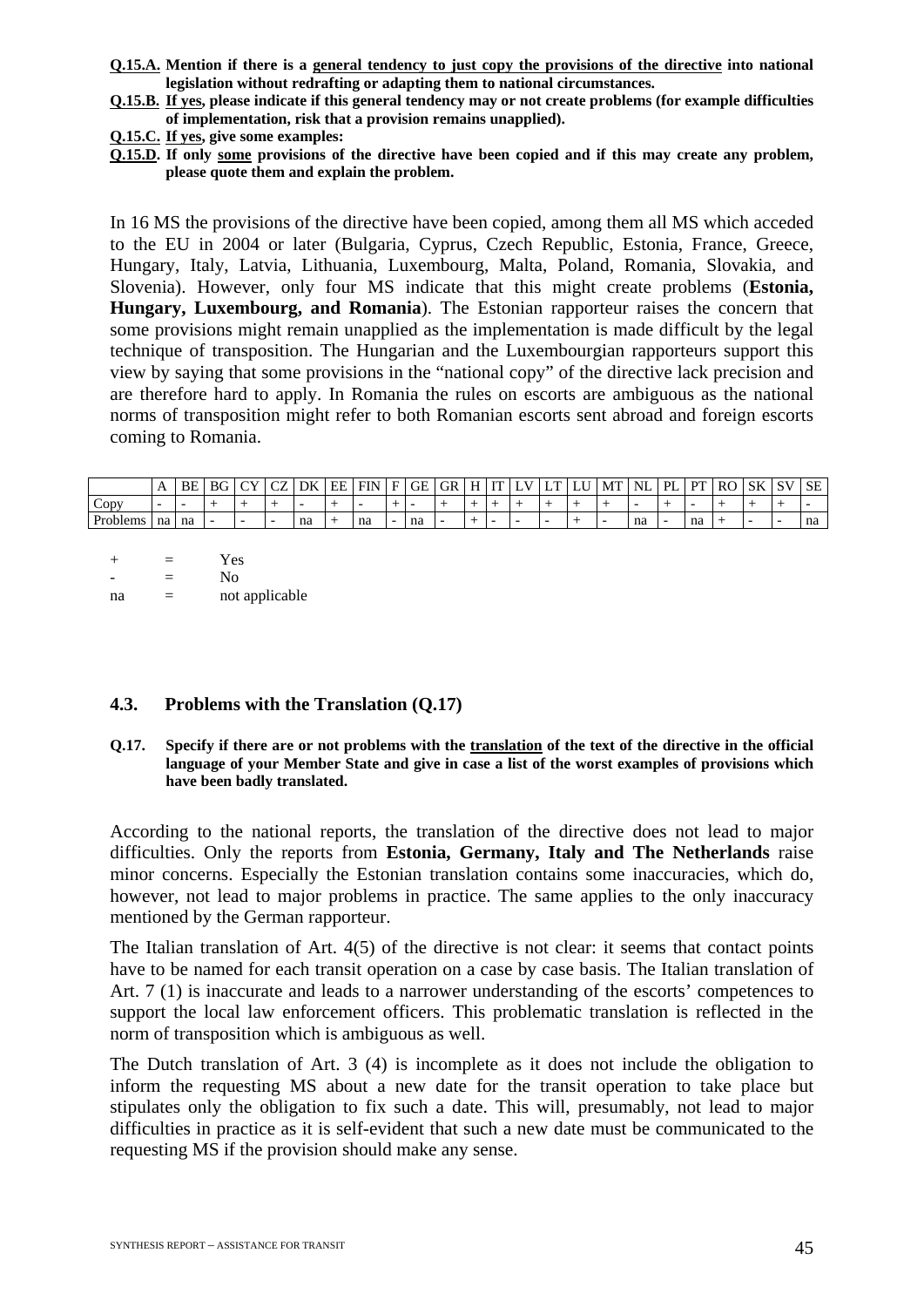Even though it is not mentioned in one of the national reports, it might be worth to notice that the meaning of Art. 7 (1) subpara. 1 of the directive slightly differs in some language versions. Whereas the German and also the English versions give the escorts the power to intervene only if there is a risk that the third-country national tries to escape and thereby injures himself, a third party, or causes damage to property, the Danish, Dutch, French, Italian, Spanish and Portuguese versions follow a wider approach. These versions allow the escorts to intervene to prevent the TCN from escaping, injuring himself or others, or damaging property. It might be interesting to scrutinize how the provision is translated into the remaining languages, which the author of this report is unable to read.

#### **4.4. Jurisprudence (Q.16)**

#### **Q.16: Quote** *interesting* **decisions of jurisprudence related to the directive, its transposition or implementation**

As the directive does not provide for any individual rights, there is no jurisprudence in any MS.

#### **4.5. Other Interesting Elements (Q.18, Q.19)**

**Q.18. Following your personal point of view, mention from the point of view of the concerned Member States any interesting or innovative practice in your Member State** 

#### **Q.19. Please add here any other interesting element in your Member State which you did not had the occasion to mention in your previous answers**

It is hard to assess to what extent the directive is implemented in practice. In particular for smaller MS, the practical impacts of the directive are marginal, as there are hardly any transit cases. Moreover, NGOs are not concerned with the implementation of this directive as the transit operation usually lasts only a very short period of time. During the transit, NGOs do not establish any contact with the third-country national and are therefore unable to report about the practice. It is therefore worth to mention that **Hungary** has established the office of an ombudsman who pays particular attention to the modalities of airport transit in recent times.

**Belgium** has established special rules on removals and repatriations, which had been elaborated by an expert commission and which include i.a. a ban on metal handcuffs and tranquilizers. These rules apply for transit operations through a Belgian airport from the moment the deportee disembarks the plane. They are, however, not legally binding but only recommendations. Therefore, violations are not sanctioned but may support a claim for damages.

The norm transposing Art. 5 (2) of the directive in **France** does not provide for mutual consultations as regards the provision of assistance by French authorities but allows the minister of the interior to determine these measures autonomously. Consequently, the exception with regard to point b) (Emergency medical treatment) is not transposed and point b) does not only provide for emergency medical treatment but for medical treatment in general. These divergent provisions lead to an infringement of Art. 5 (2) of the directive.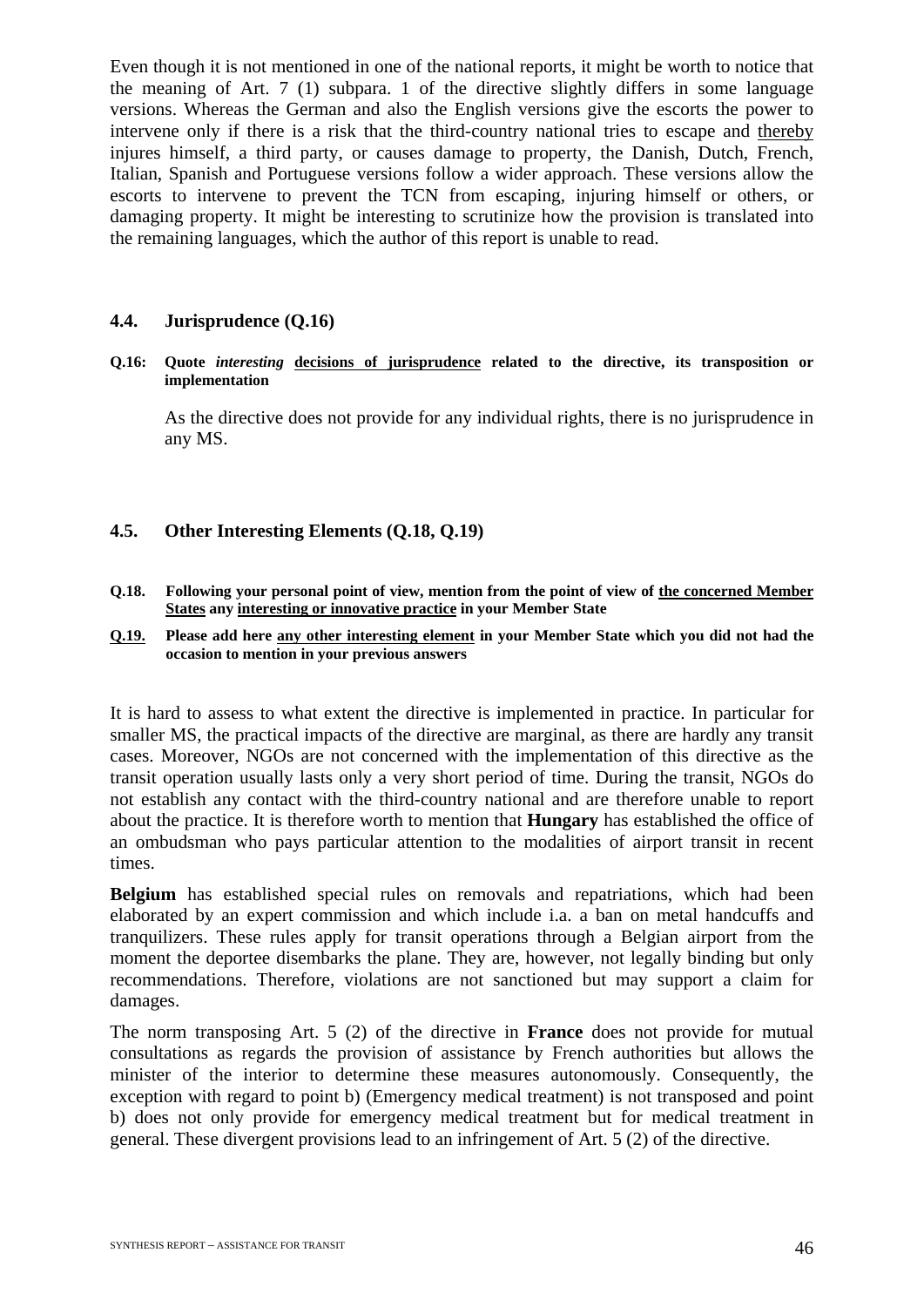The main provision which is aimed at transposing the directive in **Germany** has a wider scope than the directive as it does not only cover removals by air but also transit operations overland.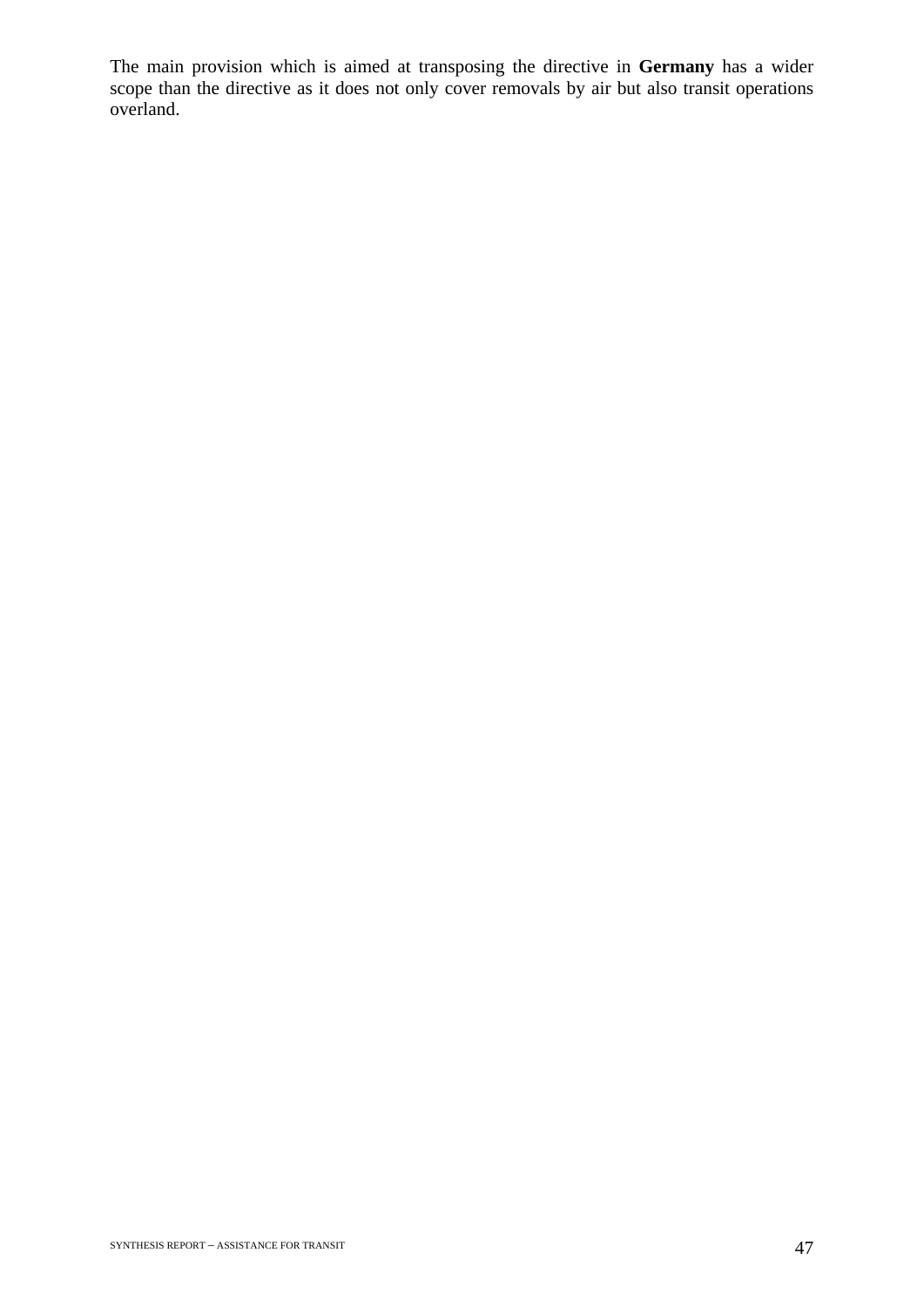## **5. Member States not bound by the Directive (Ireland and the UK)**

Ireland and the UK did not make use of their possibility to opt in. Hence, they are not bound by the directive. There is nevertheless a practice of transit operations from and via these MS. It proved however difficult to gather reliable information from national authorities about this practice and its legal basis. Especially the report about the situation the UK shows therefore some gaps with regard to procedural details, which seem to be determined case by case on an ad-hoc basis.

As regards Ireland, the information issue is a critical one, too, although the Garda National Immigration Bureau has made clear that Ireland actively participates in transit operations and provided some information on this practice.

#### 5.1. National Legal Basis and Competent Authorities (Q.1 – Q.4)

There are no norms of transposition in a technical sense in the UK and Ireland. When preparing a transit operation, Irish authorities apply the directive directly. However, as Ireland has only acted as requesting state yet, not all the provisions are actually applied in practice.

The rapporteur for the UK emphasizes even stronger that the UK decides in transit matters without being bound by the directive. Cooperation in transit matters seems to be considered exclusively as a matter of good practices and long-lasting bilateral cooperation.

Transit operations are implemented by the Garda National Immigration Bureau (GNIB) in Ireland, which is an independent body responsible for the policing aspects of immigration policy. In the UK, the Borders and Immigration Agency (BIA), which is part of the Home Office, is responsible for the organisation of transit operations.

## 5.2. Analysis of the content of corresponding norms  $(0.5 - 0.13)$

As both countries are not bound by the directive, it is impossible to call any legal provisions within the scope of the directive norms of transposition. There are corresponding norms though which reflect the requirements of the directive. In absence of such norms, an evaluation of the actual practice is done to the extent possible.

## 5.2.1. Preconditions for Requests and Denials, Art. 3 Para. 1-3 (Q.5, Q.6)

Decisions are taken on an ad-hoc basis without any set rules in Ireland and the UK. As a matter of administrative practice, **Ireland** does not ask another MS for assisting a transit operation if direct flights are available. Furthermore, Irish authorities use the directive as guideline for the administrative cooperation with other MS. The issue of refusal has no practical relevance as Ireland has not yet been asked to assist a transit operation through an Irish airport.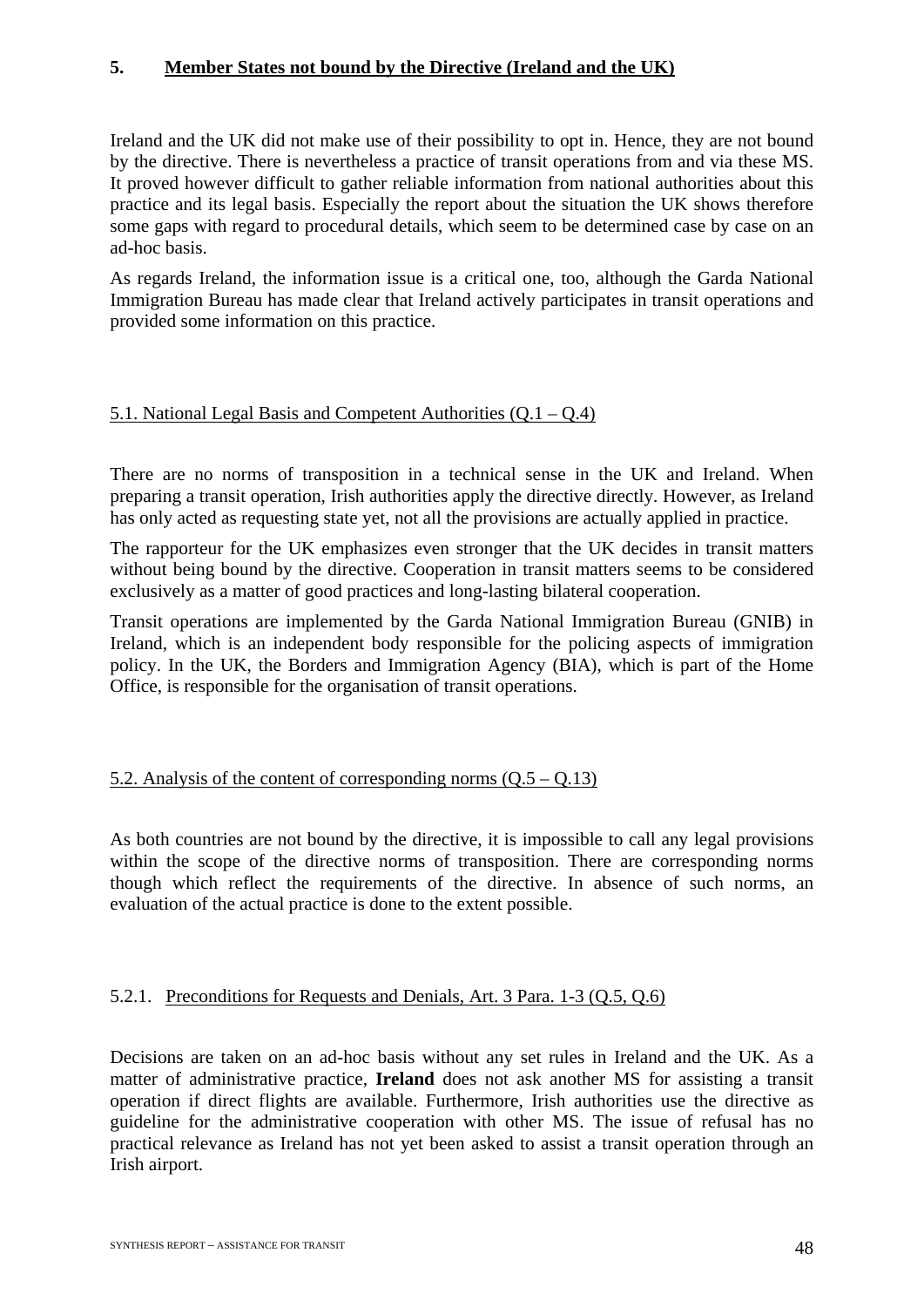In absence of any legal rules in the **UK** there is no information available about the criteria for applications used in practice either. It is to assume that decisions are taken on an ad-hoc basis and that criteria are similar to those used in the directive, given that the "partner state" in most transit operations will be bound by the directive and apply its criteria in relation with the UK as well. It is however interesting that the UK requires that the deportees are escorted when it comes to a decision about an application from another MS. The UK also requests issues such as deportee violence or medical concerns. A risk for public order and safety is to be avoided.

## 5.2.2. Procedural Aspects of Handling Requests for Assistance, Art. 3 Para. 4-6, Art. 4 (Q.6.D, Q.7, Q.8)

As **Ireland** uses the form provided in the annex to the directive, it might be regarded as safeguarded that all the necessary and required information is communicated to the other MS, although there are no specific administrative rules to govern this issue. The time limits are respected in administrative practice. A central authority and contact points have been appointed in Ireland and the relevant information was communicated to the Migration and Expulsion Committee.

There is however no such information about the UK.

## 5.2.3. Notification Procedure Through Bilateral and Multilateral Agreements, Art. 4 Para. 2, Subpara. 3-4 (Q.9)

Neither Ireland nor the UK has concluded any international agreement in accordance with Art. 4 Para. 2, Subpara. 3-4.

## 5.2.4. Readmission Obligations, Art. 6 (Q.10)

In administrative practice, **Ireland** complies with the requirements of the directive to readmit third-country nationals if a transit operation failed. Due to lacking practice, no such statement can be made about assistance measures towards requesting MS. It is to assume though that Ireland would provide the necessary assistance.

There is no information available about the situation in the **UK.**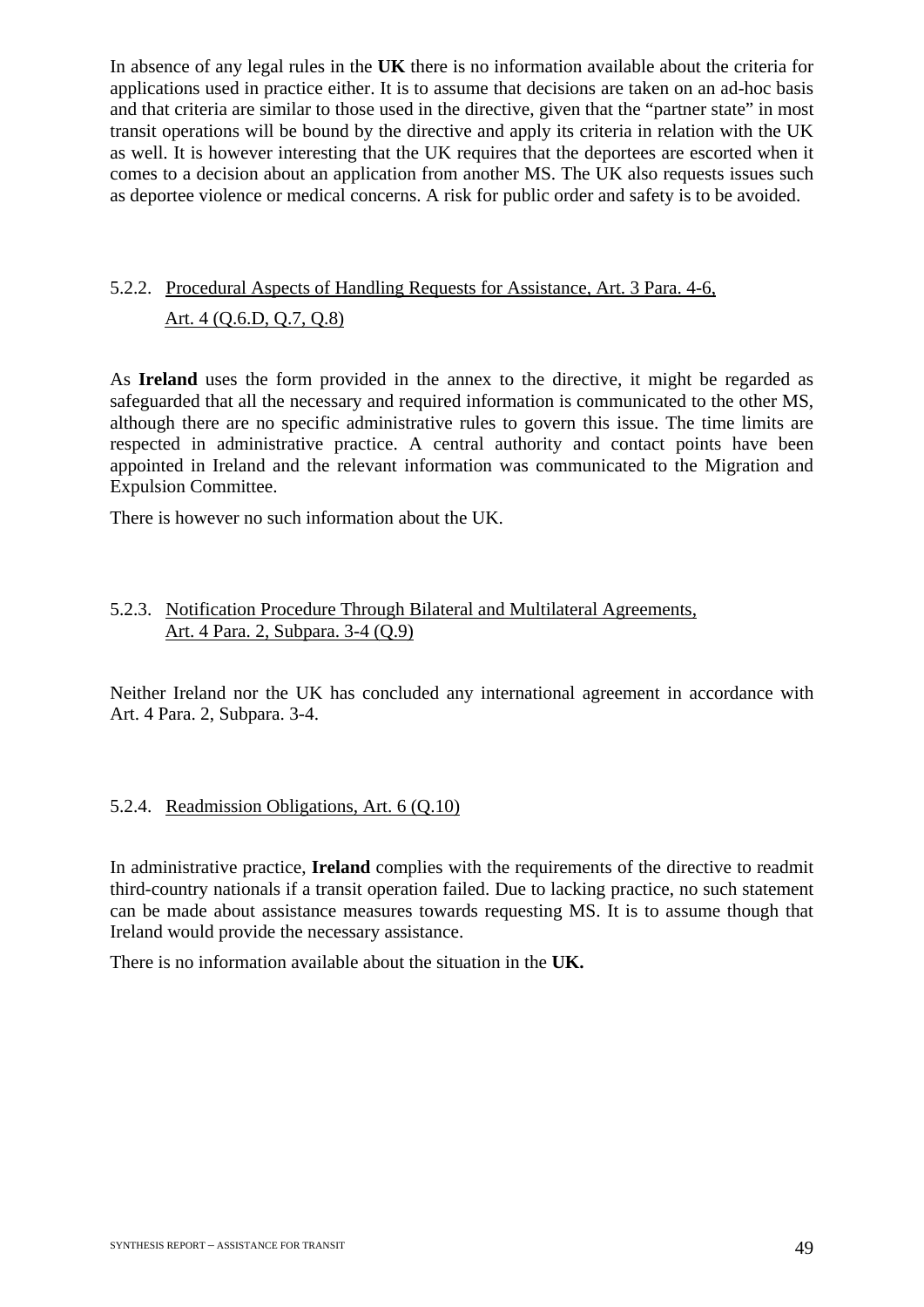**Ireland** has adopted administrative instructions which meet the requirements of the directive for Irish escorts in transit operations. As these instructions are not published, this information is based on statements given by the Garda National Immigration Bureau.

There are, however, no explicit rules on the competences of foreign escorts. Thus, they do not have more executive powers than any ordinary citizen in Ireland and may act only on the directions of Irish police officers.

The situation in the **UK** is difficult to assess. When the UK is the requesting state, a particularity lies in the fact that private contractors are frequently commissioned with escorting tasks. According to the Immigration and Asylum Act, all escorts need a special certification which defines their powers and duties during a transit operation. The exact wording of these certificates is however not available. An evaluation of its compatibility with the directive is therefore not possible.

The UK seems to follow another policy than all other Member States as for the escorting on domestic airports: Whereas the usual policy throughout the Union provides for domestic lawenforcement officers to escort the deportees during the sojourn on the airport concerned, it is the foreign escorts which accompany the deportee and are responsible for the operation. UK removal guidelines apply to foreign escorts which operate on the territory of the UK during a transit operation. They define inter alia which mechanical restraints are permitted during a removal. Their exact wording has however not been shared with the rapporteur. Consequently, it is impossible to tell whether these guidelines are in line with the directive in all details.

## 5.2.6. Reimbursement, Art. 5 Para. 6 (Q.13)

There are no set rules on reimbursement in Ireland and the UK. **Ireland** reports that it has never been asked for reimbursement by another MS. It is therefore unlikely that Ireland would ever ask any other MS for reimbursement, should it ever assist in a future transit operation.

The practice seems to be different in the **UK**. According to a statement by the Home Office, costs of transit operations are shared between the involved countries. It is however not known how this cost-sharing works in practice and who defines the exact cost quota.

## 5.3. Impact of the Directive and Other Interesting Elements

**Ireland** has acted as a requesting MS in 162 cases in 2006 but has not received any requests. This might change in the foreseeable future with the enlargement of Dublin airport.

The **UK** is frequently used as a transit state. There are no statistics about the exact numbers of transit operations which are carried mainly via the airports of London Heathrow and London Gatwick. The Home Office estimates that it receives about three or four requests by other MS in an average week. This number is relatively low compared with other MS like Germany or Belgium, especially when considering the high capacity of British airports.